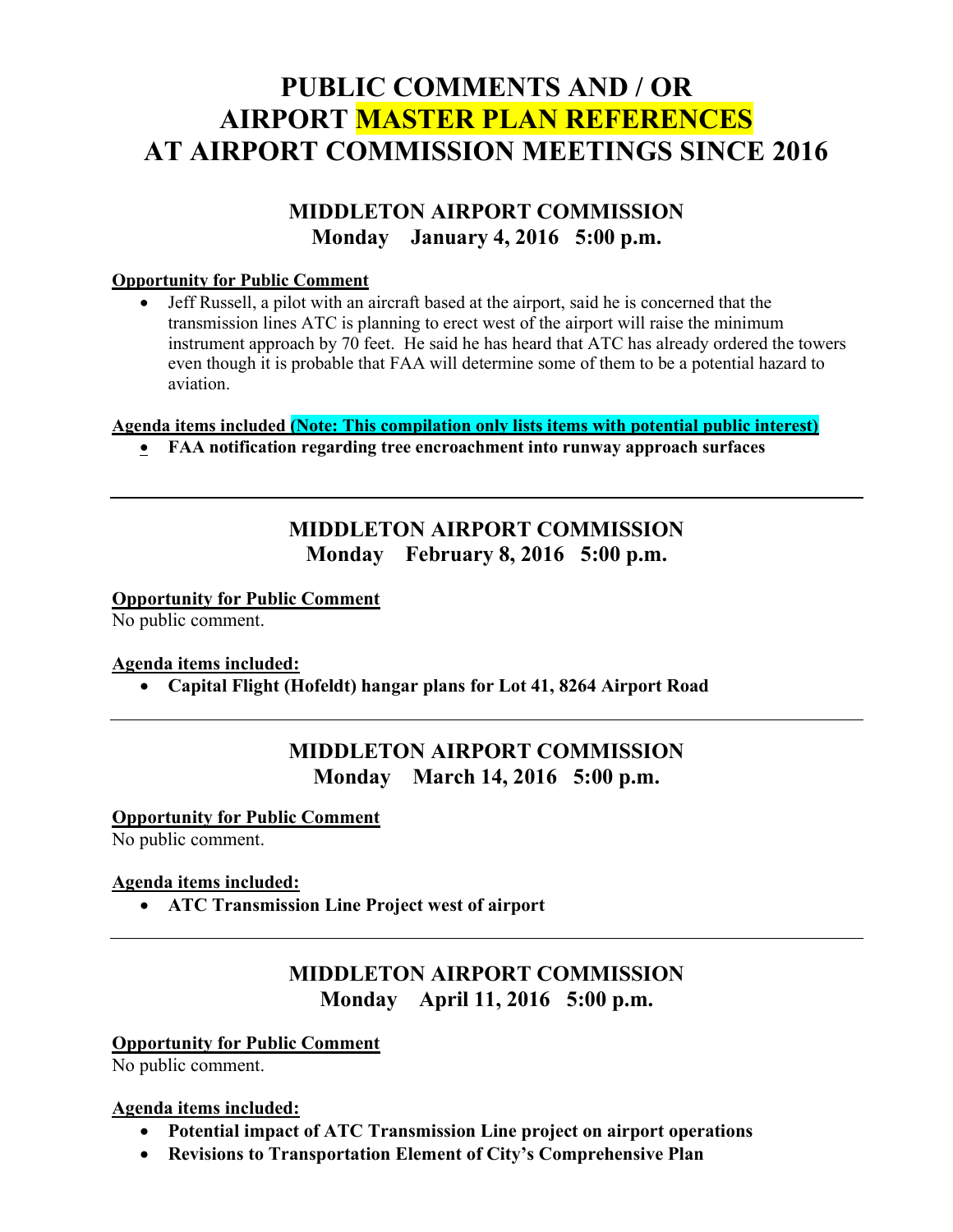# **MINUTES** MIDDLETON AIRPORT COMMISSION Monday April 25, 2016 5:00 p.m.

#### Opportunity for Public Comment

No public comment.

#### Agenda items included:

Revisions to Transportation Element of City's Comprehensive Plan

# MINUTES MIDDLETON AIRPORT COMMISSION Monday May 9, 2016 5:00 p.m.

**Opportunity for Public Comment** No public comment.

### Agenda items included:

Nothing of particular public interest.

# **MINUTES** MIDDLETON AIRPORT COMMISSION Monday June 13, 2016 5:00 p.m.

#### Opportunity for Public Comment

No public comment.

#### Agenda items included:

Nothing of particular public interest.

# **MINUTES** MIDDLETON AIRPORT COMMISSION Monday July 11, 2016 5:00 p.m.

### Opportunity for Public Comment

 Debbie Maier, airport office manager, said she feels that the prairie and rain garden area near the terminal entrance is an "ugly mess" and doesn't portray a good image about the airport. She shared research she has done about prairies and rain gardens. She feels that the area is attracting rodents and isn't being properly maintained. Opitz said he would share these concerns with the public lands department.

#### Agenda Items included: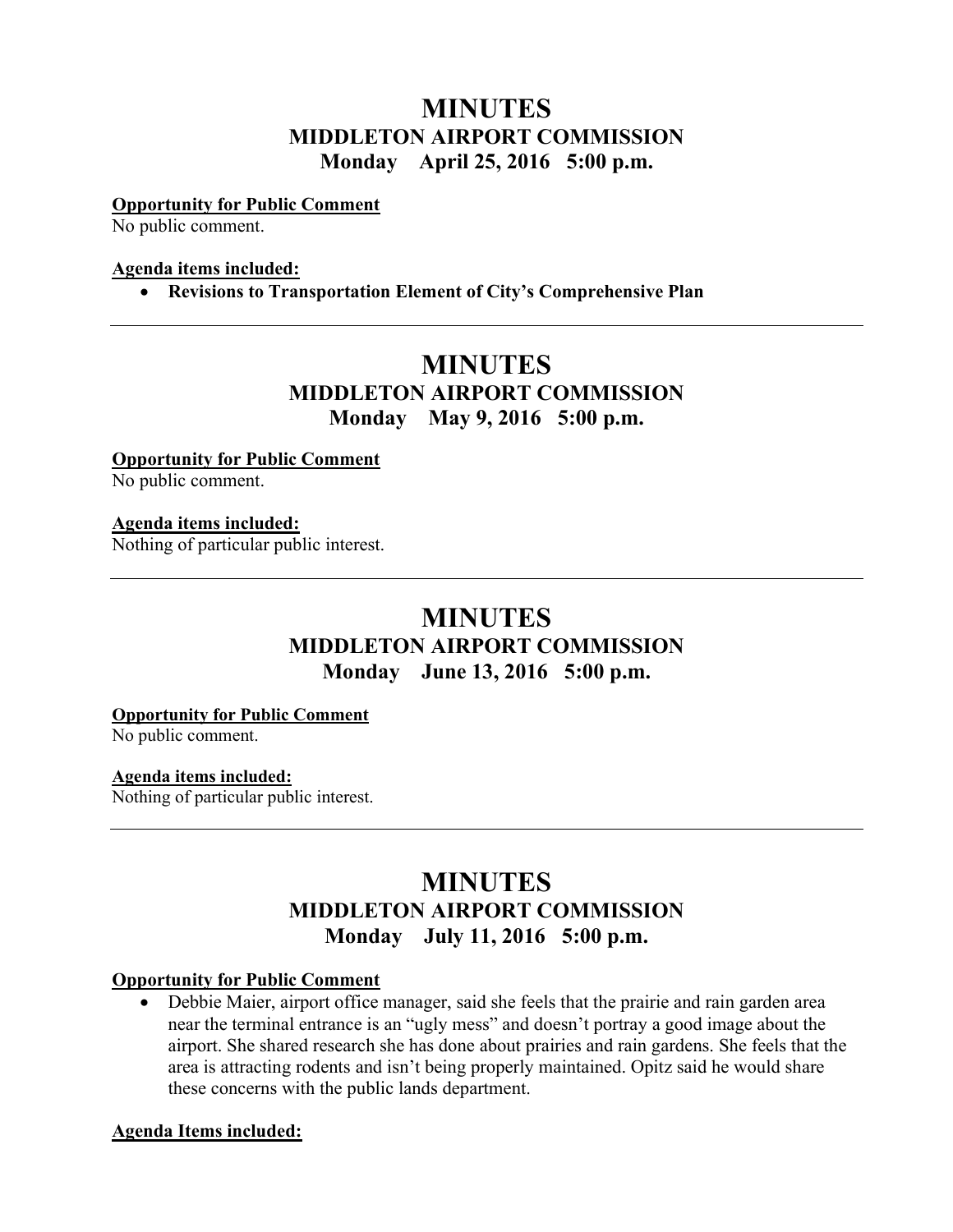Allowing deposition of surplus fill from Laser Express development (north of Lexus) onto airport property

# • Potential use of TIF to help fund preparation of **Master Plan**

### Excerpt from Minutes:

Opitz reported that, during the course of reviewing the surplus fill matter above, an FAA program manager recommended that the airport update its master plan. This in turn prompted the city administrator to suggest that this planning work may be fundable as a TID #3 project, given that the City's annual airport entitlement funds are "spoken for" until 2018. Groom summarized the components that the FAA requires in a master plan, and she stated that a typical master plan costs around \$150,000. She noted that there's a chance that some State funding assistance may be available on a 50/50 cost share basis yet this year because other projects are not progressing as anticipated. Groom also said it may be possible for the City to recoup some of its expenses in the future, although she will check into all this with Mary Strait.

Groom explained that the BOA requires an airport to go through the airport consultant selection process every five years. She said that consultants are typically chosen based on their ability to assist with the work items that are listed in a sponsor's "airport improvement aid" petition, which also should be updated every five years. Groom said that BOA uses a ranking process that doesn't factor in cost. Morey advised that the environmental assessment work be authorized at the same time as the master plan work so that there didn't have to be two funding requests.

Moved by Conhaim/Fey to advise the Common Council to authorize proceeding with a master plan and environmental assessment if City officials determine it is permissible to use TID #3 funding as the Sponsor's share of the project. Motion carried 5-0.

# Petition to Wisconsin Dept. of Transportation for Airport Improvement Aid

#### Excerpt from Minutes:

Groom said she thought the City had a current petition that could be used for proceeding with the master plan, in which case no new petition would be necessary. (Subsequent to the meeting, staff confirmed that a petition had been submitted in 2014.)

# MINUTES MIDDLETON AIRPORT COMMISSION Wednesday August 10, 2016 5:00 p.m.

#### Opportunity for Public Comment

There was no one present who wished to address the Commission.

#### Agenda items included:

**•** Master Plan

#### Excerpt from Minutes:

Opitz reported that the City's Bureau of Aeronautics project manager, Paula Groom, has confirmed the following: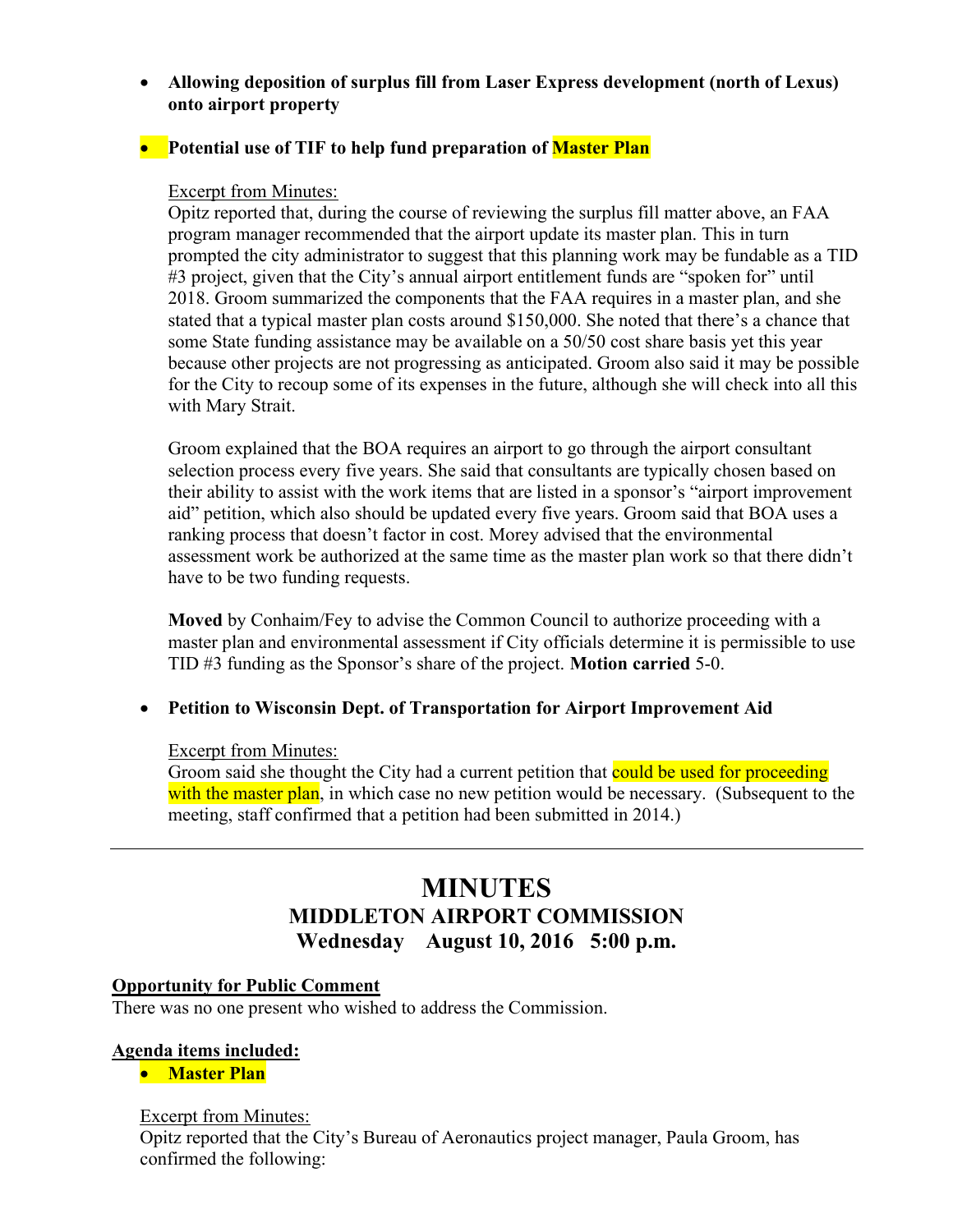- 50/50 State funding could be available for a "micro master plan" that evaluates completion of a single project such as a new hangar development or runway extension.
- If the City wants to do a full master plan (as was discussed at the July meeting), then we would have to wait to have available entitlement funds or advance local funds to the BOA for future reimbursement.
- A consultant selection process is necessary because the previous selection occurred over five years ago.

Opitz stated that the Plan Commission on August 9 endorsed the submittal of a capital budget request form to allocate up to \$30,000 of TID#3 funding for the preparation of a micro master plan that evaluates a potential additional hangar development area on the northeast side of the airport. Commission members discussed the concept of a reduced scope master plan, with most indicating support as long as the City is confident that the BOA and FAA will accept the result of such a plan. Brar said he would rather see the airport use its own funds as opposed to TIF. Morey advised that the City save its entitlement funds for runway maintenance and similar projects. Geocaris wondered whether a developer would proceed with developing additional hangar spaces on adjoining land that is currently not airport property. Morey said he believes there's no way a developer could recoup upfront costs. Commission members also expressed concern that a micro master plan include the environmental assessment component and that the City be able to apply the resulting plan toward a future comprehensive master plan.

Moved by Conhaim/Priebe to support the concept of preparing a master plan focused on a potential hangar expansion area on the northeast side of the airport, and to endorse the capital request form as prepared by staff. **Motion carried** 5-0. (Brar had left the meeting.)

# MINUTES MIDDLETON AIRPORT COMMISSION Monday October 10, 2016 5:00 p.m.

#### Opportunity for Public Comment

Skot Weidemann greeted the Commission and said he was simply present to observe.

# Agenda items included:

- Fixed Base Operations Agreement
- Airport Managers Agreement

# MINUTES MIDDLETON AIRPORT COMMISSION Monday November 14, 2016 5:00 p.m.

# Opportunity for Public Comment

- Greg Williams, owner of Network Engineering Technologies, spoke in support of the City renewing the Fixed Base Operator and Airport Manager agreements with Rich Morey.
- Shane Baker said he is a local pilot who got his training at the airport. He stated that he would like to see continued improvements to the facility and that he supports Matt Hofeldt to become the next FBO.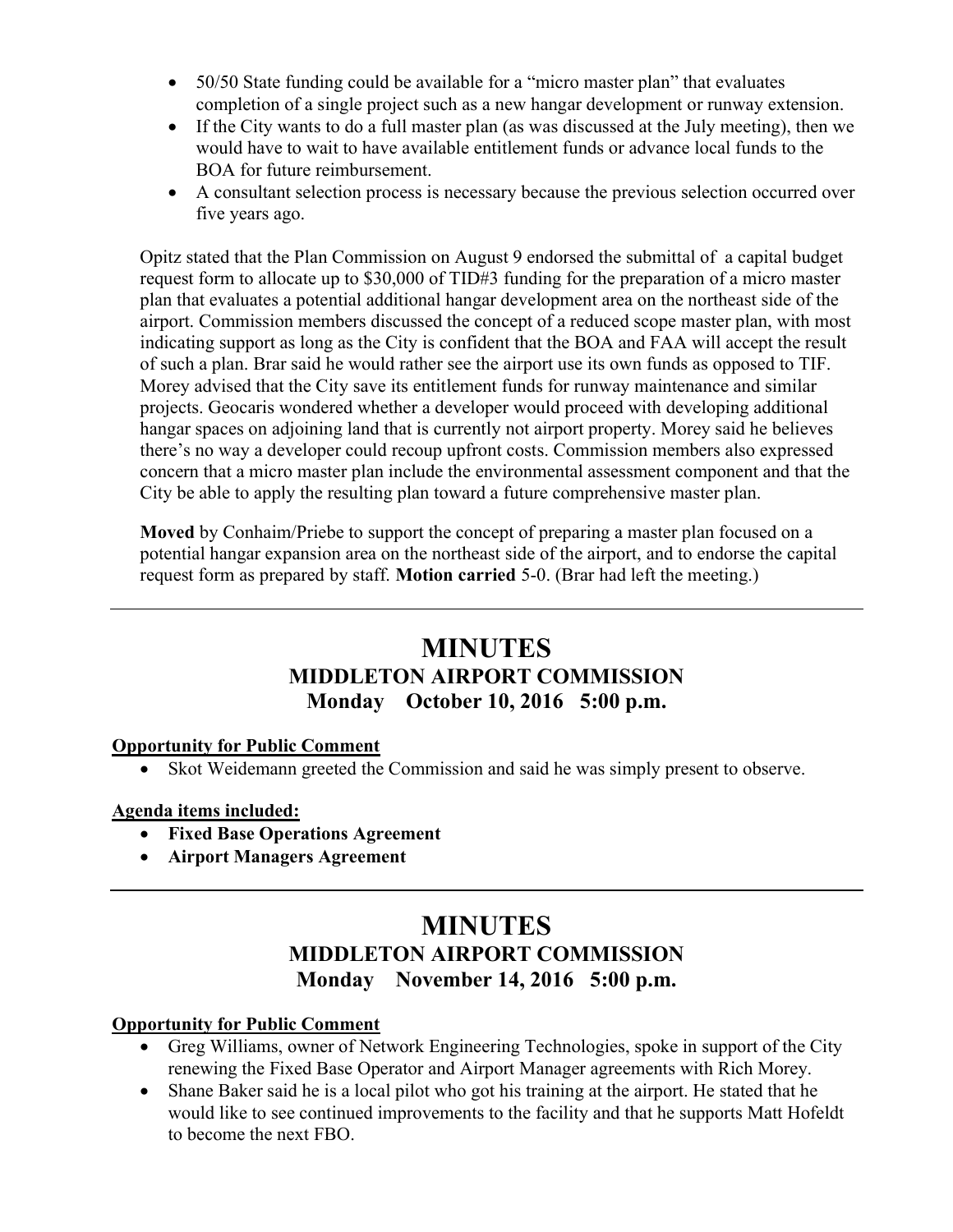Agenda items included:

- Fixed Base Operations Agreement
- Airport Manager's Agreement
- ATC transmission line west of airport

# MINUTES MIDDLETON AIRPORT COMMISSION Monday February 13, 2017 5:00 p.m.

### **Opportunity for Public Comment**

 Josh Holbrook introduced himself, noting that he's the City's new contact at the Bureau of Aeronautics (he replaced Paula Groom). There was no one else present who wished to address the Commission.

### Agenda items included:

- Interest in leasing land for solar array north of Runway 10/28 (Eric Udelhofen)
- Capital Flight / Cirrus partnership

# MINUTES MIDDLETON AIRPORT COMMISSION Monday April 10, 2017 5:00 p.m.

# Opportunity for Public Comment

 Robert Owen, Middleton Street, recommended using the Solar Glare Hazardous Analysis tool to evaluate possible safety issues with the proposed solar array project. Morey responded that any project at the airport will require FAA approval, and he shared his observations that solar panels have been installed nearby without creating glare issues for pilots.

# Agenda items included:

- Interest in leasing land for solar array north of Runway 10/28 (Eric Udelhofen)
- Drone regulations

# MINUTES MIDDLETON AIRPORT COMMISSION Monday May 22, 2017 5:00 p.m.

#### Opportunity for Public Comment

There was no one present who wished to address the Commission at this time.

#### Agenda items included:

- Fixed Base Operations Agreement with Capital Flight LLC
- Revisions to Airport Minimum Standards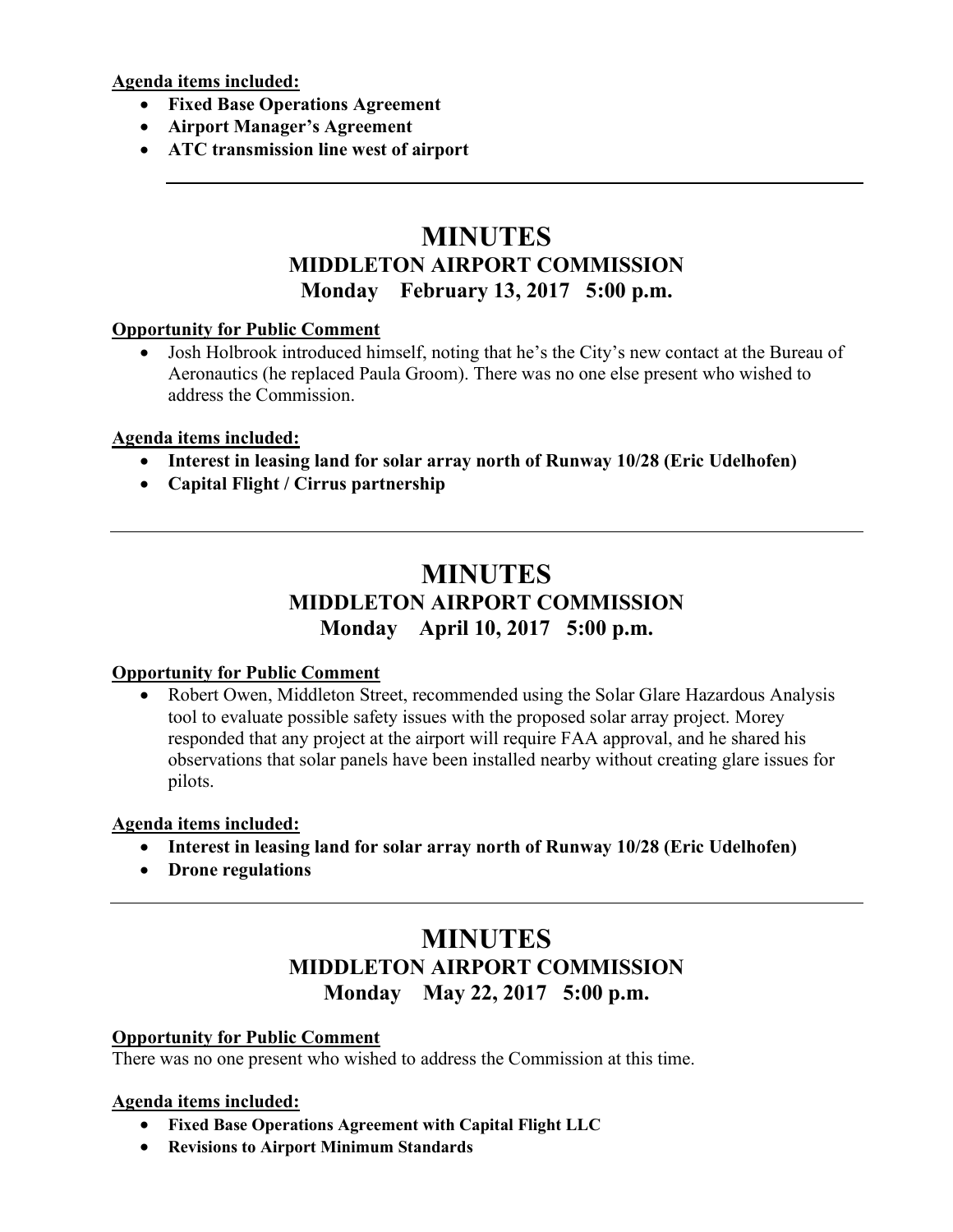- Aircraft operations adjoining Runway 10/28
- Addition of "Marker Balls" to ATC transmission towers west of airport

# MINUTES MIDDLETON AIRPORT COMMISSION Monday July 10, 2017 5:00 p.m.

#### Opportunity for Public Comment

- Matt Hofeldt (Capital Flight LLC) invited commission members and the public to participate in Capital Flight's outing to the Milwaukee Air & Water Show on July 15 and their summer appreciation party, "Rock The Ramp," on July 21.
- Skot Weidemann (EAA Chapter 93) spoke about the recent merger of two local EAA chapters. He reported on the annual pancake breakfast fly-in held on July 9 and said that chapter members appreciated the efforts of 40 volunteers, boy scouts and Madison chapter of the Civil Air Patrol as well as "excellent" support from the City and Morey Airplane Company. Morey stated that this was the smoothest event yet, and Fey called the breakfast a big asset to the airport.

#### Agenda items included:

- Airport Minimum Standards
- City Agreement with Capital Flight LLC
- Solar array project
- **Airport planning**

#### Excerpt from Minutes:

Commission members also discussed these two agenda items concurrently. Eric Udelhofen reported that he has met with BOA staff to review siting criteria and the approval process, and was given digital files to help him determine that the perimeter of the arrays would comply with necessary setbacks and visibility clear zones based on the configuration of the airport's existing runways. He stated that MGE has expressed interest in having a larger project, but there are wetland and floodplain constraints in addition to the airport-related restrictions. Udelhofen said that in order to be permitted as a non-aeronautical use, the array has to be shown on a revised Airport Layout Plan (ALP), which itself can't be undertaken until there is an updated master plan for the airport. He also spoke about the need for the FAA to conduct an airspace study and compliance analysis. Greg Stern (Mead & Hunt) said it may be more difficult to obtain FAA approval without a master plan or ALP update because the solar array is a non-aeronautical use. Udelhofen said that the array and the 7 ft. fence perimeter fence may be low enough in height so as not to create a sightline issue.

Opitz recapped a staff-level airport planning meeting held on July 7, and Greg Stern distributed the ALP that Mead & Hunt prepared in the late 2000s to reflect existing conditions and the City's vision for improvements to the crosswind runway and development of the northeast hangar area. Stern noted that the ALP was never submitted to, nor approved by, the FAA, and the document no longer reflects all current airport design standards. Opitz and Stern reported that the July 7 meeting participants reached the consensus that there's a need to prepare a comprehensive Master Plan and ALP update for the airport. Stern estimated it would take about one year and \$250,000 to undertake the master plan. He added that the BOA typically funds master plans with an 80/20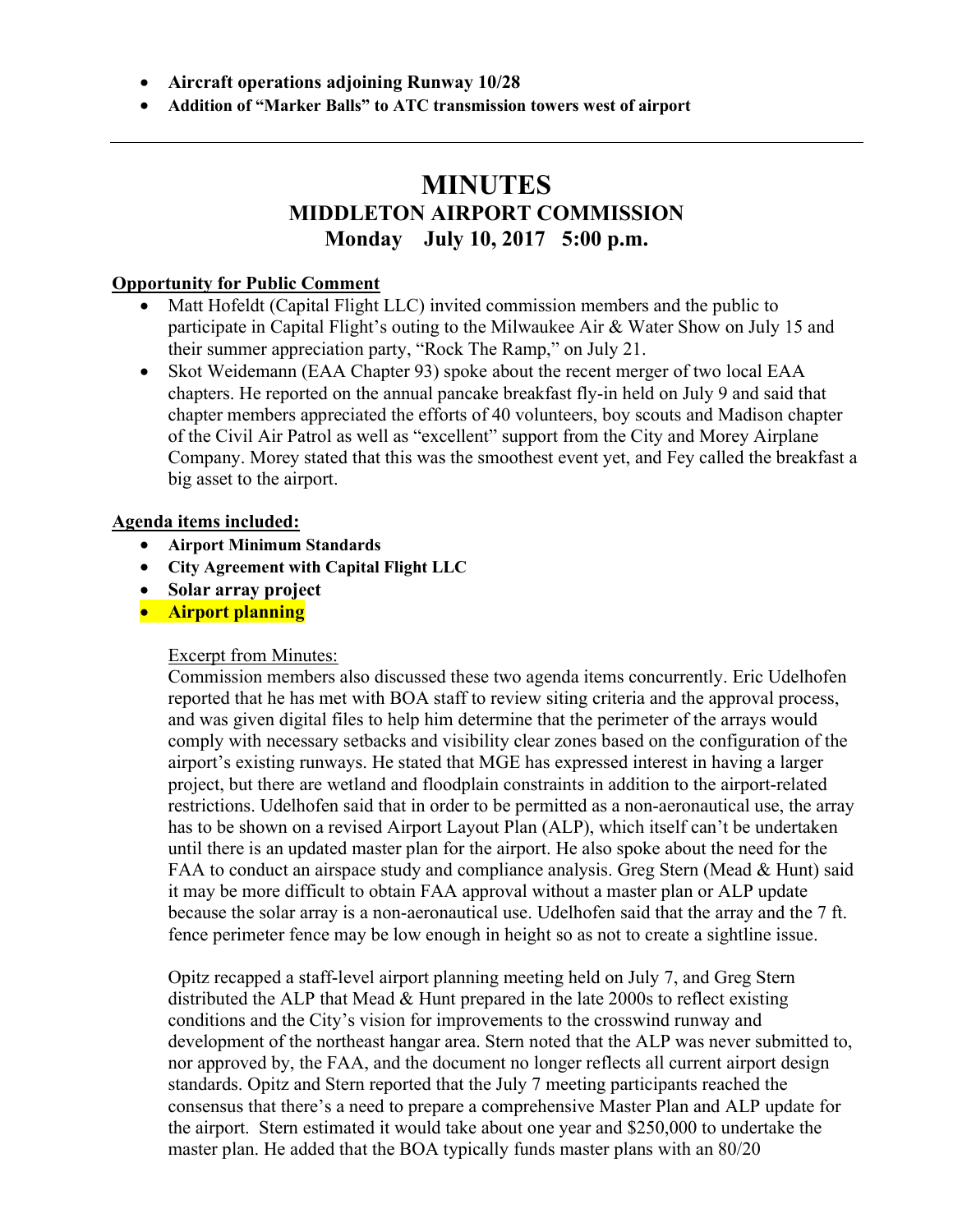(State/Local) cost share. Teal said it would be a waste of money just to focus on the minimaster plan. Stern suggested that the money previously allocated to do the mini-master plan could instead be applied to undertaking the survey work needed at the beginning of the full master planning process. He added that the Environmental Assessment process is separate, but the cost could be reduced if the master plan is done well. Stern offered to prepare a phased scope of services. He also noted that, of the airports similarly designed in the State Airport System Plan as large general aviation airports, Middleton has the shortest runway by far. Morey said that his flight school business played a big part in securing the large GA designation. Stern noted that the FAA will prioritize runway and safety improvement projects over access road and hangar development. Opitz stated that if City TIF funds were to fund at least a portion of the City's local match, then this would have to occur before TID #3 expenditure period ends in 2025.

Motion by Conhaim/Fey to request the Mead & Hunt prepare a phased scope of services for preparing a comprehensive master plan and updating the ALP to current FAA standards. Motion carried 6-0.

# MINUTES MIDDLETON AIRPORT COMMISSION Monday September 11, 2017 5:00 p.m.

#### Opportunity for Public Comment

- Roger Stuckey, president of EAA Chapter 93, thanked the Commission for their "unwavering" support of the annual pancake fundraiser. He estimated that the July 9 event attracted 1,400 people, including 40 fly-ins. He said that the chapter, following the recent merger with Chapter 1389, now has about 100 members, becoming large enough to searching for an alternate meeting location. Stuckey reported that there is interest in establishing a "chapter house" on the field, and that they are searching for hangar space as well as exploring the possibility of placing a portable shed between two hangars. Fey cautioned that this may create a fire code issue. Given the lower height of a shed, Opitz suggested it might be possible to place it just north of an existing row of hangars, as long as it stays beneath the building restriction line. Morey commended chapter members, commenting that they are the best ambassadors for the airport.
- Jeff Russell said he hopes that the pending master plan ensures that there will continue to be a turf runway at the airport. Greg Stern (Mead & Hunt) responded that it probably will not be possible to get a published approach due to the need for several hundred feet of separation, but takeoffs and landings could occur in a wide safety area to the side of a paved runway.

#### Agenda items included:

- Signage at Capital Flight (referral from Plan Commission)
- Priorities for use of entitlement funds
- Scope of Services for Master Plan / Airport Layout Plan

#### Excerpt from Minutes:

Greg Stern and Chris Reis provided an overview of the master plan development process and Mead & Hunt's proposed scope of services. Reis said that the Bureau of Aeronautics will review this scope and then reach an agreement with Mead & Hunt regarding total fee.

Motion by Conhaim/Fey to recommend that the Common Council approve the proposed scope of services as prepared. Motion carried 4-0.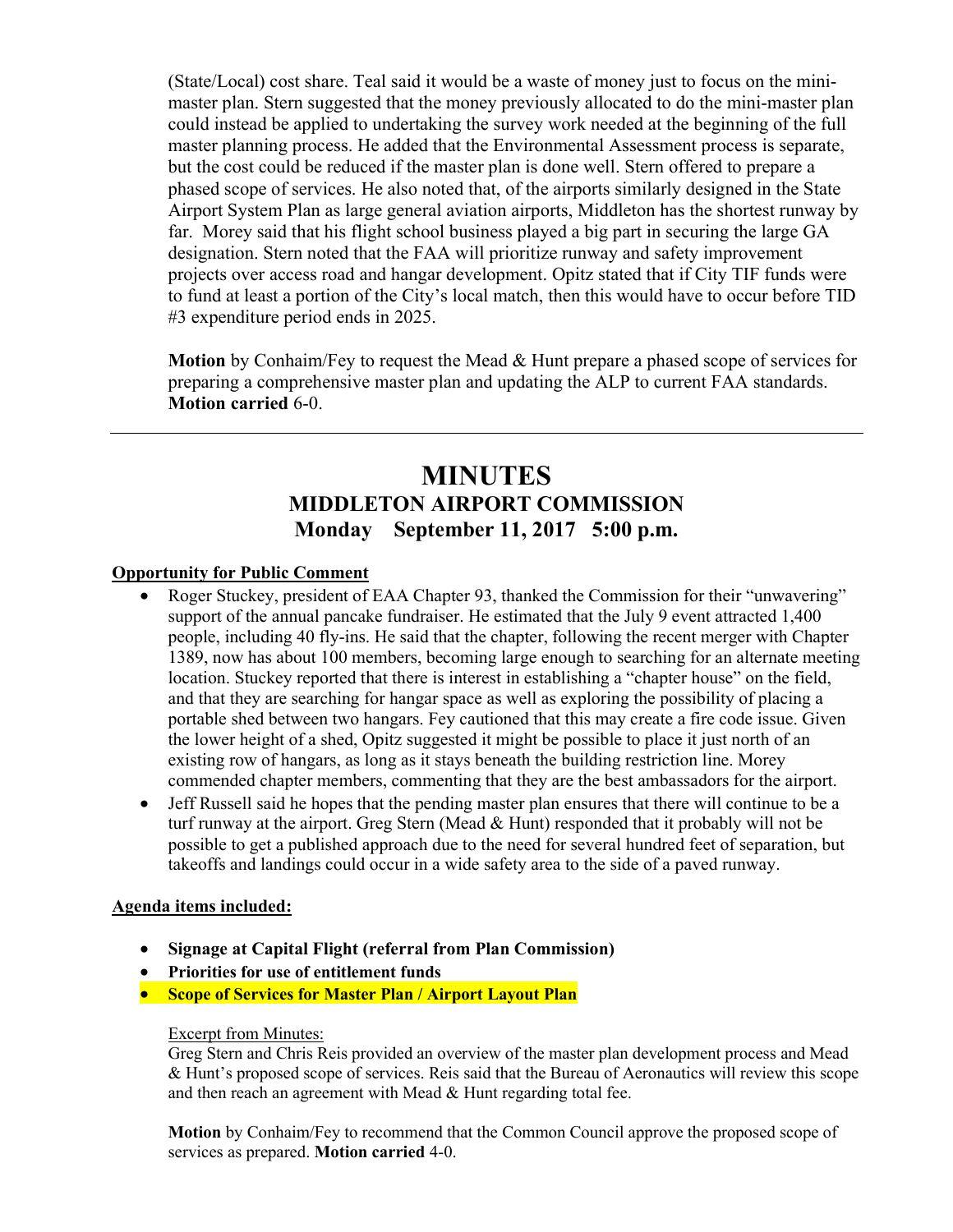# **MINUTES** MIDDLETON AIRPORT COMMISSION Monday November 13, 2017 5:00 p.m.

#### Opportunity for Public Comment

• Matt Hofeldt reported that Capital Flight will be celebrating the arrival of a new Cirrus SR22 and a visit by a Cirrus Vision Jet on Nov. 16.

### Agenda items included:

- Potential, temporary use of another airport's entitlement funds
- Revisions to Airport Minimum Standards
- Farmland Lease with John Meinholz

# Excerpt from Minutes:

Commission members reviewed a letter dated 10/4/17 from John Meinholz, in which he requests to renew the lease for a 5-year term. They briefly discussed having a shorter term in the event the City wishes to pursue any of the recommendations arising from the airport master planning process.

Motion by Conhaim/Ramsey to recommend that the City renew the farmland lease for a 3-year term at an annual rate of \$200 per acre. Motion carried 5-0.

# Airport Manager and City Staff Updates (not action items)

#### Excerpt from Minutes:

Airport Master Plan: Holbrook said he is working to release the \$30,000 in funds that the BOA has previously indicated could be made available as a 50/50 match for the purpose of doing a mini-master plan until Federal funding is available to undertake a comprehensive planning process. Greg Stern reported that the aerial photography was completed before leaf-drop, and Mead & Hunt intends to begin inventorying existing conditions and assisting the City in preparing a survey of existing and prospective airport users. Teal suggested using the City's "Polco" survey process. Ryan Meyer, also of Mead & Hunt, stated that the firm won't proceed with additional work until they receive the go-ahead from the BOA. Stern commented that Eric Udelhofen has paid for Mead & Hunt's work to update the airport layout plan to incorporate Eric's planned solar array project.

# MINUTES MIDDLETON AIRPORT COMMISSION Monday February 19, 2018 5:00 p.m.

# Opportunity for Public Comment

There was no one present who wished to address the Commission at this time.

# Agenda items included:

• Master Plan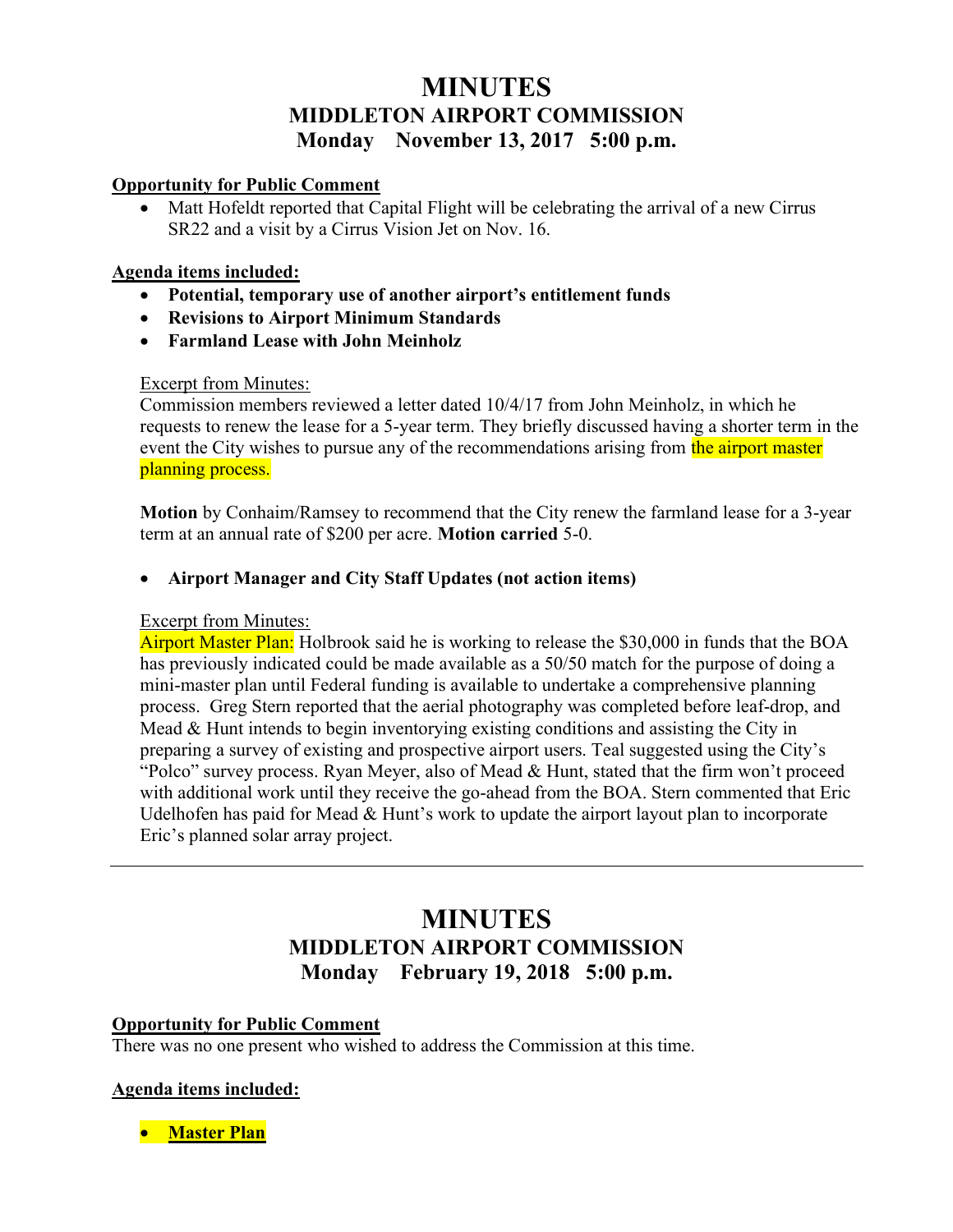# Excerpt from Meeting Minutes:

Opitz announced that the Bureau of Aeronautics has signaled that there is funding for Mead  $\&$ Hunt to undertake a full master plan, not just a mini-master plan as was initially authorized. Greg Stern, Mead & Hunt, reported that he has discussed minor revisions to the scope of services with BOA and that they are drafting a contract for execution in early March. He elaborated that undertaking a full master plan will determine the optimal length and orientation of a potential, upgraded crosswind runway, as well as the ultimate length of the existing primary runway. Stern distributed a project schedule showing completion of the master plan report in early spring 2019 and the airport layout plan sets by early summer.

Stern and Opitz said that one of the first tasks will be to prepare a user survey and ensure that it is accessible to existing airport users, visitors/itinerants, and prospective users. Morey agreed that there is a diverse group of people who use or want to use the airport. Stern suggested sharing the draft survey with FAA. Noel asked what it would take for the airport to get a control tower. Stern replied that it is hard to get Federal funding to construct one at a general aviation airport, even a larger one like Middleton's, because the FAA considers towers to be low priority. He said he'll make sure this is addressed in the master plan.

Commission members discussed the desirability of having an advisory committee to help guide the planning process. Stern said that the airport manager is typically the sponsor's primary point of contact for a master planning process. Given how airport oversight roles are distributed between Morey and Opitz, Morey stated it would make sense for city staff to fulfill this role. Commission members suggested including an Airport Commission member and perhaps a former member, liaisons from the Chamber of Commerce and the Friends of Pheasant Branch, and other interested parties—including people who aren't pilots or have aircraft based at the airport.

No action was necessary at this time.

# • Capital Flight site alterations

# MINUTES MIDDLETON AIRPORT COMMISSION Monday March 19, 2018 5:00 p.m.

# Opportunity for Public Comment

There was no one present who wished to address the Commission at this time.

# Agenda items included:

Master Plan Development

# Excerpt from Minutes:

Greg Stern provided an overview of the airport user survey, which was drafted by Mead & Hunt and is based on a conglomeration of other surveys they have administered for other airports. Commission members discussed the following:

- How to best reach transient pilots (Morey noted they have records of many who travel through the airport).
- Combining a few questions to reduce the survey length.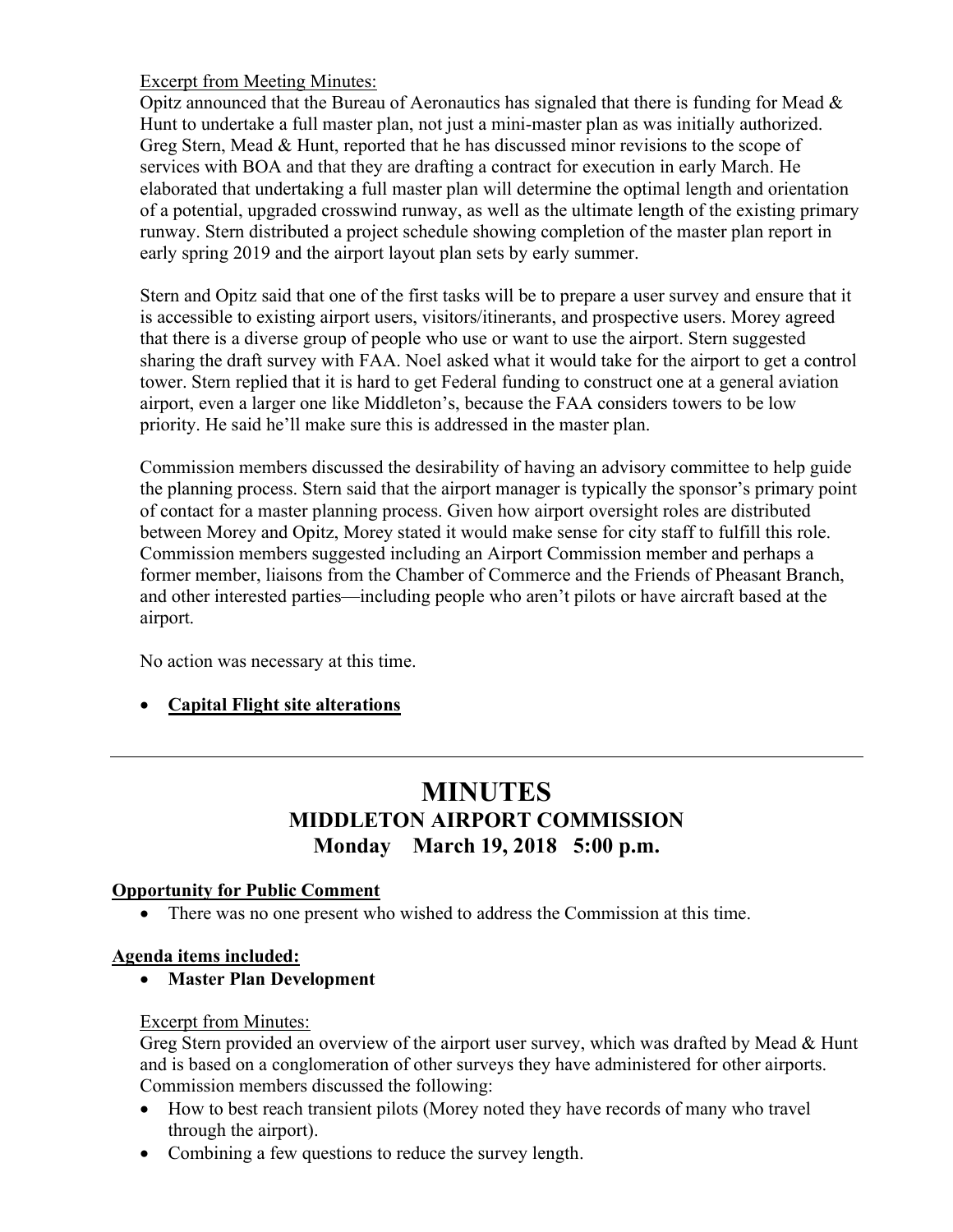- Ensuring the FAA is comfortable with the survey questions.
- Conducting a separate community survey that leaves out the detailed technical questions, and making that survey available through social media (e.g., Nextdoor) and is distributed to the Towns of Middleton and Springfield and is mailed to people near flight paths.
- Administering the online surveys through POLCO, with whom the City already has a contract for conducting surveys. Although POLCO requires a user id and password (such as through a link to a social media account), it minimize incidences of spamming, duplicate responses, and reports a respondent's general location information. Stern said he would ask the FAA if they are concerned about a survey that requires user id/password to obtain access.
- Potential questions for the community survey: What are your thoughts about the airport? Do you come to the airport for Young Eagles, Annual Pancake Breakfast, other airports? How would you assess the following: noise from propeller planes, noise from jets, lighting, etc.

Commission members also continued discussing the composition of a potential advisory committee to help guide the master planning process. In addition to the Friends of Pheasant Branch and the Chamber of Commerce (previously discussed), it's key to have representatives from the Towns of Middleton and Springfield and the EAA Chapter.

Morey reported that two people have recently inquired about the master planning process and expressed concern about potential airport plans.

# MINUTES MIDDLETON AIRPORT COMMISSION Monday April 23, 2018 5:00 p.m.

#### Opportunity for Public Comment

- Jeff Russell, a hangar land lessee, advocated for the airport to keep an officially-designated grass runway, which he said is the preferred surface for tail-wheel aircraft.
- Roger Stuckey also advocated keeping a grass runway, and he spoke about plans for building a youth aviation center. He announced that there would be two upcoming Young Eagle flights, including on May 12 and another in August. On July 8, the EAA Chapter is hosting the annual pancake breakfast, and in September they are planning another "hamburger social."
- Bruce Case and Skot Weidemann also spoke in support of maintaining a grass runway.

#### Agenda items included:

# • Master Plan Development: Airport User Survey

#### Excerpt from Minutes:

Greg Stern of Mead & Hunt cited an email from Gary Wilson, an airport planner with the FAA's Chicago office, stating that that there is no prohibition on using web based user surveys, but that they should ensure that they obtain the same type of data and be as reliable as a paper survey. Morey stated he has reached out to the Recreational Aircraft Association, the EAA, and Dave Weiman of Midwest Flyer magazine to help announce the survey's availability. He also suggested mailing a postcard to pilots and to his list of charter operators. Jeff Russell offered to assist with distributing the survey.

• Solar array project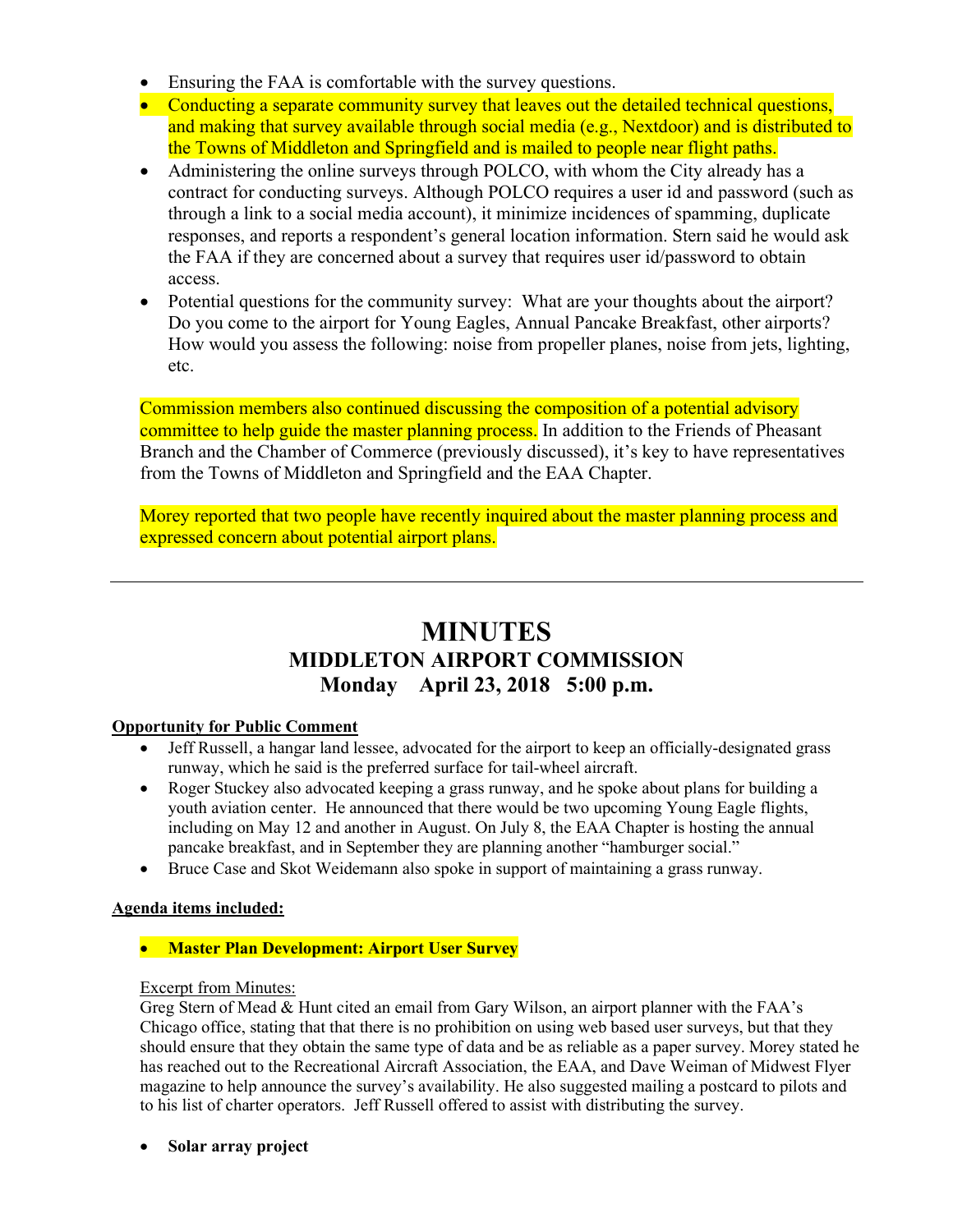# **MINUTES** MIDDLETON AIRPORT COMMISSION Monday July 16, 2018 5:00 p.m.

#### Opportunity for Public Comment

- Matt Hofeldt extended an invitation to their annual "Rock the Ramp" event on Friday, starting at 6:30. He said this is doubling as a fundraiser for Corey Barr (fallen Sun Prairie firefighter) and the Humane Society.
- Morey made a report on behalf of Roger Stuckey of EAA Chapter 93, thanking the City, Morey Airplane Company and volunteers for their unwavering support of the annual pancake breakfast. Over 1,400 meals were served, 60-70 aircraft and over 400 cars parked at the airport, and Channel 3 and the State Journal provided news coverage.

#### Agenda items included:

- Land Lease and Solar Easement with OneEnergy Development
- Amendment #1 to Agreement between Mead & Hunt and the Bureau of Aeronautics to Replace Parcel Map in Master Plan with an Exhibit A Map

#### Excerpt from Minutes:

Opitz explained that, in order to approve the solar array project, the FAA requires a concurrent use easement to be shown on the airport property map. This requires preparation of a map entitled "Exhibit A." Unfortunately, the person who was going to prepare this map at the Bureau of Aeronautics recently retired. Mead & Hunt has offered to do this work for a cost of \$5,000 as a component of their work on the Master Plan. Their approved scope was to prepare a "parcel map" as one of the Airport Layout Plan sheets, but preparation of an Exhibit A is the other accepted way to satisfy the FAA's mapping requirement. Opitz reported that the BOA has said they are willing to include this as part of the Master Plan project, meaning the City's share of the project (20%) will be only \$1,000.

Motion by Ramsey/Noel to recommend that the Common Council and Bureau of Aeronautics approve this amendment to the agreement with the local match of \$1,000 funded by TID  $\#3$ funds. Motion carried 7-0.

#### **• Master Plan Development**

- o Airport User Survey
- $\circ$  Review drafts of Chapter 1 Inventory and Chapter 2 Forecasts of Operations

#### Excerpt from Minutes:

Greg Stern of Mead & Hunt stated that the survey is being administered through the City's POLCO account and has been open since May 29. To date, there have been 92 responses. He discussed initial results, and he and Morey fielded questions about who has been notified about availability of the survey. Morey said he has emailed all hangar owners, charter operators (about a dozen operate regularly at the airport), Swiss Colony, flight school students, and is handing out the survey to every itinerant that comes through (and will do so as people travel to Oshkosh). Several Commission members expressed concern that the survey isn't reaching prospective airport users—people who would use the airport but aren't because of inadequate facilities. Morey talked about striking the proper balance between what existing and prospective users want. Noel and Geocaris referred to the airport's future as an economic development issue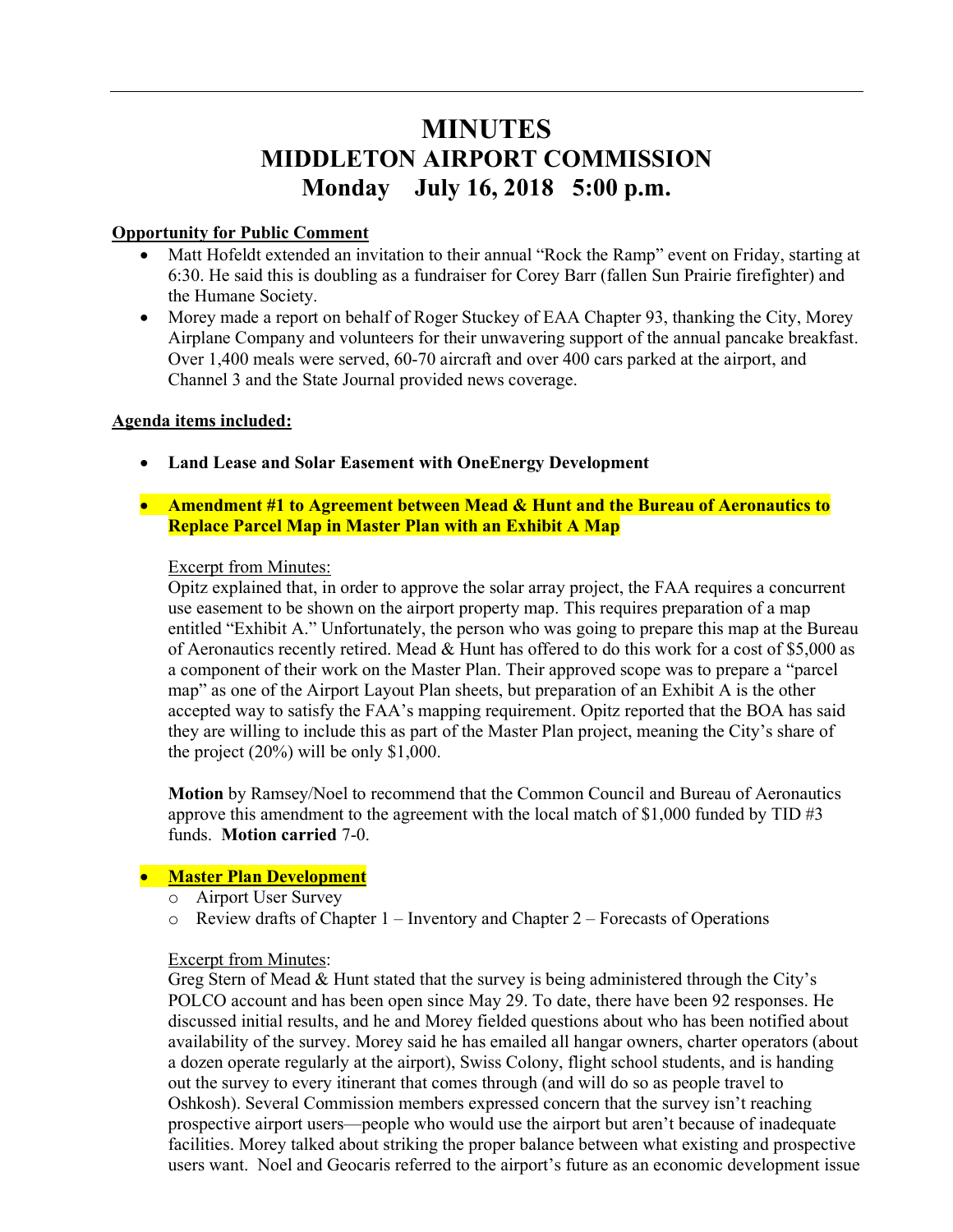for the City. Teal noted that a growing percentage of businesses use the airport. He is concerned that people may be discouraged from responding because they are asked to register at the end of the survey. Geocaris wondered about having a different, shorter survey geared to prospective airport users. Opitz said he will ask the Chamber of Commerce for more help with announcing the availability of the survey, and Morey said he will contact Jeff Baum at Dane County Airport. Commission members suggested contacting the National Business Aircraft Association, Menard's, Park Bank, and Plastic Ingenuity. Stern said it is already clear that there is a pent-up demand for more hangar space, and Mead & Hunt will redouble efforts to expand the reach of the survey.

Regarding the draft chapters, Stern said that Mead & Hunt staff reviewed socioeconomic data and trends and used a couple different methodologies to prepare the traffic forecast chapter, which is the only chapter reviewed by the FAA. He requested Commission feedback at the next meeting.

- City's Need for Agreement Concerning Capital Flight's Commercial Activities
- Revisions to Airport Minimum Standards
- Expiration of land leases: Potential statement of City Intent

# MINUTES MIDDLETON AIRPORT COMMISSION Monday August 20, 2018 5:00 p.m.

Opportunity for Public Comment There was no public comment.

#### Agenda items included:

Potential revisions to Airport Minimum Standards

#### **Master Plan Development: Airport User Survey and Feedback on drafts of Chapters 1** (Inventory) and 2 (Forecasts of Operations)

#### Excerpt from Minutes:

Greg Stern continued to discuss Mead  $&$  Hunt's work in these areas, noting that only 500 annual turbine operations are needed to justify lengthening the runway to 5,000 ft. (the airport currently has 410). Commission members discussed the possibility of supplementing the existing survey with a shorter one. Morey said he can provide the addresses of all registered owners of charter aircraft. Matt Hofeldt stressed the need to reach out to people who don't currently fly here and to ask people to sign a letter of support for airport facility improvements. Jade Hofeldt offered to pull contact information for pilots in nearby states from Jet-Net. Noel pointed out that as of August 2, Garmin no longer directs pilots to airports with less than a 5,000 ft. long runway. Munson said he would provide his comments on the chapters to project staff, and Morey said he'll also forward edits he has identified. Holbrook said he's already provided comments.

Specialized Aviation Service Operation Agreement with Capital Flight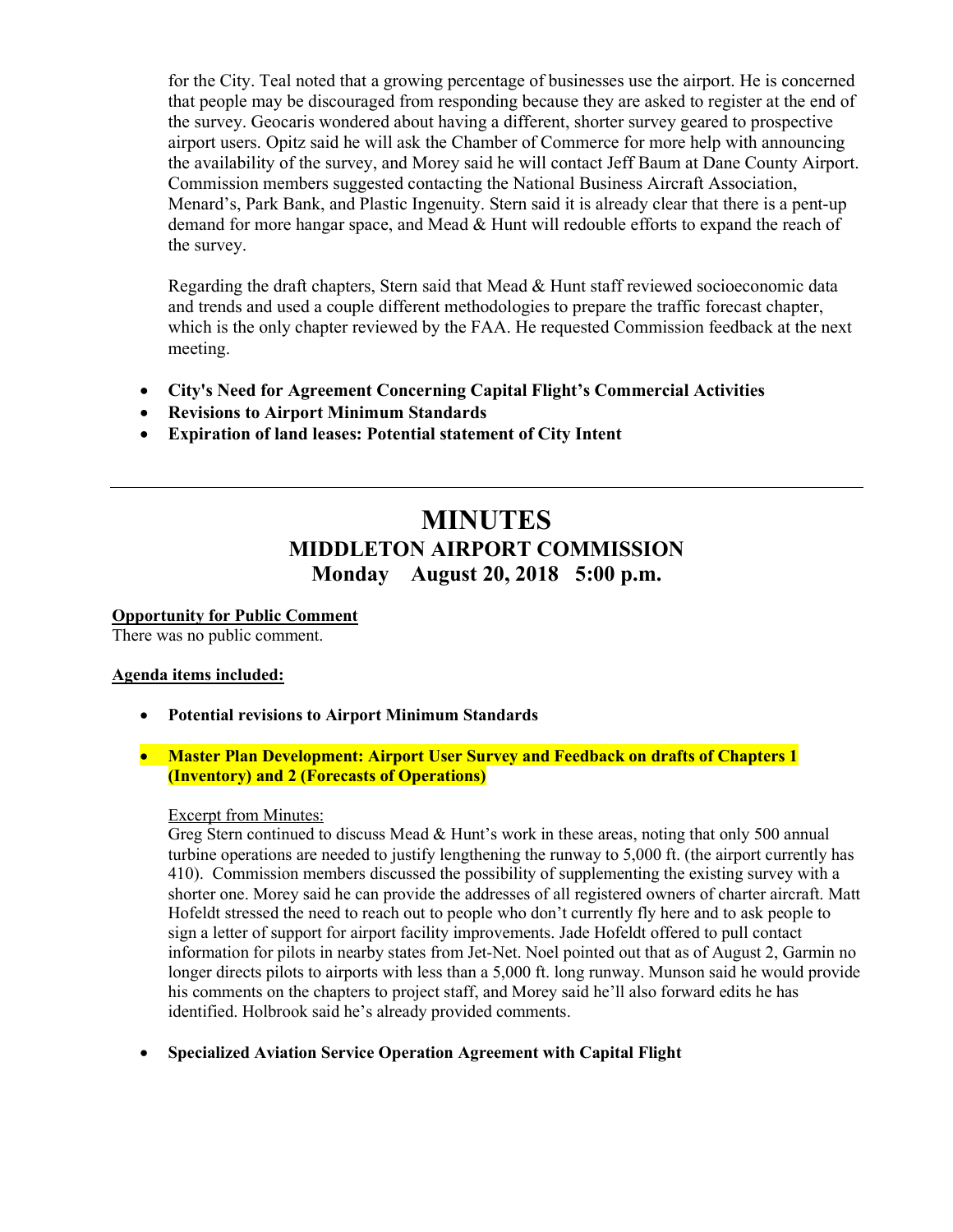# **MINUTES** MIDDLETON AIRPORT COMMISSION Monday September 17, 2018 5:00 p.m.

#### Opportunity for Public Comment

• Jeff Russell, a hangar land lessee, spoke about the Recreational Aviation Foundation, advocated for retaining a grass runway to accommodate big-tire/tail-dragger aircraft, stated his believe that the solar array project is not an appropriate use of airport property, and stated that Ted Davis (biplane owner) is leaving because he didn't want a formal agreement to provide biplane rides at the airport.

#### Discussion / Action Items

#### **• Master Plan Development**

- Airport User Survey
- Chapter  $1$  Inventory and Chapter  $2$  Forecasts of Operations

#### Excerpt from Minutes:

Stern reported he had received a few comments on the draft chapters, and he spoke about moving forward with documentation of facility requirements based on no growth and aggressive growth at the airport.

Motion by Conhaim/Noel to approve in concept the two chapters. Motion carried 5-0.

Stern spoke about development of a second, shorter survey to supplement the limited responses received to the initial survey. Jade Hofeldt reported that she developed a list of contacts based on a digital search for records of owners of aircraft (ranging from light piston twins to Gulfstream G650s) based in seven or eight other Midwestern states. Opitz reported that the Chamber of Commerce is willing to help again with publicizing the availability of the survey. No further Commission action is necessary at this time.

- Morey Airplane Company Request re: Land Lease Rate Reduction
- Revisions to Airport Minimum Standards
- Specialized Aviation Service Operation Agreement with Capital Flight

# **MINUTES** MIDDLETON AIRPORT COMMISSION Monday October 22, 2018 5:00 p.m.

#### Opportunity for Public Comment

 Matt Hofeldt announced the addition of a third Cirrus to their fleet and spoke about two fundraisers Capital Flight has hosted or will host at their hangar.

#### Agenda items included:

- Revisions to Airport Minimum Standards
- Specialized Aviation Service Operation Agreement with Capital Flight
- Airport Manager and Staff Updates (not action items)

#### Master Plan development:

Stern said that only about half of the respondents to the second survey have said that the existing runways meet their needs. Mead & Hunt staff will follow-up with respondents who indicated that airport facilities do not currently meet their needs, and he spoke about reaching out to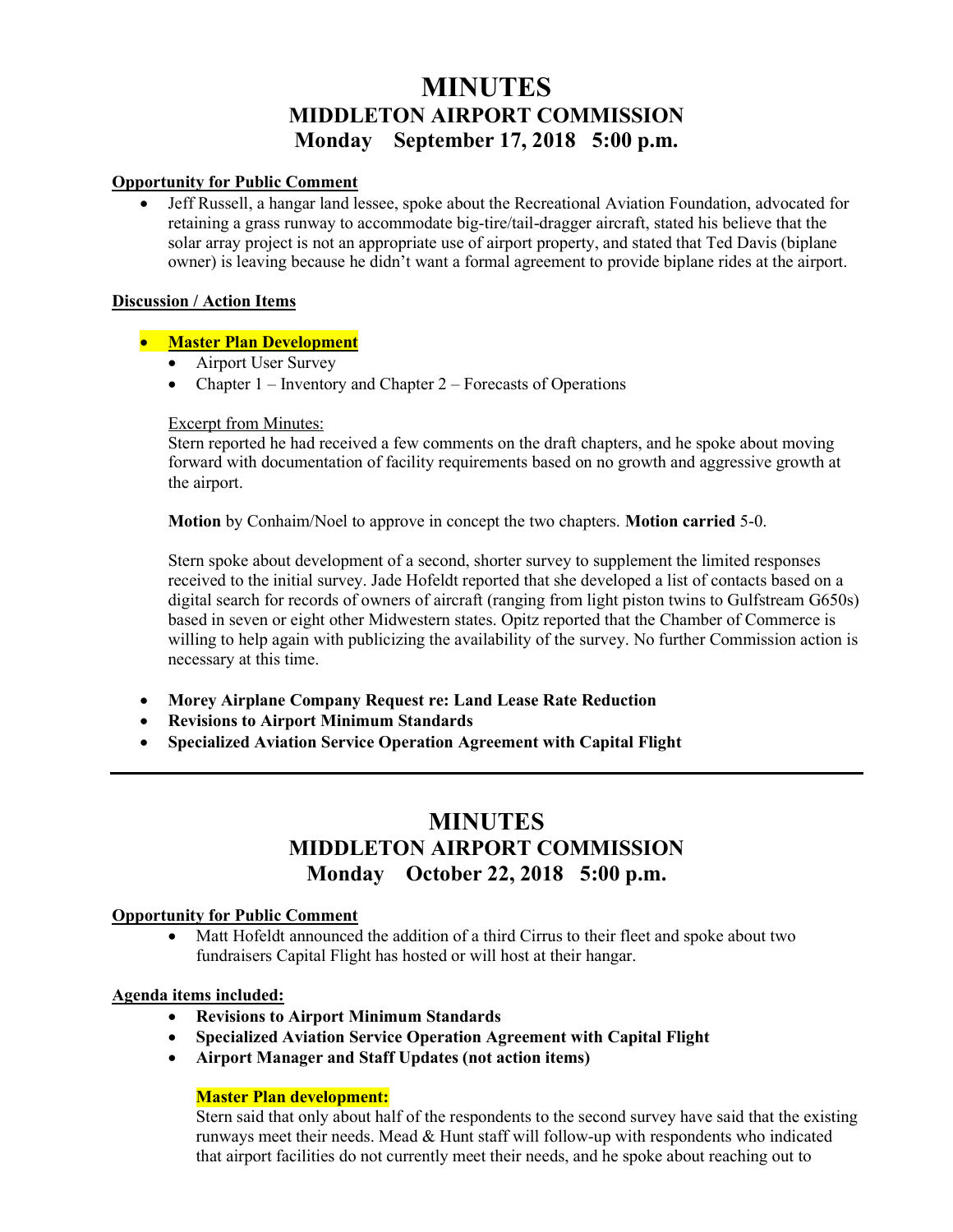companies such as Hycite and Cardinal Glass to ensure they have had a chance to weigh in. Stern said that they have submitted the Forecasts chapter to the FAA.

# MINUTES MIDDLETON AIRPORT COMMISSION Monday November 5, 2018 5:00 p.m.

#### Opportunity for Public Comment

• Matt Hofeldt announced that Capital Flight is holding a fundraiser for the Middleton Police Canine Fund on Nov. 9 at 10:00 a.m.

#### Agenda items included:

- Revisions to Airport Minimum Standards
- Specialized Aviation Service Operation Agreement with Capital Flight

# **MINUTES** MIDDLETON AIRPORT COMMISSION Monday December 17, 2018 5:00 p.m.

#### Opportunity for Public Comment

 Jeff Russell, a hangar land lessee, advocated for the master plan to identify an officially designated grass runway.

#### Agenda items included:

- Revisions to Airport Minimum Standards
- Specialized Aviation Service Operations Agreement with Capital Flight LLC
- Capital Flight Lease Request for Undeveloped Airport Property East of the Airport Terminal
- Master Plan development: Creation of Advisory Committee

#### Excerpt from Minutes:

Opitz noted that Mead & Hunt's scope of services identified the creation of an advisory committee to serve as a sounding board for proposed development alternatives and be a conduit for information among various interest groups. Referring to the recent school referendum, Munson spoke about the importance of the public knowing what is going on with a project like this, and that we don't want to undermine the good relationship that the airport currently has with the surrounding community. Fey advocated for having an active business leader serve on the committee, and Morey suggested including a person who is concerned about aircraft noise.

Moved by Ramsey/Conhaim to recommend that the membership of the advisory committee include the following:

- Airport Commission member
- Plan Commission member
- One resident or elected official from the Town of Middleton, and another from the Town of Springfield
- Chamber of Commerce representative
- Friends of Pheasant Branch representative
- $\bullet$  A pilot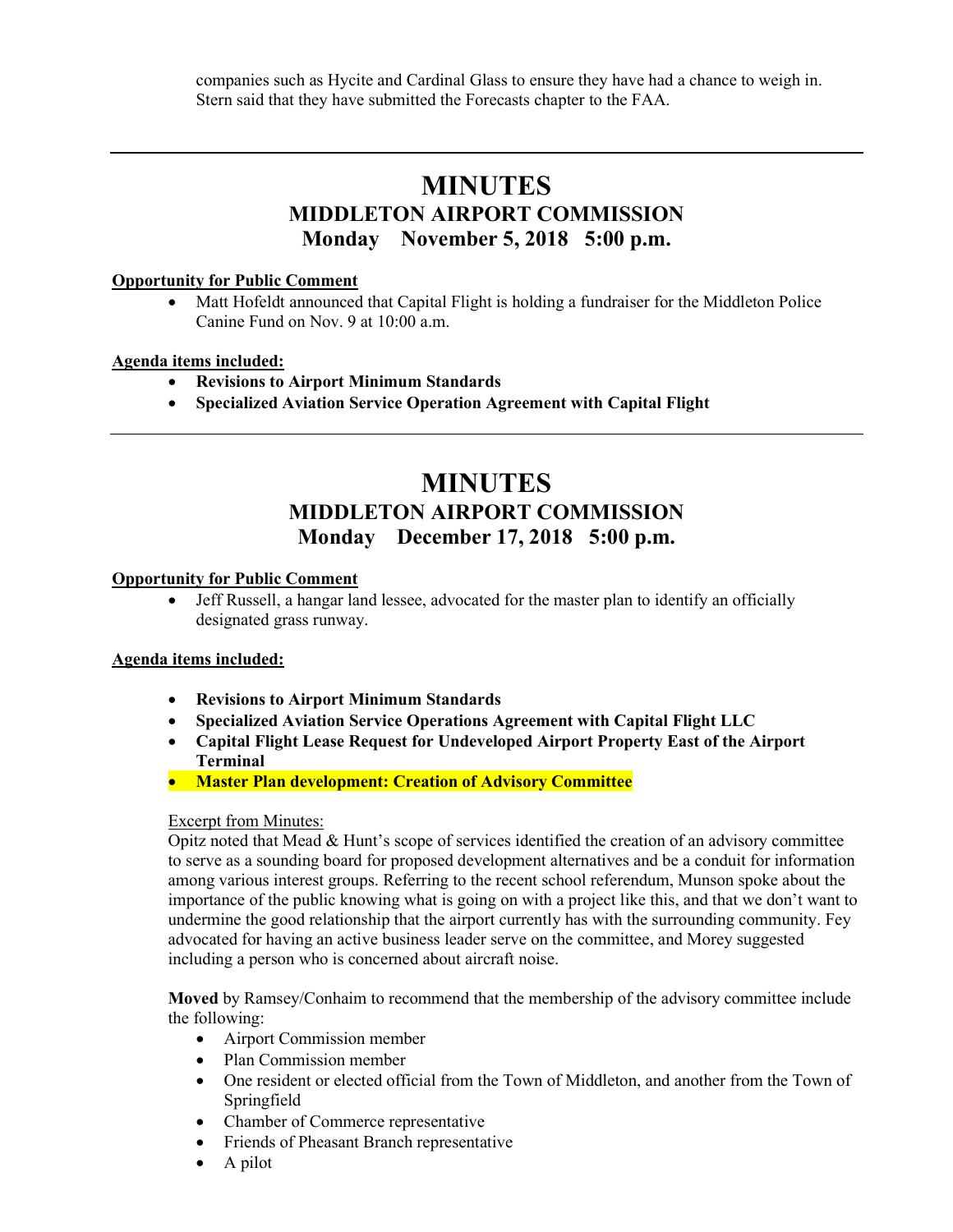• Someone who is "skeptical" or concerned about the airport

### Motion carried 5-0.

Regarding the grass runway idea raised by Jeff Russell, Morey said having an official designation is the only way to guarantee having a grass runway in perpetuity. Stern explained that various factors—property constraints, competing land interests (e.g., the solar array and productive farmland), floodplain and wetlands, and the lateral separation requirements for runways—would make it challenging to accommodate a turf runway, in addition to the primary runway and the proposed conversion of the crosswind runway to a paved surface. He noted that some airports maintain a wide safety area along a paved runway so that pilots can take off and land on a turf surface (e.g., Hartford's airport), but such a facility can't be published or shown on an airport layout plan. Fey wondered whether an informal grass runway raises insurance concerns. Opitz said he would think it is safer to have a primary and turf runway alongside one another than to have an additional runway with a different approach angle.

# MINUTES MIDDLETON AIRPORT COMMISSION Monday February 11, 2019 5:00 p.m.

#### Opportunity for Public Comment

 Jeff Russell, a hangar land lessee, advocated for the master plan to identify an officially designated grass runway.

#### Agenda items included:

#### **•** Airport Master Plan:

- o Advisory Committee update
- o Increasing public awareness and transparency
- o Documenting facility requirements

#### Excerpt from Minutes:

Opitz reported that the Council endorsed formation of the advisory committee at their Feb. 5 meeting and hopefully the mayor will recommend appointments at the Feb. 19 meeting. Munson said the committee will help increase public awareness about the airport and its role in the community, and that increasing awareness shouldn't hold up completion of the master plan. He added that he periodically receives calls from pilots inquiring about hangar space. Ramsey pointed to the City's goal of assembling a group of people with different backgrounds. In addition to the prospective representatives identified at the 12/17/18 meeting, commission members suggested adding a representative of Middleton Area Development Corporation and seeking a retired Bureau of Aeronautics employee. Morey emphasized providing an opportunity for public input sooner and not just toward the end of the planning process. Opitz will put draft chapters on the City's website.

Stern reported that Mead & Hunt has completed the inventory and forecast chapter, which they submitted to the FAA for their review. He said they are now ready to assess demand, capacity, and facility requirements.

#### Vacant land directly east of terminal building

#### Excerpt from Minutes:

Stern recounted a January meeting initiated by Mayor Brar regarding this site and the airport master planning process in general. Stern said that this site is not a focus of the master plan, but Mead  $\&$ Hunt is reviewing how existing and potential runway configurations and approach protections could affect development on the site. He noted that previous airport layout plans (ALP) have not identified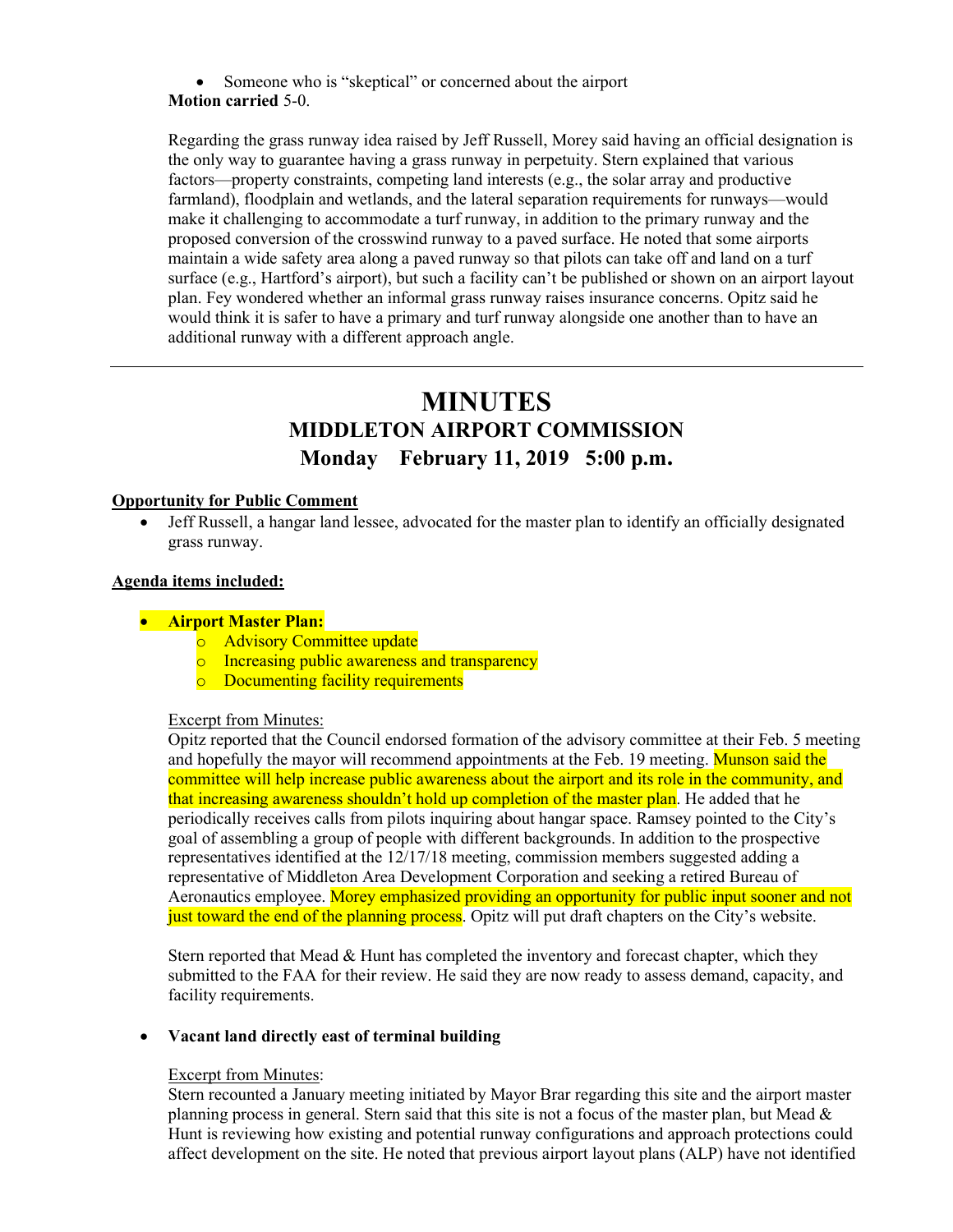a specific use of this site, which is less than 10,000 sq.ft. in area. Stern explained that any development on this and other airport sites has to be reviewed and approved by the FAA as an amendment to the ALP, similar to the review process for the solar array project. He said the matter boils down to, "what is the highest and best use?" Stern said evaluation of the site wouldn't require much effort and could be on a dual track with the master plan work, allowing an updated ALP to be submitted by the end of the year. Holbrook advised allowing six months for FAA review and approval.

Munson wondered about the value of the land per square foot, what was it designed for, and what can be done with it to maximize revenue for the airport fund? Noel said the land should be used for an aviation-related commercial use, not just a hangar storage building. Geocaris said that potential income shouldn't be the main criterion for evaluating a prospective use of the site, and he urged that the City not just "give away" the land. He expressed concern about a potential building inhibiting use of the terminal given that there is already active use of the adjoining ramp space, and he said that enabling spectators to see the ramp has a public relations value to the airport. Morey said it is advantageous for people to interact with the airport, and he noted that the City hasn't previously announced that the site is available for development; therefore there haven't been any proposals. He thinks the site should be reserved for terminal-related use. Ramsey advised the following decisionmaking approach: Is this a developable piece of land? If yes, now or later, and how should the City dispense with the land? Ramsey said that if the decision is made to allow development, he wants to see the City issue an RFP.

Opitz stated that the City has a longstanding commitment to helping existing businesses expand within the community, and he noted that Capital Flight took the initiative to identify this site as a potential building area. Morey commented that the City didn't want a fixed based operator to own the terminal building, and he pointed out that the parking lot has limited capacity. Fey said we need to make sure we ask the right questions to get the right answers. Opitz said it is important for the evaluation of the site to incorporate the greatest potential expansion of runway approach surfaces and building restrictions lines so that a new building doesn't hinder airport improvement options.

Motion by Ramsey/Noel that the Commission is willing to consider development options for this site. Motion carried 6-0.

- Revisions to Airport Minimum Standards
- Specialized Aviation Service Operations Agreement with Capital Flight LLC
- Addition to hangar at 3310 Bravo Lane

# MINUTES MIDDLETON AIRPORT COMMISSION Monday April 8, 2019 5:00 p.m.

#### Opportunity for Public Comment

• Matt Hofeldt stated that Capital Flight has acquired a new Husky, which enables the business to offer tailwheel instruction and training in short take-off and landing techniques. He also announced that this year's "Rock the Ramp" will be held July 19 and has an Octoberfest theme.

#### Agenda items included:

- Airport Minimum Standards: Final Draft
- Specialized Aviation Service Operations Agreement with Capital Flight LLC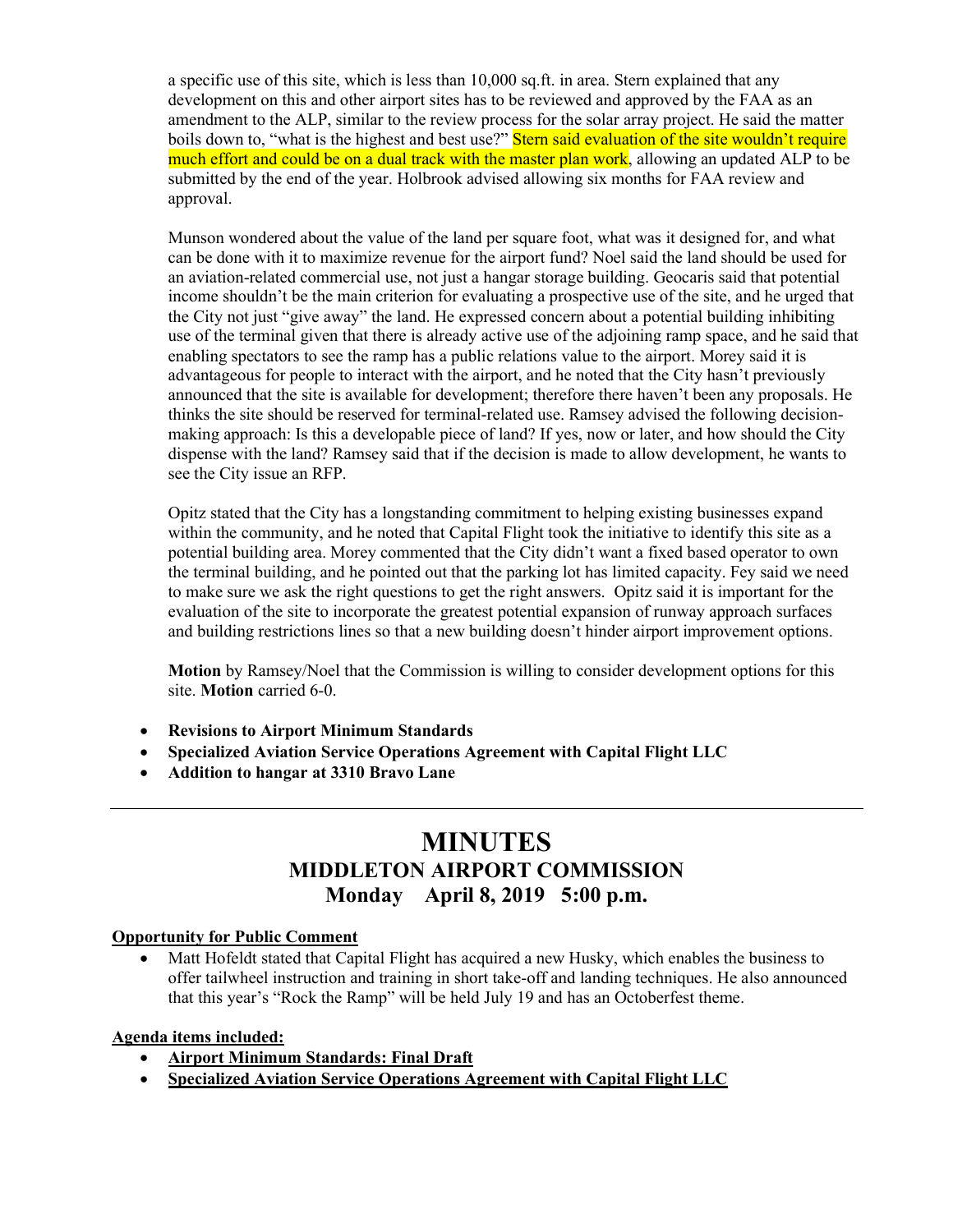# **MINUTES** MIDDLETON AIRPORT COMMISSION Thursday May 30, 2019 5:30 p.m.

#### Opportunity for Public Comment

- Robert Bartholomew, 3316 River Birch Lane, spoke about his research into aircraft approach speeds and airplane design groups, a topic that is central to the master planning process that is currently underway. He cited various aircraft and FAA sources, concluding that the "FAA doesn't like a 'build it and they will come' justification." He added that pilots who have concerns about the length of the primary runway should instead use Dane County Regional Airport. Bartholomew also said that the City should have to purchase all land that is within an identified Runway Protection Zone to limit its highest and best use—otherwise, a "taking" may be involved.
- Greg DiMiceli, Town of Middleton administrator, thanked the Commission for meeting at the airport and announced that township residents are "completely engaged" in the master planning process.
- Jeff Russell, 5106 Reynolds Ave. (Town of Westport), said he was looking forward to working with the new Commission members to "do the best we can for the airport."

#### Agenda items included:

- "Middleton Airport 101"—Orientation for Commission Members
- Airport Layout Plan progress report (how the ALP has evolved; not a discussion of future planning)

#### Excerpt from Minutes:

Greg Stern, Mead & Hunt project engineer, spoke about the role of Airport Layout Plans and made the following comments:

- ALPs show existing, proposed, and anticipated ultimate  $(10+$  year) conditions for a particular airport. They depict airport features such as safety areas, runway protection zones, and approach surfaces.
- An updated ALP is prepared at the end product of a master planning process and requires FAA approval. (The FAA also must approve the aviation forecast component of a master plan.)
- Any future improvements must be shown on an ALP in order to obtain Federal funding. A project cannot proceed if it is not depicted on an ALP.
- Just because a project or feature is shown on an ALP doesn't mean the airport owner has to undertake it. The document is not a blueprint for future airport development.
- An environmental analysis is typically required in order to proceed with implementing a project.

Stern also reviewed a bulleted history tracing the evolution of Middleton's ALP:

- The official, FAA-signed version of the ALP is the one URS completed in 2002, right before the airport was redeveloped.
- At some point after the Airport's redevelopment (post-2004), an ALP was developed to depict the "as-built" conditions following construction. It does not seem that this ALP was ever submitted for FAA approval or signature. Josh Holbrook at the Bureau of Aeronautics has confirmed that his office has an ALP prepared in 2008 but it is unsigned.
- Since 2004, Mead & Hunt used the as-built ALP to depict concepts of future development and adjacent land use, but this work was not supported by formal planning and was not submitted to the FAA for approval. They used this ALP to depict the snow removal equipment (SRE) building for FAA airspace review; in 2012 they submitted an ALP insert sheet for the proposed southeast hangar area development; in 2018 they submitted an ALP insert sheet, Points of Interest, and Updated Land Use drawing for the proposed solar array.

Stern concluded by noting that an ALP is not time-limited—FAA does not require it to be updated in a fixed amount of time. Richson requested access to user surveys associated with the master plan project as well as information about airport traffic patterns and touch  $\&$  go training.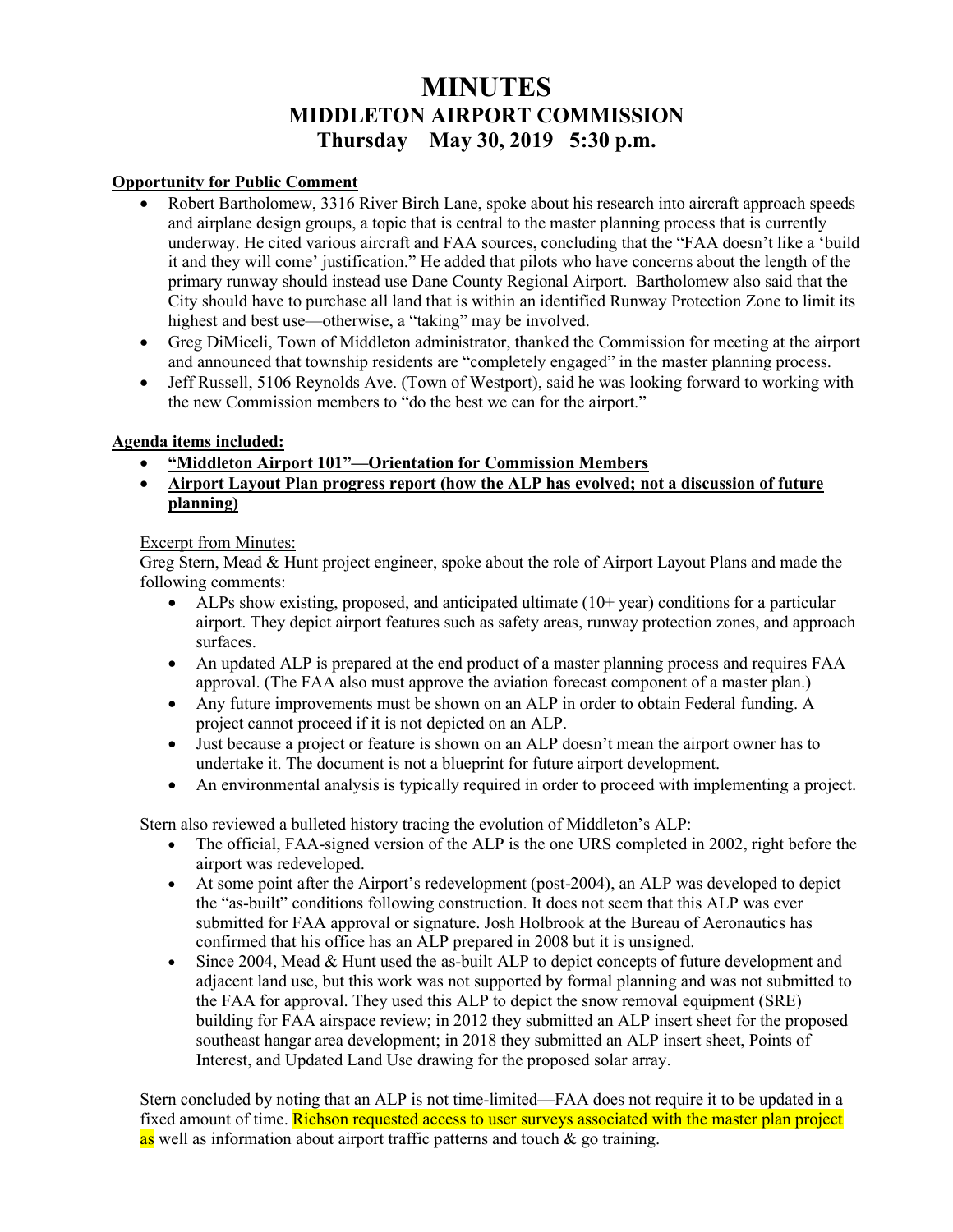# MIDDLETON AIRPORT COMMISSION Thursday July 11, 2019 5:00 p.m. MEETING MINUTES - Final

#### Opportunity for Public Comment

Robert Bartholomew, 3316 River Birch Lane, spoke about the Capital Flight requests that are on the agenda. He urged the Commission to postpone a decision until completion of the airport master plan. He also provided written comments (entitled "Runway Extension") about the master planning process.

Roger Stuckey, EAA Chapter 93, reported on the chapter's annual pancake breakfast, which took place on July 7. He expressed gratitude toward the City's first responders, streets department, Rich Morey and Morey Airplane Company staff, and the City's tourism staff. He said that 67 chapter volunteers had served over 1,200 meals, including to 45 pilots who had flown in for the event. The chapter gave leftover food to MOM and the Middleton Fire Dept.

Debbie Maier, 3102 Nightingale Lane and airport office manager, reported that she was working on submitting an annual update to a national database of aircraft based at the airport, and to date she had received responses from all but four hangar owners. She also stated that the land directly east of the terminal/FBO building helps provide good public relations for the airport.

Susan Schwab, 738 Seneca Place (Madison) and Madison chapter contact, spoke about the "Above the Clouds" organization, whose mission is to "bring joy and hope through the wonder of flight." She said the group focuses on disadvantaged and underserved youth ages 8-18. She said a group of volunteer pilots provided introductory flights to five girls on June 8, and the next outing is July 13. Schwab said it's nice having the land next door to greet people.

Kathryn Wolfe, 4931 Hickory Trail, said she lives 4.5 miles west of the airport and had more than 30 flights over her house today. She expressed concerns about pollution, noise, and impact on owls, and a lack of transparency in the master planning process. She asked whether there has been an environmental assessment. She stated that the City can meet community service goals without expanding the airport, and she is concerned that someone involved in the decision-making process would benefit from expansion. Hallick advised her to attend the next Airport Master Plan Advisory Committee (AMPAC) meeting.

Kary Beck, 4873 Highwood Circle (Town of Middleton), stated that only 40 planes were based at the airport when she built her nearby residence in 2006, and she said she had heard from the city planner at the time that there were no expansion plans. Beck said that many planes skimmed over her house this past weekend as part of pancake breakfast and she cited a lack of communication between the airport and its neighbors and pilots.

Rich Morey explained that planes took off to the east due to wind conditions, and he pledged that airport staff will work hard to make sure that pilots are better aware of the local flight pattern guidelines in the future.

Steven Ziegler, 4797 Capitol View Road (Town of Middleton), asked whether the Airport Commission has changed any of its land lease agreements with farmers or residents in anticipation of future airport projects. Opitz replied that the City has only adjusted the lease term with Larry Wagner. (Post-meeting note: This was inaccurate. Opitz had forgotten that the City actually did shorten the term of its farmland lease with John Meinholz in 2017.)

#### Agenda items included: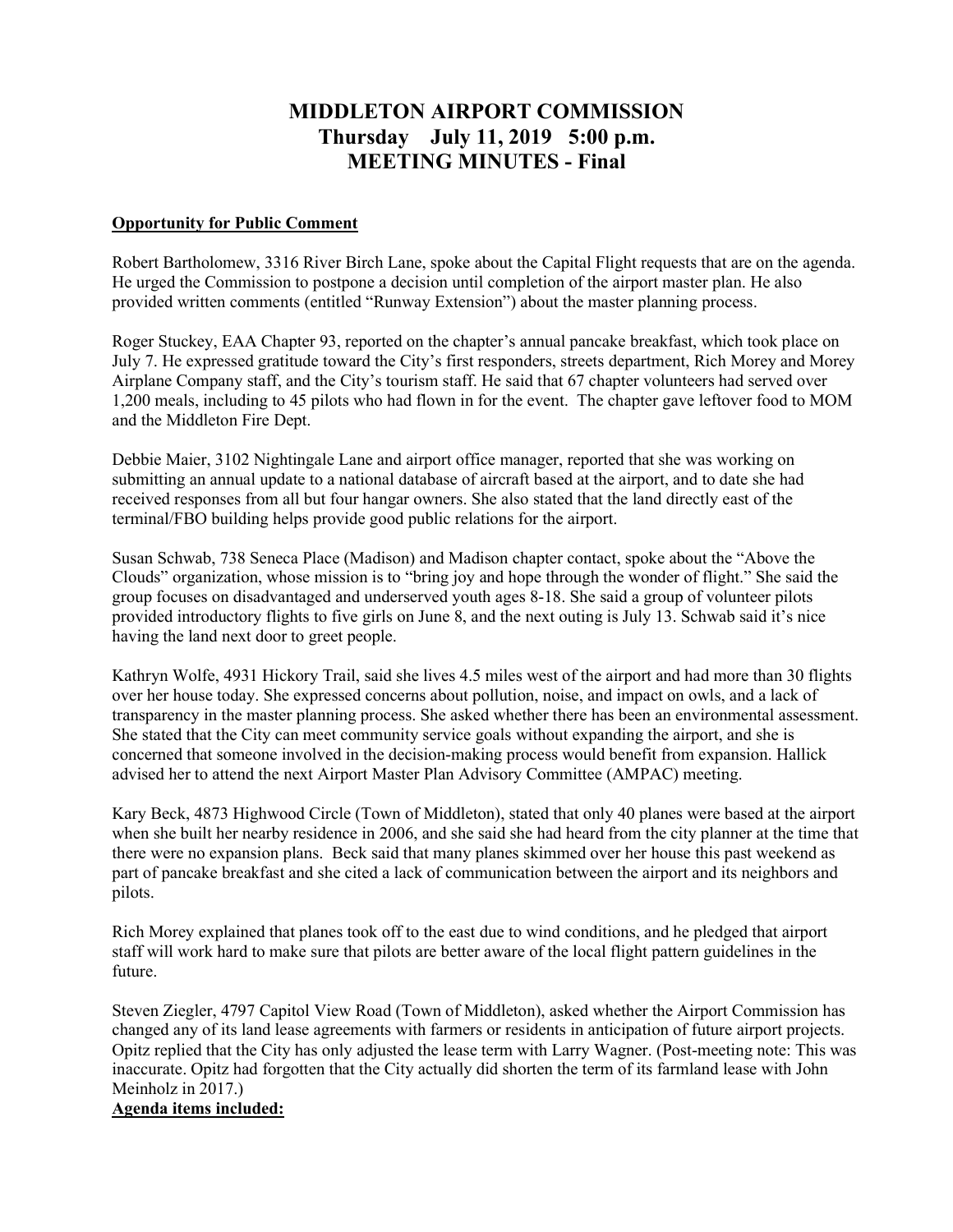Capital Flight expansion requests: 1) Lease land and construct hangar directly east of terminal / FBO building, 2) Extend lease area at 8264 Airport Road for office addition to south and deck extension to west

#### Excerpt from Minutes:

Motion by Hallick/Munson to state the Commission's position that the land next to the terminal/FBO building should be dedicated to expansion of the airport terminal building, to deny Capital Flight's request to lease this space, and to request that Hofeldt provide CF's needs to Mead & Hunt for incorporation into the master plan.

Richson said she cannot support directing the advisory committee to incorporate CF's requests as part of the master plan. Hallick **amended his motion** to indicate that Hofeldt should articulate his company's needs at an advisory committee meeting.

Hallick stated that most people at the February meeting were not aware of the purpose of the site. He then agreed to a friendly amendment requested by Burck to strike the limitation that the property can only be for terminal use. The Commission then voted on the motion as amended during the discussion:

Motion by Hallick/Munson to reaffirm the Commission's position that it is the intent for the land next to the terminal/FBO building to be used for possible terminal expansion, to deny Capital Flight's request to lease this space, and to encourage Hofeldt to articulate his company's needs at an advisory committee meeting. Motion carried 6-1 (Fuszard opposed).

Regarding CF's second request, Hallick said he doesn't have any problem with it. Opitz explained that the concept as shown appears to be outside of runway protected and building restricted areas. Richson stated her concern that this request continues growth at the airport and appears to be conflicting with AMPAC's current work. Hallick said the addition supports the existing business, doesn't add any more hangar space, and doesn't spur more traffic.

Motion by Burck/Fuszard to recommend to the Council extension of Capital Flight's lease area subject to Mead & Hunt confirming that the development doesn't encroach into any approach surfaces. Motion carried 6-1 (Richson opposed).

#### • Master Plan and Airport Layout Plan status report

Stern provided the following summary:

- The second Airport Master Plan Advisory Committee meeting (held June 6) focused on forecasts and regulatory environment, and the goal is to have a meeting following the completion of each chapter.
- The July 18 meeting will address the just-completed Facility Requirements chapter, which will address such things as runway length, crosswind runway, hangar space, and support facilities.
- Alternatives Analysis is the topic of the fourth meeting. Doing nothing will be an alternative.
- About  $1/3$  to  $1/2$  way through the planning process.
- Planning to have a second open house and a public hearing before completion of the plan.
- AMPAC was set up to be a sounding board; the formation of the committee was not required. It will be up to AMPAC and then the Airport Commission to decide whether to vote on the draft plan.

Opitz noted that he has asked Mead  $&$  Hunt to plan on a fifth AMPAC meeting, following the second open house. Richson spoke about existing incompatible land uses in the vicinity of airport. Stern replied that preparing a land use compatibility plan is not part of the master plan, but it's eligible for funding assistance. Richson said this is a very serious concern for nearby residents. Hallick said that AMPAC can request additional information. Holbrook cautioned that the BOA may not have funding to expand the project scope. Richson asked whether this is a prediction, and Holbrook responded that it is not.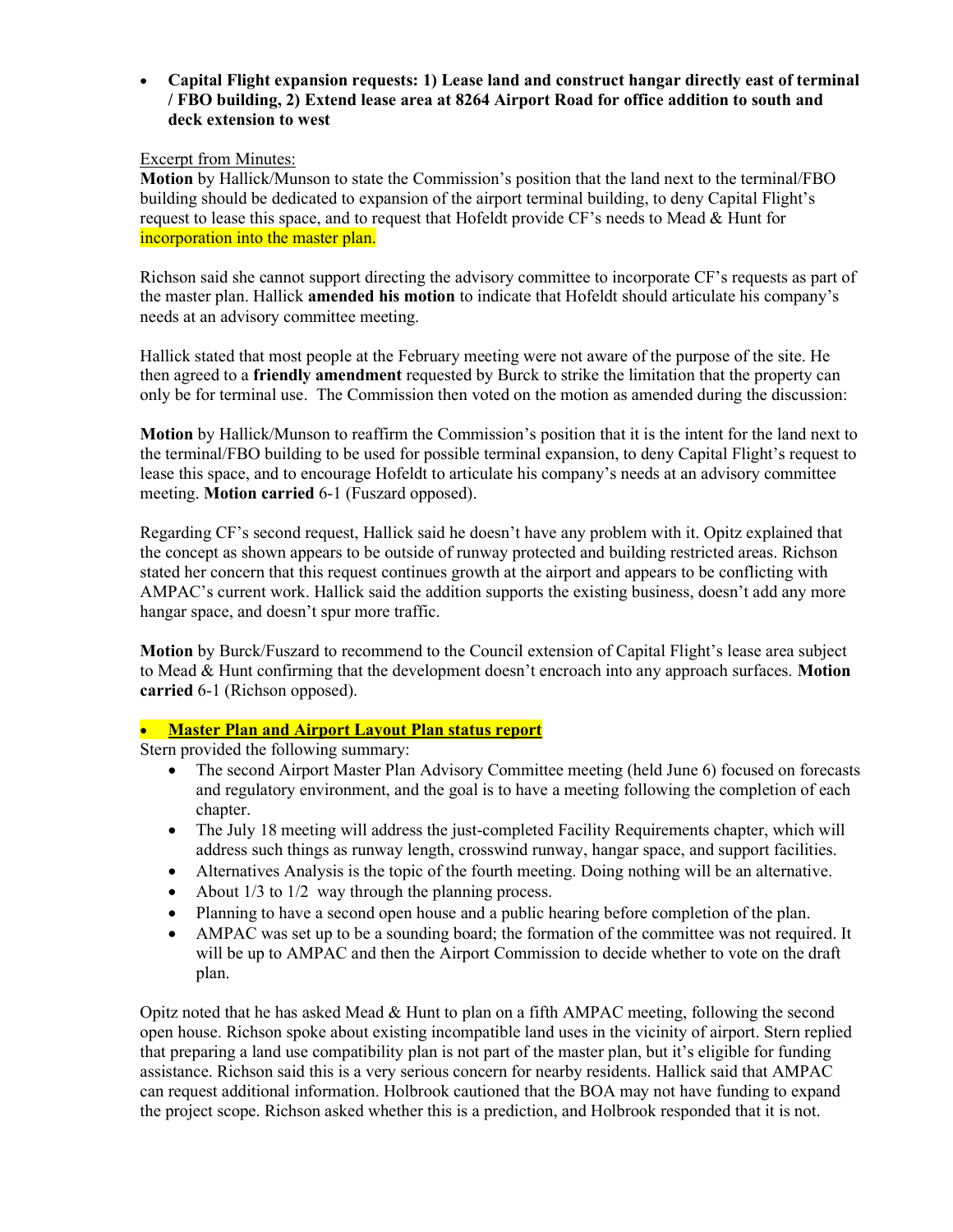# MIDDLETON AIRPORT COMMISSION Thursday August 1, 2019 5:00 p.m. MEETING MINUTES – Final

#### Although not listed on the agenda, the chair provided an opportunity to provide public comment.

#### Agenda items included:

#### Aircraft movement on non-movement areas

#### Excerpt from Minutes:

He invited those present to comment on this topic.

Joe McDonough, hangar land lessee at 3320 Delta, said that he was one of the people who 3 years ago initiated operations on mowed grass parallel to the paved runway. He said he is not aware of any incidents or accidents related to this activity during that time. He also stated the following:

- The FAA doesn't prohibit this activity and it takes place at hundreds of other airports including at Bozeman, MT, which has a control tower.
- It is safer for tailwheel airplanes to operate on grass and to land parallel to the primary runway so as not to create conflicting traffic patterns. There is no data showing unsafe conditions, and there have been only three reports to the ASRS (Aviation Safety Recording System) in the past 40 years at this airport.
- His insurance policy doesn't exclude off-airport operations, although he doesn't consider operating parallel to the runway to be off-airport.
- It would be better to address a specific issue instead of prohibiting the activity altogether. How would a prohibition be enforced?

Pete Aarsvold, a Morey Airplane Company flight instructor, said he has certified more than 20 private pilots to date and has not observed a single unsafe incident in his 750 hours of tailwheel experience, nor has a student every told him about observing any unsafe operations. He said that it is safer for tailwheel pilots to use the grass.

Jeff Plantz, hangar lessee on Delta Lane, said that the more grass the airport has, the more safety it has. He hopes there will be more grass areas to use in the future, and he believes restricting grass use would create a safety issue. Hallick urged Plantz to provide input into the master planning process.

Brian Natoli said he is based at the airport and asked the commission to shed light on what it is trying to accomplish.

James Hartung, hangar land lessee, said he uses tailwheel aircraft for both pleasure and business (he flies to his production fields to assess conditions), and he supports use of the airport by a variety of aircraft. He believes there would be a reduction in safety if the City prohibited pilots from landing in the grass adjoining the primary runway.

Ethan Brodsky said he recently decided to move his tailwheel from Waunakee to Middleton because this airport is closer to his home and office. He said landing parallel to the primary runway is safer than using Runway 1/19 when winds are out of the west or east, and he stated that a paved surface wears out tailwheel tires more rapidly. Brodsky also said he is unable to land on a paved runway during the winter when he has straight skis mounted on his plane, and he noted that anyone who flies with skis knows they are doing so at their own risk. He added that the Madison airport allows helicopters to land off paved runways, and he hopes the City is able to officially designate an eastwest grass runway in the future. He also said that planes that can do short takeoffs and landings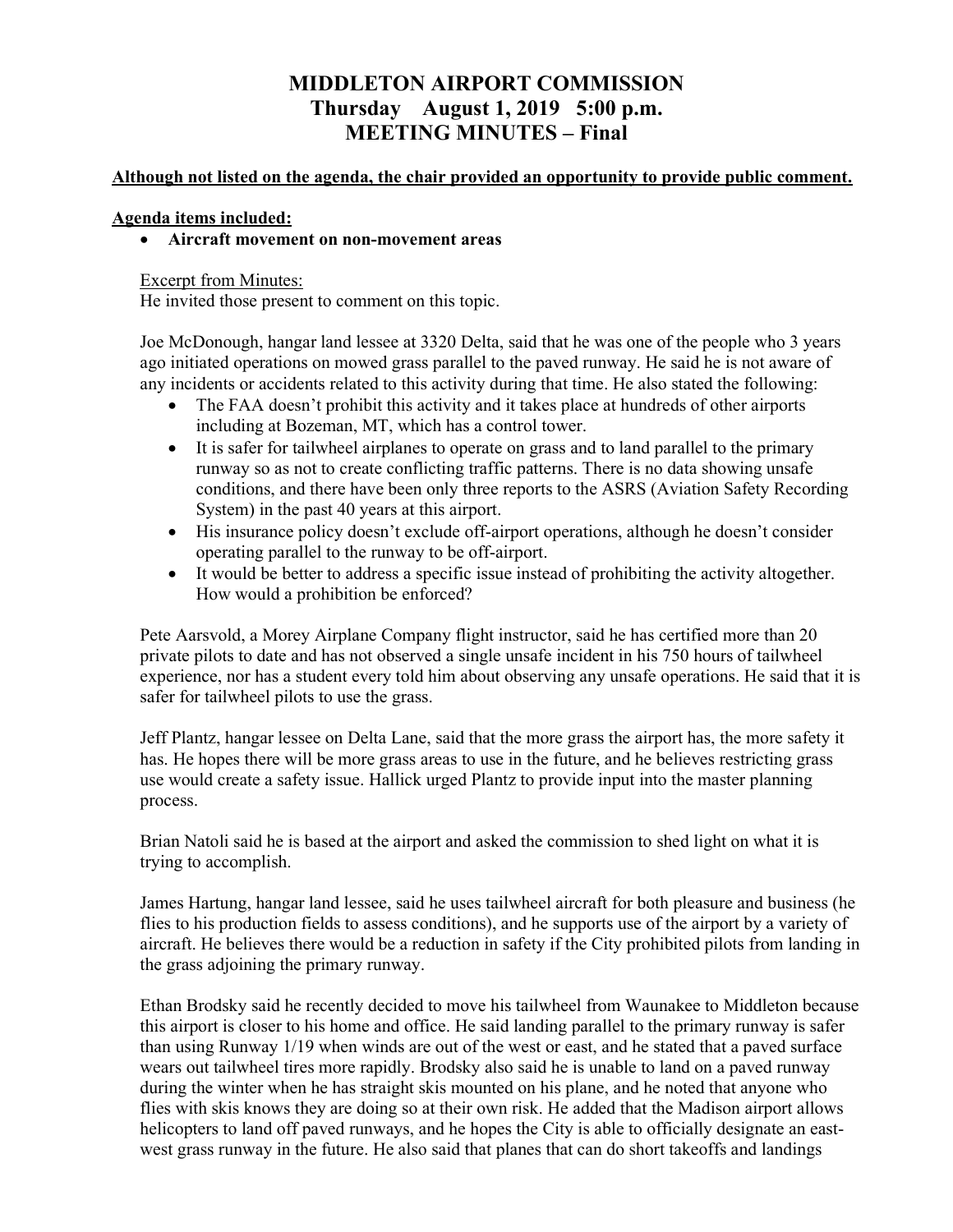typically have good climb performance, so their noise impact is mostly limited to a very small area around the airport because they are at cruise altitude by the time they get over residential areas.

Jeff Russell, hangar land lessee, said he was recently appointed to the Board of the Recreational Aviation Foundation. He asked what process was used to identify that operating in the grass is a risk and whether a hazard analysis was done. Hallick replied that he deemed it to be a risk. Russell stated that the FAA does not forbid this activity, and he believes it is covered by insurance. Hallick responded that the City doesn't know that someone's insurance does cover it. Russell stated that everyone is concerned about operating safely, and he isn't aware of this being a problem at any of the hundreds of airports around the country where grass operations occur. He said he thinks this is "undue regulation" that will make the airport less safe.

Rick Lemon, hangar land lessee and Middleton resident, said it is a hard choice whether to land into the wind on a paved runway or land on the grass with a crosswind.

Dave Ducommon, who has several planes based here, recounted a conversation he had with the air traffic control manager in Casper, WY. He said he had inquired about the use of "retired" runways at that airport and was told that individual pilots are at risk—that the "airport is absolved of the risk."

### • Solar array update

# MIDDLETON AIRPORT COMMISSION Thursday September 5, 2019 5:00 p.m. MEETING MINUTES – Final

#### Although not listed on the agenda, the chair provided an opportunity to provide public comment.

#### Agenda items included:

#### • Noise Reporting

He then invited public comment on this topic, requesting that attendees share their experience with the noise complaint system and fear of retaliation.

The following residents provided comments:

- Kyle Larson (Town of Springfield): Has not called hotline because neighbors have told her it is ineffectual. She's only had problems with aircraft noise since she started speaking out. Would prefer reporting via a website instead of by phone. She said most pilots are wonderful, but she cited two airplanes—a yellow Husky and a white plane with blue stripes—that are "constantly over my house." She asked whether the City is forwarding information to the FAA.
- Leslie Hayner: Noted that complainants live in a line near Enchanted Valley Rd., and she read a NextDoor post.
- Gary Keyser (Whispering Winds subdivision, Town of Middleton): Noise wasn't a problem 15 years ago, but it's becoming noisy now. Has called about "low flyers."
- Cindy Wempner (Whispering Winds, Town of Middleton): Noise generally hasn't been a big bother until this summer. She believes a plane associated with Capital Flight is part of the problem.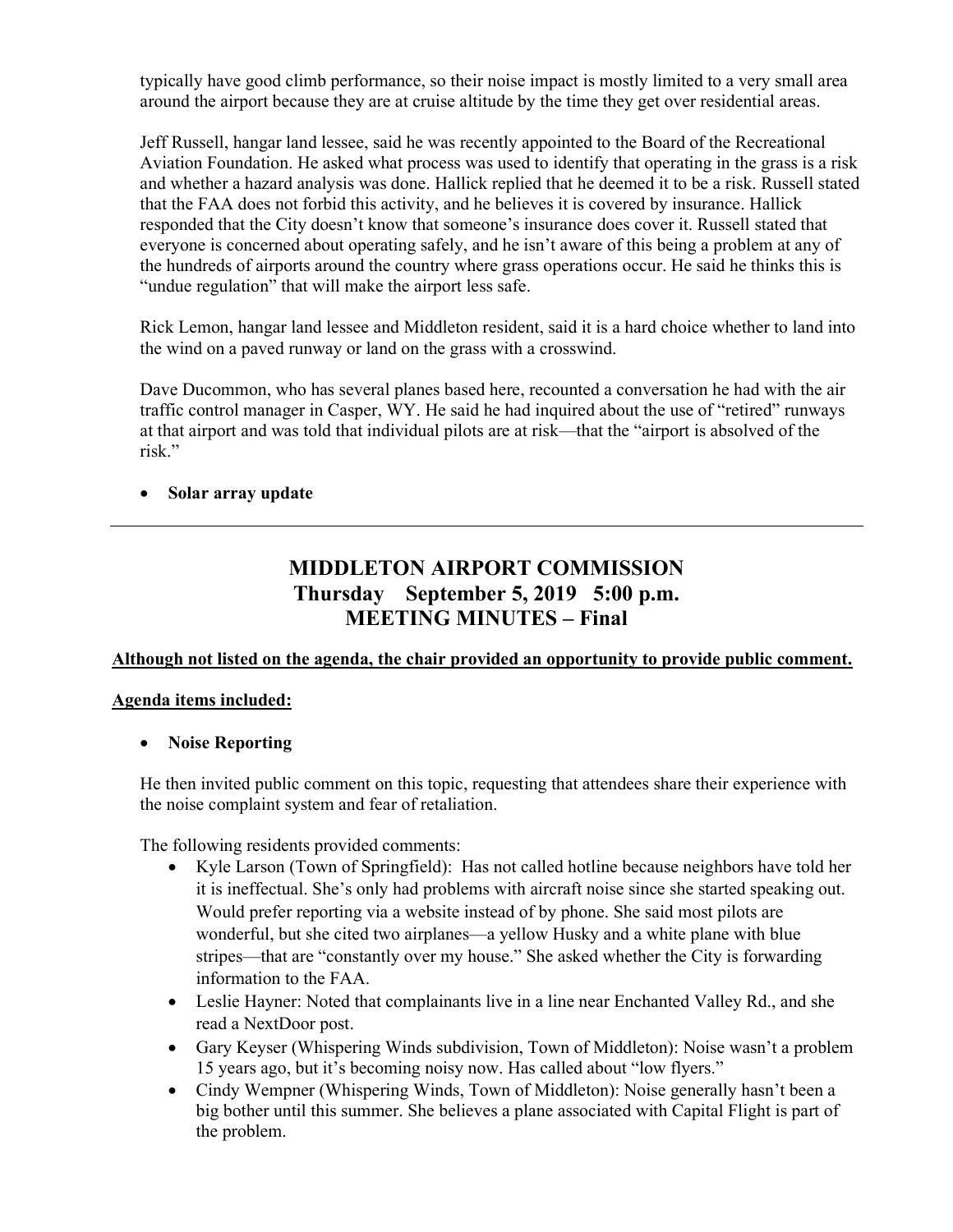- Carol Schiller (Town of Middleton): Heard an "enormous whoosh" a few weeks ago. She asked whether Epic has any impact on noise.
- Joe Bradley (Town of Middleton): Blackhawks should not fly into the airport anymore out of respect for the neighbors. He said he doesn't have an issue with pilots flying overhead.
- Greg DiMiceli (Prairie Home Estates, Town of Middleton): Concerned that complaint line is a "pacification device." What actually happens whether there is a complaint? Some aircraft "take the tiles off my roof." Why can't this airport have right traffic as a default?
- Sven Crousey (Town of Springfield): Feels there is lack of follow through and that complaints fall on deaf ears.
- Steve Waldorf (Town of Middleton): What are the consequences for pilots?
- Deb Neuman (Town of Springfield): Has lived there for 15 years and is noticing an increase in jet traffic and twin engines. She said she doesn't call the complaint line.
- Sue Dietz: Asked whether there are different regulations based on type of airport and proximity to people. She said her husband has given up calling the hotline.
- Steve Kellner (Town of Middleton): People don't know what's happening; put out an update as to what's being done.
- Joe Getty (Town of Middleton): Moved here in 2002, but noise and low-flying planes didn't become a problem until 2-to-3 years ago. There are issues regardless of whether or not there is an expansion. You have to make reporting system easy for people to respond. City should publicize how to report an incident so that people know that airport is working with them.
- Kathyrn Wolf (Town of Springfield): 30-year resident; airport has "changed completely" in past two years; she believes she's being harassed by pilots and said a plane "buzzed" her house over 30 times on a day in August. She urged the City to install the hotline number on a sign along Airport Rd.
- Steve Chafe (Town of Middleton): He is a pilot who has lived on downwind leg for 10 years. The commission and the airport have no authority to do anything about planes. He added that it's difficult for most people to estimate the height of an airplane.

#### Munson left the meeting.

Commissioners and staff discussed the public input and next steps. Morey stated that if the FAA can prove that someone violated an FAA regulation, they have several options, including suspension of license and up to \$10,000 fine. Typically they would counsel the pilot first. Morey said that all he can do is pass information along or have a stern talk with someone. He said he has no authority to enforce or write tickets. He also spoke about the legality of various aircraft maneuvers as pilots depart from, circle, or prepare to land at the airport. Morey added that he knows of five yellow Husky planes that regularly use the airport, so it's hard to tell them apart from each other.

Opitz asked whether it might be possible that there are more noise complaints on days when there are more planes in the pattern, thereby elongating the pattern to the west and/or east. He also asked whether more pilots are flying instrument approaches from the west, thereby flying lower over residences to the west. Morey stated that instrument approaches haven't changed much since 2004, but the minimum height of the Runway 10 approach has gone up a little bit due to the construction of the powerline west of the airport.

Hallick stated that the FAA could change instrument approach procedures and approve a change in the direction of traffic. Munson stated that there's nothing specific in the FARs and there are over 130 Advisory Circulars pertaining to airport operations. Burck asked about the minimum and maximum amount of information that airport staff need to process a noise complaint. Fuszard listed several data points that should be captured.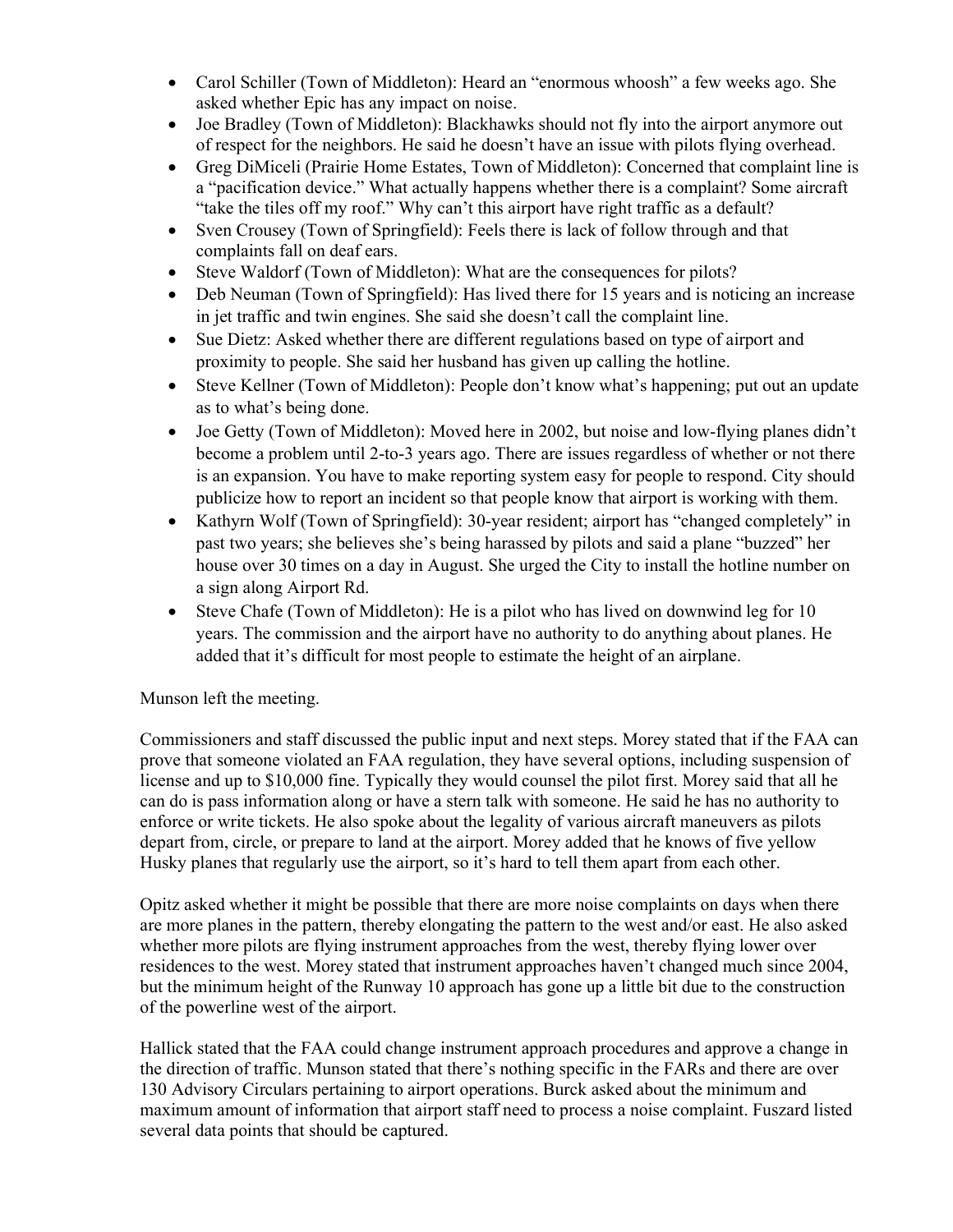Motion by Fuszard/Burck to request that staff create a webpage to accommodate airport noise complaints, investigate the ability for hotline callers to bypass the greeting message, document procedures for how noise complaints are handled, post a sign at the airport entrance advertising the hotline phone number, and provide a summary report of noise complaints received on a monthly basis for public consumption. Motion carried 5-0.

# MIDDLETON AIRPORT COMMISSION Thursday October 3, 2019 5:00 p.m. MEETING MINUTES – Final

#### Although not listed on the agenda, the chair provided an opportunity to provide public comment.

#### Discussion/Action Items

#### Limits of Authority

Hallick invited public comment.

- Kyle Larson spoke about the September 5 minutes that had been approved earlier in the meeting. She stated that Opitz hadn't included in the minutes that Richson had asked whether he forwards noise complaints to Capital Flight. She said he had responded that he doesn't. Larson requested that the minutes reflect that Opitz said he doesn't forward complaints to Capital Flight. Hallick responded that, given that the previous meeting minutes have already been approved, Larson's request will be reflected in this set of minutes.
- Steve Ziegler asked whether the remediation being done on the creek culvert affects the floodplain. Morey said No and added that the repair has been completed. Ziegler requested that the airport provide notification of upcoming events that may generate noise, including helicopter operations. Munson suggested Ziegler sign up for notifications of sorties from the Air National Guard. Morey said he isn't informed about such flights. Fey said we have no control over what the military does. Hallick noted that the City and Morey Airplane Company websites now provide a link to a calendar that should be used to nofify people about upcoming events and activities.
- Patty Plantz spoke about a Young Eagles event being held at the airport.

# Noise Reporting – Update

Hallick invited public comment.

- Thomas Bartell asked what is being done with the data.
- Brad Ritter asked what will happen if the runway is extended and the crosswind runway is paved. He said he has "zero confidence" that there is capacity to provide safe oversight.
- Andy Ziegler asked how aircraft from out of town know to follow these procedures. (Morey responded that pilots are supposed to consult the Airport Facility Directory and consult NOTAMs before flying to the airport. Munson stated that Section 91.103 in the Code of Federal Regulations pertains to preflight actions that a pilot shall follow. Munson also spoke about two towered airports in Connecticut that have enforcement authority.)
- Carly Ziegler expressed concern about pilots who do not comply with regulations, and asked whether the City has looked into fining them.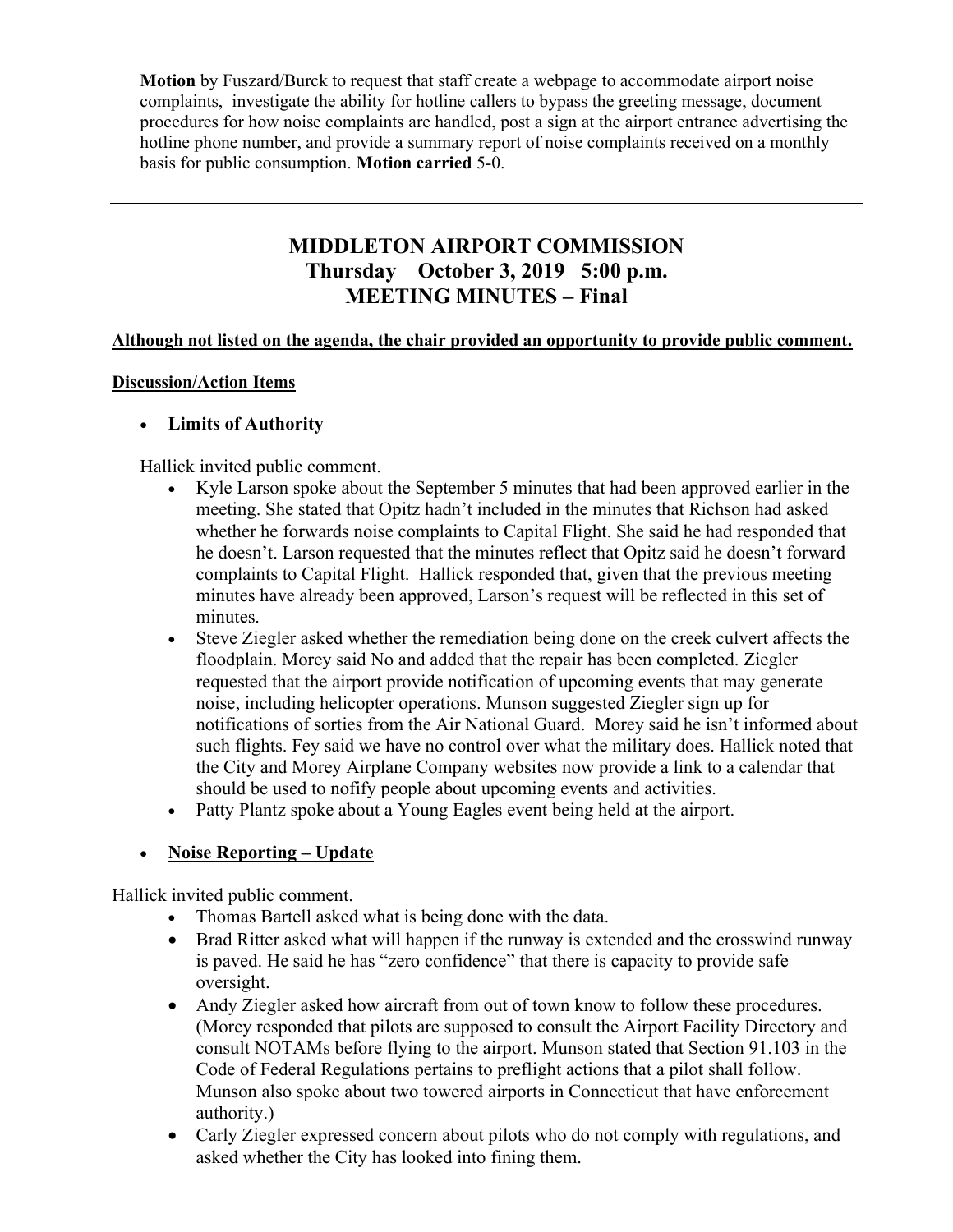- Dan Ripley spoke about recently constructed apartments and asked what the commission is doing to address future development. (Hallick spoke about considering land use compatibility when airports are designed.)
- Leslie Hayner said that the online complaint form is not an equal alternative to a phone call if people have to create an account. She asked that the City consider using a more user friendly method such as Google forms to as to reduce a barrier to reporting complaints. She stated her belief that this airport is surrounded by the greatest density of residential and commercial development of any large general aviation facility in the state.
- Richard Oberle spoke in support of the system the City has set up.
- Kyle Larson asked why the Airport Commission hasn't recommended that the City create an ordinance to enforce the noise abatement procedure. (Hallick responded that the City doesn't have the authority to overrule anything that's controlled by FAA.)
- Carol Schiller asked if these complaints will be forwarded to the FAA. (Munson replied that the FAA has to witness violations of a Federal regulation in order to enforce it.)
- Steve Ziegler stated that area residents are concerned about increased noise from airport expansion.

# Petition of Airspace Change from G to E for area over the airport

Hallick invited public comment.

- Tom Bartell stated that he is not an instrument-rated pilot but said this seems to be a reasonable idea because existing traffic would be safer, planes would fly higher, and there would be fewer planes flying during inclement weather. He noted that there are not a lot of airports in Wisconsin that have E airspace to the ground.
- Dan Bartholomew inquired about the catalyst for changing the airspace classification. Munson recounted his recent observation of a plane flying in relation to the clouds over downtown Middleton. He said what he observed could be considered "careless flying" and he compared it to a car merging on to a freeway right in front of a semi.
- Joe McDonough asked about the process for petitioning the FAA. Hallick replied that the City will have to make an application to the FAA airspace and provide a rationale for why they change is warranted. He stated that the FAA would probably approve the request although he doesn't know the timeline.
- Leslie Hayner asked whether a change in airspace class would benefit future operations on a 5,000 ft. runway. Morey stated that instrument approaches are limited by terrain and other factors, not airspace classification. He sees no correlation between an E surface area and having a longer runway. Munson added that the primary purpose of airspace classifications is to define weather minimums.
- Brad Ritter asked whether the process to change the airspace designation involves a generic application that anything can be added to. Hallick responded that this is a specific application.
- Richard Oberle stated that if this change will reduce VFR flights during inclement weather, then this proposal has the potential to "reduce stupidity."
- Steve Ziegler asked why this change would be pursued before completing the master plan.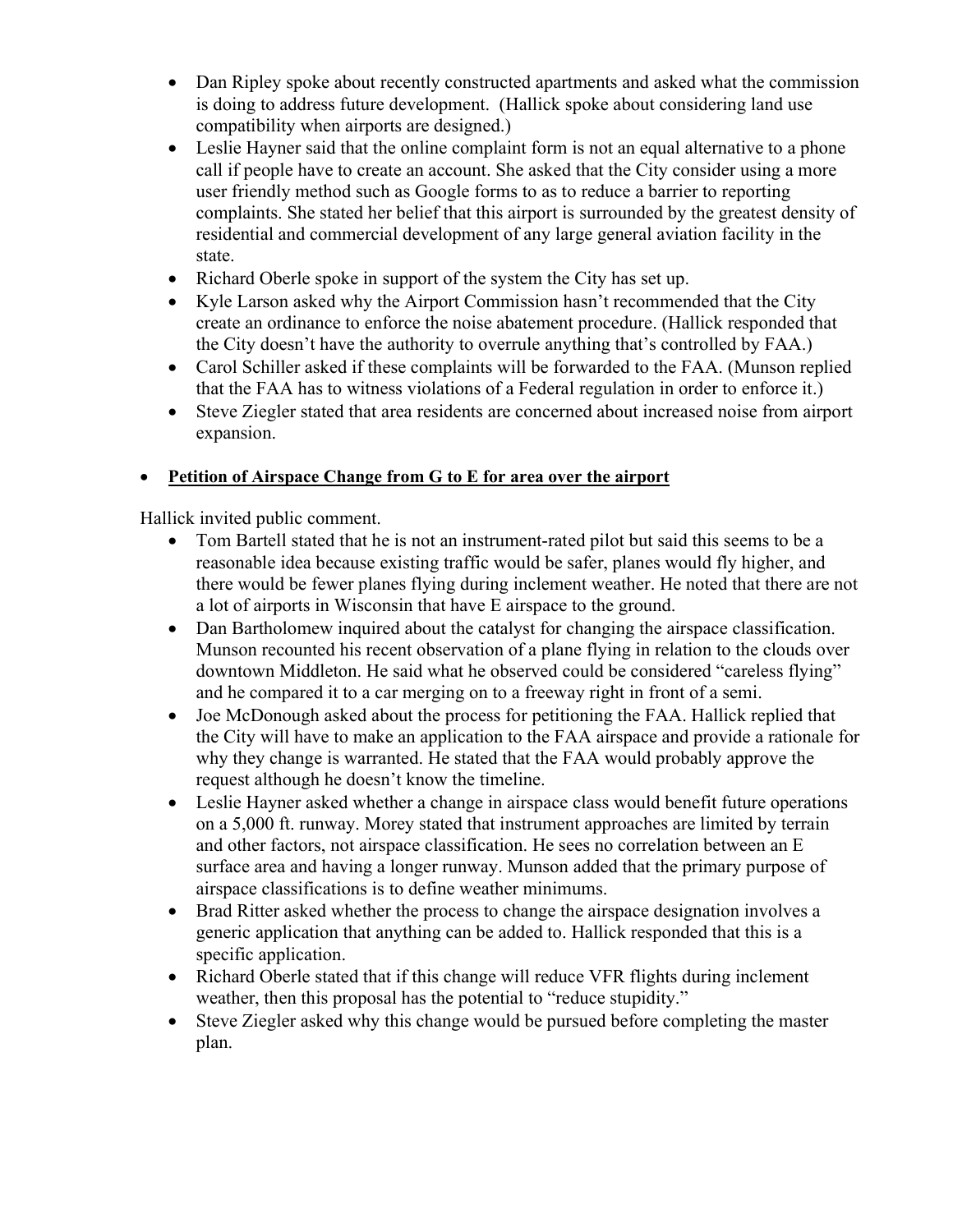# MIDDLETON AIRPORT COMMISSION Thursday November 7, 2019 5:00 p.m. MEETING MINUTES – Final

### Although not listed on the agenda, the chair provided an opportunity to provide public comment.

#### Chairperson report

Hallick accepted public comment.

- Joe Getty asked about the number of pilots using an instrument approach.
- Jeff Russell expressed concern that airspace change proponents may have a different agenda.

### Airport manager report

Hallick accepted public comment.

- Richson stated that she was recently wakened by three planes between 2:00 and 3:00 a.m
- Kyle Larson said that people feel threatened when planes fly low.

# Agenda items included:

Airport Capital Improvement Plan process (Bureau of Aeronautics)

Hallick accepted public comment.

- Leslie Hayner spoke about items on the "wishlist" and stated that "for the past 8 months, we've been told there is no expansion."
- Kyle Larson said she wants the city to be honest about its intentions.
- Other comments from attendees included "who is pushing this plan?" and "will the City commit they will not proceed" with airport expansion?
- Hangar Land Lease—Lessee obligations, lease term, rates, etc.

Hallick accepted public comment.

Jeff Russell expressed support for the proposed revision to the lease term.

# MIDDLETON AIRPORT COMMISSION Thursday December 5, 2019 5:00 p.m. MEETING MINUTES – Final

# Public Comment Regarding Agenda Items

Hallick reviewed the guidelines he prepared for accepting public comments. Richson spoke about the need for the City to be consistent with how it accepts and records public comments and she advocated for providing an opportunity for people to comment on items not on the agenda as well as at the time when each agenda item is discussed, to help inform decision-making. Citing freedom of speech, Richson objected to the language about commissioners not using body language to react to comments. Burck stated that the language serves as a guideline.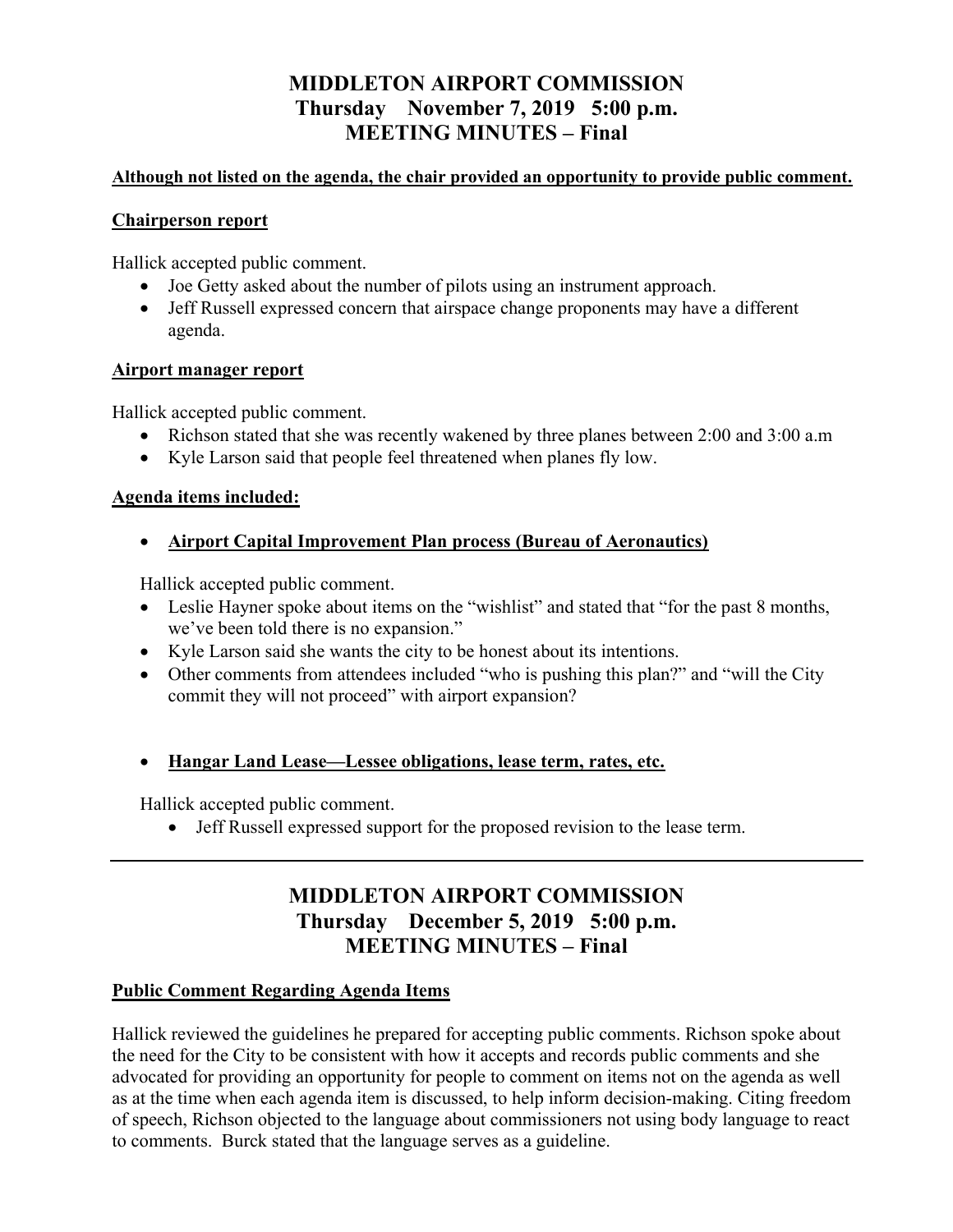Scot Weidemann, pilot with hangar at the airport, spoke about the airport being a great community asset to the region. He stated that landing and departing on turf parallel to the paved runway should not be prohibited by local authorities, and noted that this practice has been going on safely for several years at C29 and at many other airports without problems. Weidemann stated that this practice is not prohibited by the FAA and it does not hinder paved runway users

Joe McDonough, City resident and pilot with hangar at the airport, questioned why the city would prohibit something not prohibited by the FAA. He feels this would create an unnecessary liability and asked that the commission work toward a solution and not a prohibition.

Neil Robinson, Madison, spoke as a longtime pilot and former employee of Morey Airplane Company. He said he supports the previous comments and said that he very much values the ability for pilots to choose to land parallel to the runway. He said it is not appropriate for the commission to get involved in mandating where on airport operations are conducted. Robinson said he uses his recreational flying to maintain proficiency / skills maintenance as a professional pilot.

Kathy Wolf, Town of Springfield, requested that meetings be videotaped to help keep a better record, and she recommended that Mead & Hunt review the minutes before they are issued. She stated that the two minute time limit is too restrictive. She encouraged speakers to supply written comments.

Carol Schiller, Town of Middleton, asked how commission members value the input they are receiving. She suggested that Hallick's private airport be expanded instead of Middleton's.

Ethan Brodsky, pilot with a plane based at the airport, expressed opposition to the proposed to "end off-runway aircraft operations, both at Morey and statewide." He said he does not want to be denied the ability to operate parallel to the runway on straight skis during the winter, and the City should not unnecessarily prohibit activities that have long been conducted safely. Brodsky added that the ALP is required to depict existing and future airport facilities, not operating rules.

 Barbara Bryce, Town of Middleton, said that she is concerned about Capital Flight's plans for airport expansion but doesn't mind the airport being used by recreational pilots. She said that the commission doesn't appear to be representing residents' feelings or concerns.

Joe Getty, Town of Middleton, stated that there are many more planes flying over his residence 3.5 to 4 miles from the airport, prompting him to wonder whether he has been made a target. He said he supported the way the airport operated in the past, but users should be limited to "sport aircraft."

Steve Ziegler, Town of Middleton, asked repeatedly what is the commission's intent for providing opportunity for public comment, and why has the time limit been reduced to two minutes at this meeting.

# Agenda items included:

- City's Authority to Independently Approve and Operationalize Landing Area
- Pilot's Guide: Review Version 1.0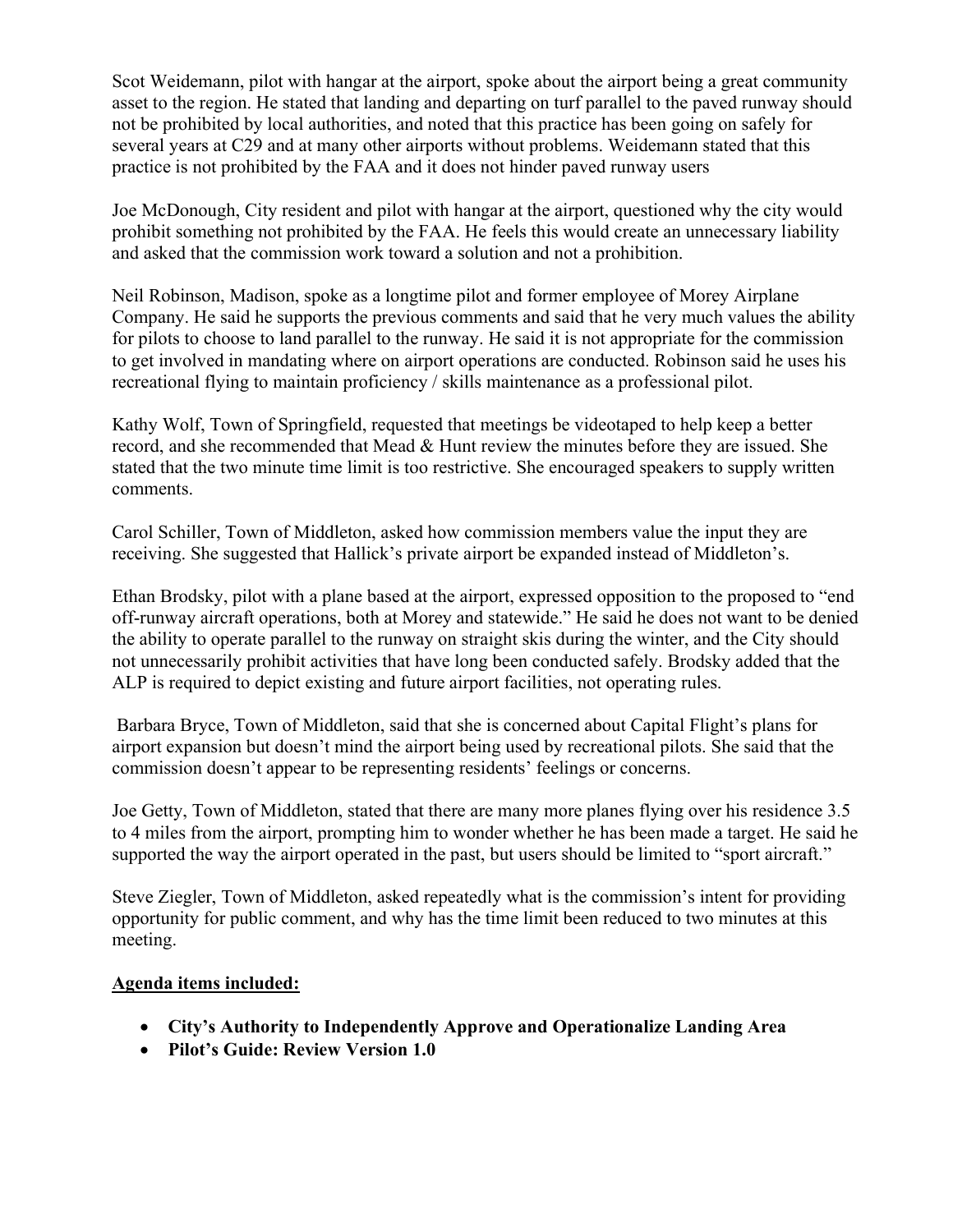# MIDDLETON AIRPORT COMMISSION Thursday January 2, 2020 5:00 p.m. MEETING MINUTES – Final

### Rules related to public comment

Hallick announced that that he intends to do an audio recording of meetings from this point forward, and he said he would provide each attendee with 3 minutes to comment so as to be consistent with City Council and other city committees.

Richson reviewed various components of Robert's Rules of Order, stating that all members are equal and that, although chairpersons preside over meetings, they don't have any more power. She stated concerns regarding the last three bullets in Hallick's rules of order, and she stated that the chair has the discretion to allow comments during the course of the meeting. Hallick said he hasn't heard any city official object to the public comment guidelines in the meeting packet. Richson noted that city staff have verified that speech at public meetings is protected by the First Amendment.

# Public Comment Regarding Agenda Items

Steven Ziegler, Town of Middleton, spoke about how he had felt stonewalled while providing comments at the December meeting, but he said he now wanted to express appreciation for the chairman's advocacy for allowing public comment at these meetings despite having been advised not to. Ziegler also stated he believes that nobody has refuted that the City is planning a "commercial airport," which would affect his wellbeing.

Andrew Ziegler, City of Madison, expressed frustration with there being a time limit for providing public comment. He spoke about concerns regarding environmental degradation, quantity of water flwoing into Pheasant Branch Creek, and feels the City is "steamrolling" an airport expansion project and ignoring resident and business concerns.

Ethan Brodsky, City of Madison, stated that laws regulating the conduct of government officials exist to protect the public, and that nobody is above the law.

Bob Bartholomew, City of Middleton, offered suggestions regarding proposed rules of order, including use of the term "shalt (not)" for proclamations. He advocated for the use of a recording device to help thoroughly record comments for future reference and so as to respect their value.

# Agenda items included:

- Airport Manager's job description and areas of authority
- Airport Commission's charter and areas of authority
- Proposed 14-story building on Pleasant View Road & potential impact on airspace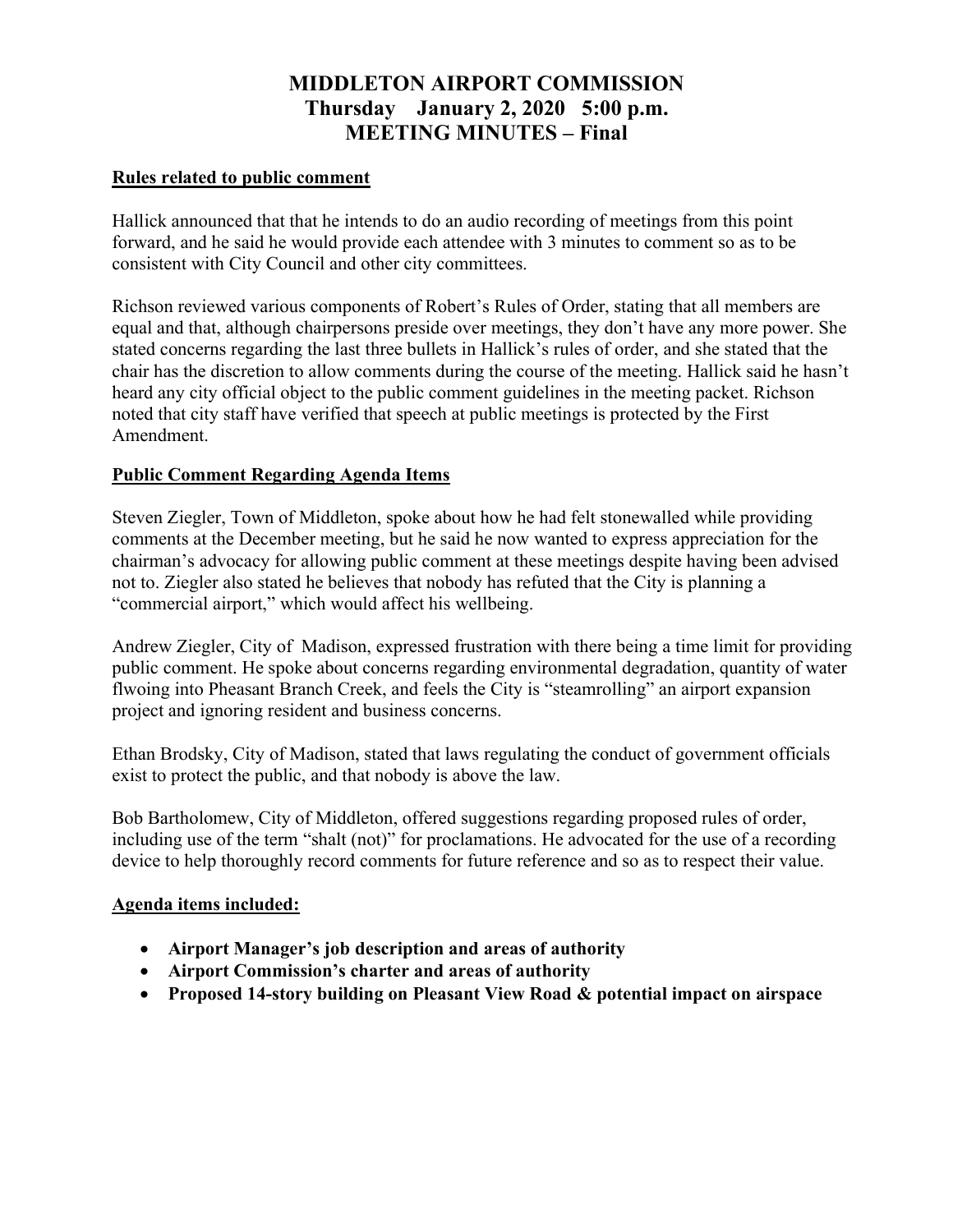# MIDDLETON AIRPORT COMMISSION Thursday February 6, 2020 5:00 p.m. MEETING MINUTES – Final

### Public Comment Regarding Agenda Items

Matt Hofeldt, Capital Flight, spoke about two upcoming events that CF is hosting (see listing at end of minutes). He said they are in the process of seeking FAA approval so that Michael Goulian can perform an aerobatics routine (about 10 minutes long). Hallick advised that a temporary aerobatics box may need to be established and a NOTAM issued.

Kyle Larson, Town of Springfield, stated that the recent crash of a Cirrus near Aspen "made very real for us" the threat of a similar accident at this airport. She noted that the Aspen crash site is surrounded by rugged, uninhabited terrain, whereas the area within four miles of Middleton Airport is densely populated. She stated that a similar incident could kills people in their homes or at a school. Larson cited an email from Chair Hallick to Mark Opitz in May 2019 in which he relayed his concerns about safety around Middleton airport, and she called a future accident "statistically likely and an eventuality." She wants to know about pilot training and safety equipment, and she asked that commission members keep safety of residents in mind as they discuss the land use zoning agenda item.

Bob Bartholomew, City of Middleton, stated that he didn't see the need for the City to submit a new airport petition resolution to the Bureau of Aeronautics until 2021, when it can include relevant items resulting from the conclusion of the airport master plan. He also stated the following:

- More hangars equals more runoff, more impervious surfaces, more flooding
- Some of the items proposed for the petition (terminal, communications, etc.) could be addressed during the master planning process
- Instrument landing arrangements are currently satisfactory, according to a past statement from Rich Morey
- Any treatment of wildlife should not involve killing
- Who is the person associated with "4609 LLC", a new land lessee
- Are improvements in communication intended to bring in louder and larger aircraft?

Steven Ziegler, Town of Middleton, said it has been his understanding that Commission exists to manage the airport, not focus on expansion. He feels that the Commission is stepping into land use matters that have little to do with management of the airport. Ziegler cited excerpts from the City's grant assurances, concluding that airport expansion would affect his entire neighborhood. He said he is scared by the prospect of use of eminent domain.

Andrew Ziegler, City of Madison, expressed concern that agenda items 3, 4, and 8 indicate that the Commission is doing something outside of the master planning process and understanding the ramifications. He said that allowing expansion of building footprints leads to environmental degradation and encroachment upon Airport Road. He is concerned about lack of transparency and needing more community input.

Kathy Wolf, Town of Springfield, stated she lives two miles west of the airport and is concerned about safety, increased air traffic, airport expansion, and well water contamination (including from PFAS). She said that the area has become "the playground of Capital Flight." Wolf said it's not a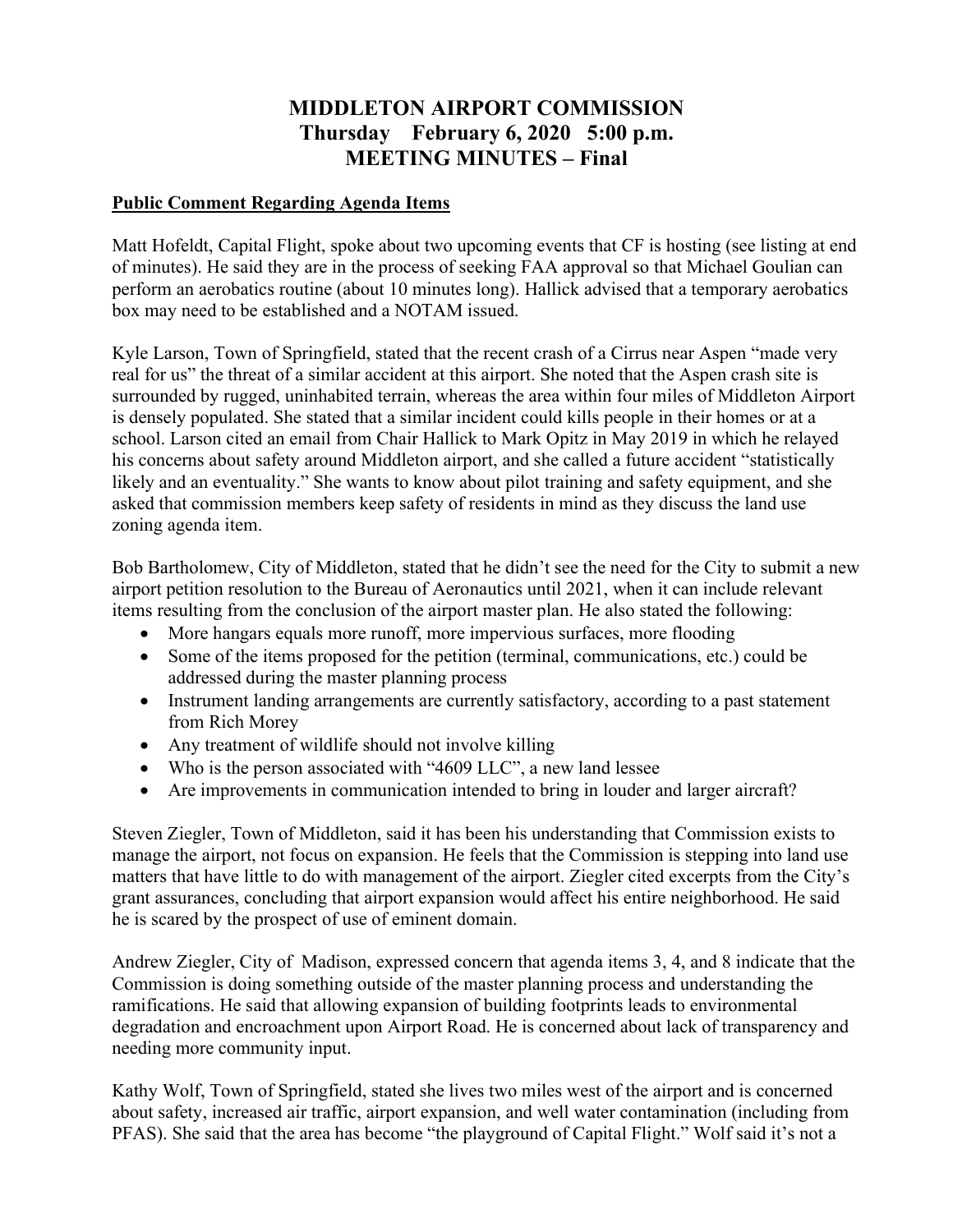best practice to expand an airport before a master plan is done and to build it in the middle of a large metro area.

Jeanette Wheat, Town of Middleton, said she would like the opportunity to comment as the meeting progresses. Hallick said he is running the meeting in a manner that is patterned after how the Council conducts its meetings.

Mary Kefer, Prairie Home resident, stated that taxpayers should be part of the governing body to provide input. She is concerned about water rights and the encroachment of humanity, saying that flood waters have nowhere to go. She said residents "lose to big money" and would like more of a voice.

Dan Roekle, Town of Middleton, stated he hopes the Commission will tie discussion of agenda items to the master plan. He said he is confused about what is going on.

# Agenda items included:

- Trees encroaching into Runway 19 Approach Surface (at 6912 Schneider Rd.)
- Land Use Zoning Ordinance related to airports
- List of potential projects to include in petition for Airport Improvement Aid
- Revisions to Capital Flight building plan and land lease area (hangar lot 41, 8265 Airport Rd.)
- FAA/City of Middleton Grant Assurances (deferred from 1/2/20 meeting)

# MIDDLETON AIRPORT COMMISSION Thursday March 5, 2020 5:00 p.m. MEETING MINUTES – Final

# Public Comment Regarding Agenda Items

Wayne Rounds Jr., Town of Middleton, thanked commission members for removing the land use overlay zoning ordinance from the list of projects. He stated that any type of overlay zoning affects property rights and can compromise financing and appraised values. He recommends notifying residents within 3 miles if this is considered again.

# Agenda items included:

- Airport Obstacles (Chart updates; Off-airport property trees; Possible Commission airspace policy)
- City of Middleton Floodplain Study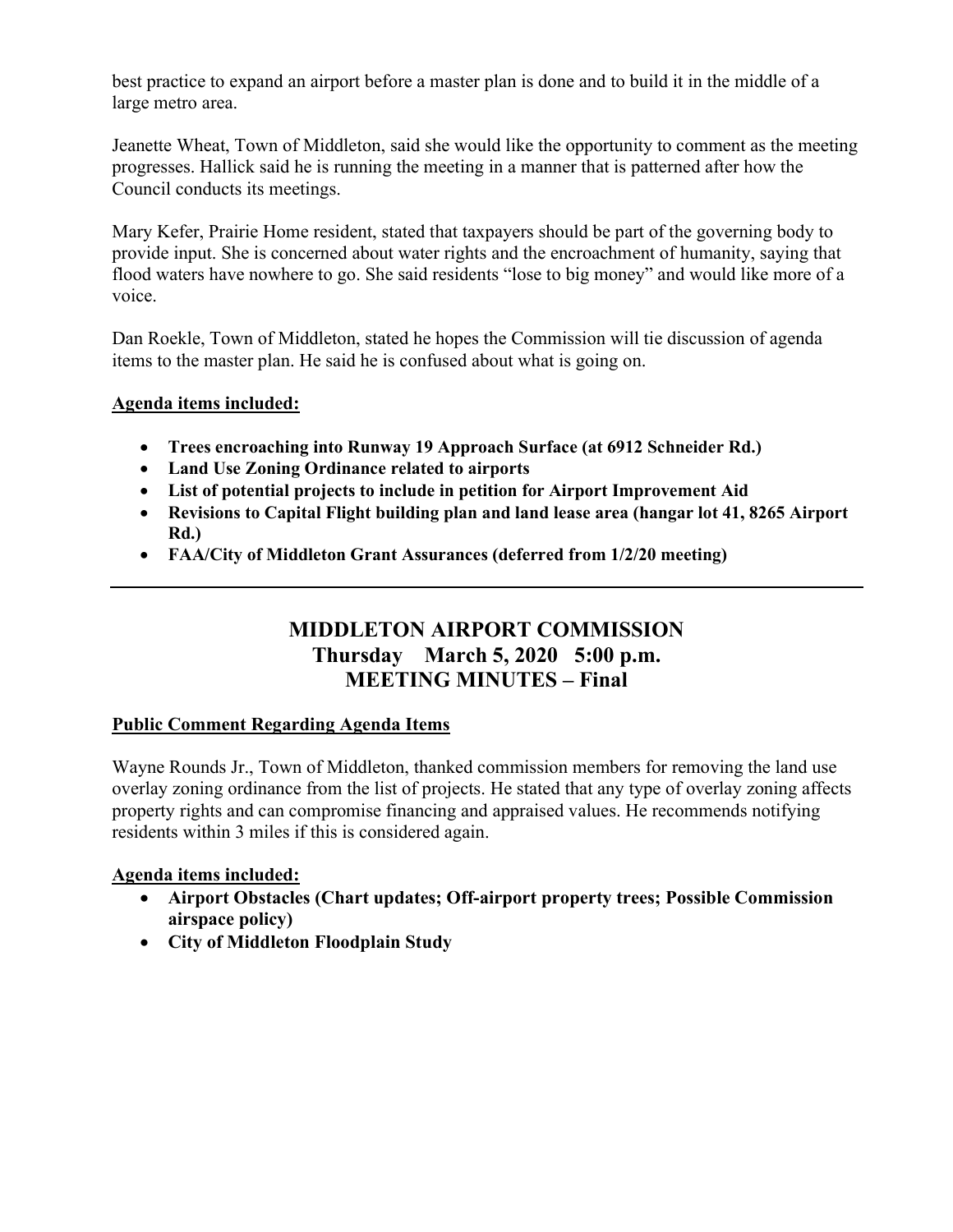# MIDDLETON AIRPORT COMMISSION Thursday May 7, 2020 5:00 p.m. MEETING MINUTES – Final

#### Public Comment Regarding Agenda Items

Steven Ziegler, Town of Middleton, said he would like more details about the tree obstructions identified by the FAA. He asked the following: Why is this such an issue at this point? Does it have to be addressed before airport master plan is completed? Who is paying for this monitoring of obstructions? City or FAA? What proof is there that obstructions are big enough to affect airport operations? Ziegler said he has had clients who have had intrusions onto their property and is concerned about this happening again.

David Bryce, Town of Middleton, spoke about the method of reporting airplane noise complaints. He said it is difficult to get and record airplane N numbers, and he would prefer using email or a spreadsheet to report multiple complaints instead of having to submit them individually.

Jenny Pavlovic, Town of Middleton, said she agreed with the previous speaker and said that reporting noise complaints using the existing system is time-consuming and difficult.

#### Agenda items included:

Airspace Obstacles: Tree trimming

# MIDDLETON AIRPORT COMMISSION Thursday June 4, 2020 5:00 p.m. MEETING MINUTES – Final

#### Public Comment Regarding Agenda Items

Kyle Larson, Town of Springfield resident, spoke about the airport manager's assertion that the increase in noise complaints coinciding with a decrease in flights means that there may be an unrealistic expectation from area residents. She stated that the increase may be due in part to education about and improved access to procedures for filing noise complaints. She hopes that the Commission's willingness to revisit the traffic pattern indicates responsiveness to noise complaints.

Leslie Hayner, Town of Springfield resident, expressed concern that causality is being attributed from the noise complaint data because there could be many factors contributing to increased complaints, such as greater awareness of reporting procedures or an increase in recreational flights during April. She advised that the Commission not make decisions based solely on anecdotal commentary and instead collect more data. She asked at what point will the Commission simply listen to complaints without trying to explain them away.

Steve Ziegler, Town of Middleton resident, stated his displeasure with Cynthia Richson not being reappointed to the board. He stated that having town representation on the Airport Commission is of critical importance.

Jenny Pavlovic, Town of Middleton resident, spoke about a noise complaint that she had filed and said she thinks most pilots have done a good job with following noise abatement procedures. She is concerned about pilots who quickly turn left after taking off to the west. Pavlovic also stated that the Commission should have representatives from the Towns of Middleton and Springfield.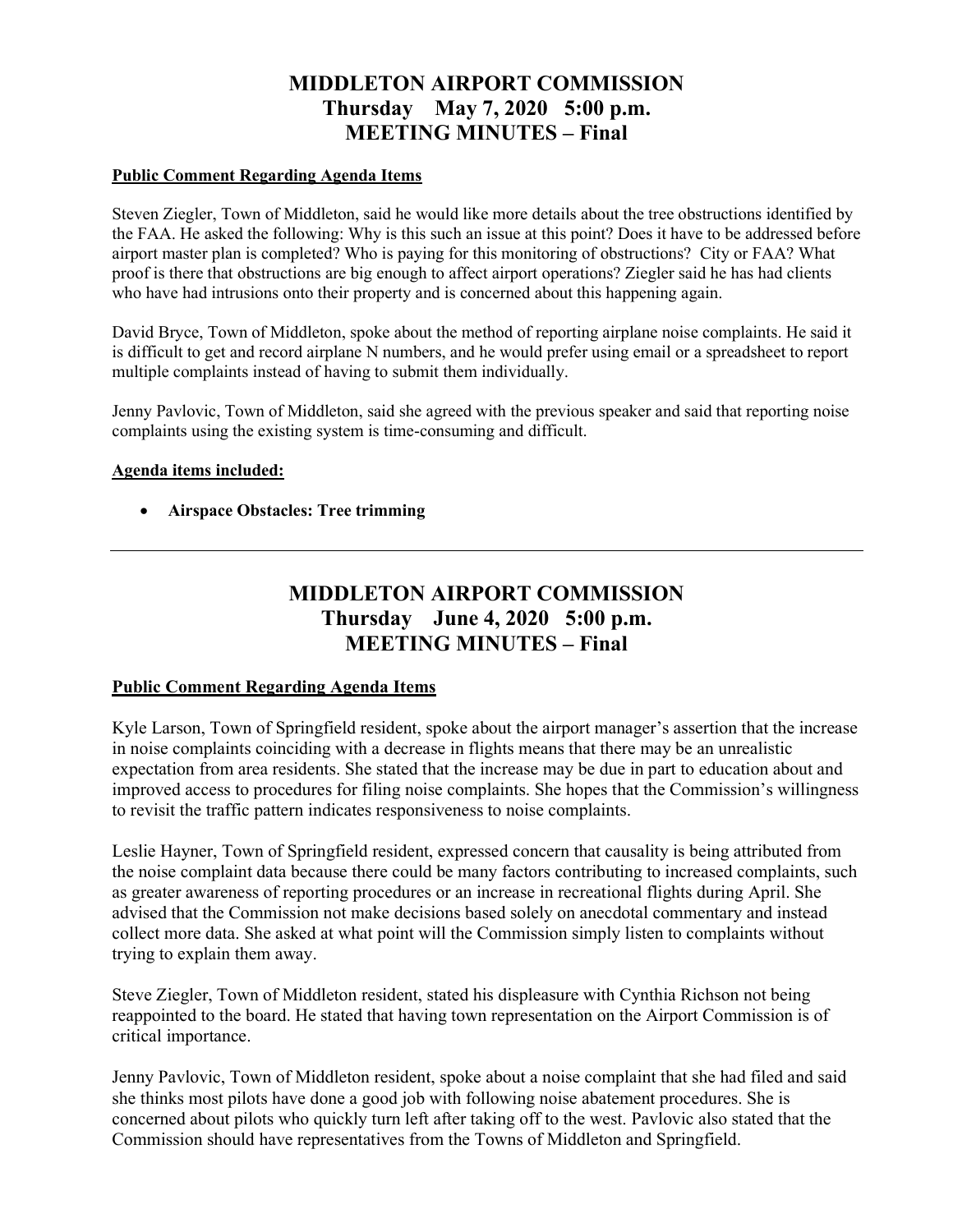Pam Krill, Town of Springfield, stated that the town boards of Middleton and Springfield recently adopted a joint resolution requesting that the City add one representative from each town to the Commission.

#### Agenda items included:

- Noise Abatement Procedure: Proposed change by airport manager
- Amendment #2 to Agreement with Mead & Hunt and the Bureau of Aeronautics (for Master Plan Services)

#### Excerpt from Minutes:

Opitz reviewed the staff comments, which read in part as follows: "Wording within Section 8.0 (Alternatives Analysis) of the scope of services has been amended to specifically identify that the 'no-action' alternative will be included in the range of alternatives to be analyzed for each airport facility evaluated. Additionally, alternatives for future hangar development will include evaluation of on-airport opportunities, as opposed to all hangar development alternatives being focused off airport and within the area northeast of the runway intersection. The changes are attached and are underlined and colored in blue. Staff advises that the Commission recommend approval to the Council and BOA."

Opitz said this contract amendment does not add cost because Mead  $\&$  Hunt had been planning to do this work anyway. Stern stated that the Airport Master Plan Advisory Committee had also expressed a desire to document this more formally. Hallick said he sees this step as following the guidance of AMPAC—that this is noting that the City isn't compelled to make any improvements to the airport. Opitz reported that the Town of Middleton Chairperson requested in a June 4 email that the Town's April 14, 2020, letter be considered part of the record in conjunction with this item. (Staff had provided it to each Commission member prior to the meeting.) Hallick stated that he doesn't believe that the Town of Middleton's request has any impact on the possibility of doing environmental protection or a compatible use study.

Motion by Hallick/Bond to recommend that the Common Council and the BOA approve the amendment to the agreement. Motion passed 6-0.

# MIDDLETON AIRPORT COMMISSION Thursday August 6, 2020 5:00 p.m. MEETING MINUTES – Final

#### Public Comment Regarding Agenda Items

Cynthia Richson, Town of Middleton Board Chair, spoke regarding agenda item #2. She stated the following:

- The proposed new language is much narrower than the "existing" language in the comprehensive plan. She advocated keeping the language, "while at the same time minimizing potentially negative impacts on nearby properties," in the plan.
- The proposed new language is inconsistent with a USDOT 2019 report to Congress regarding airports being compatible with surrounding communities.
- Citizens have relied on the City's 1998 Council resolution regarding runway length of 4,000 ft.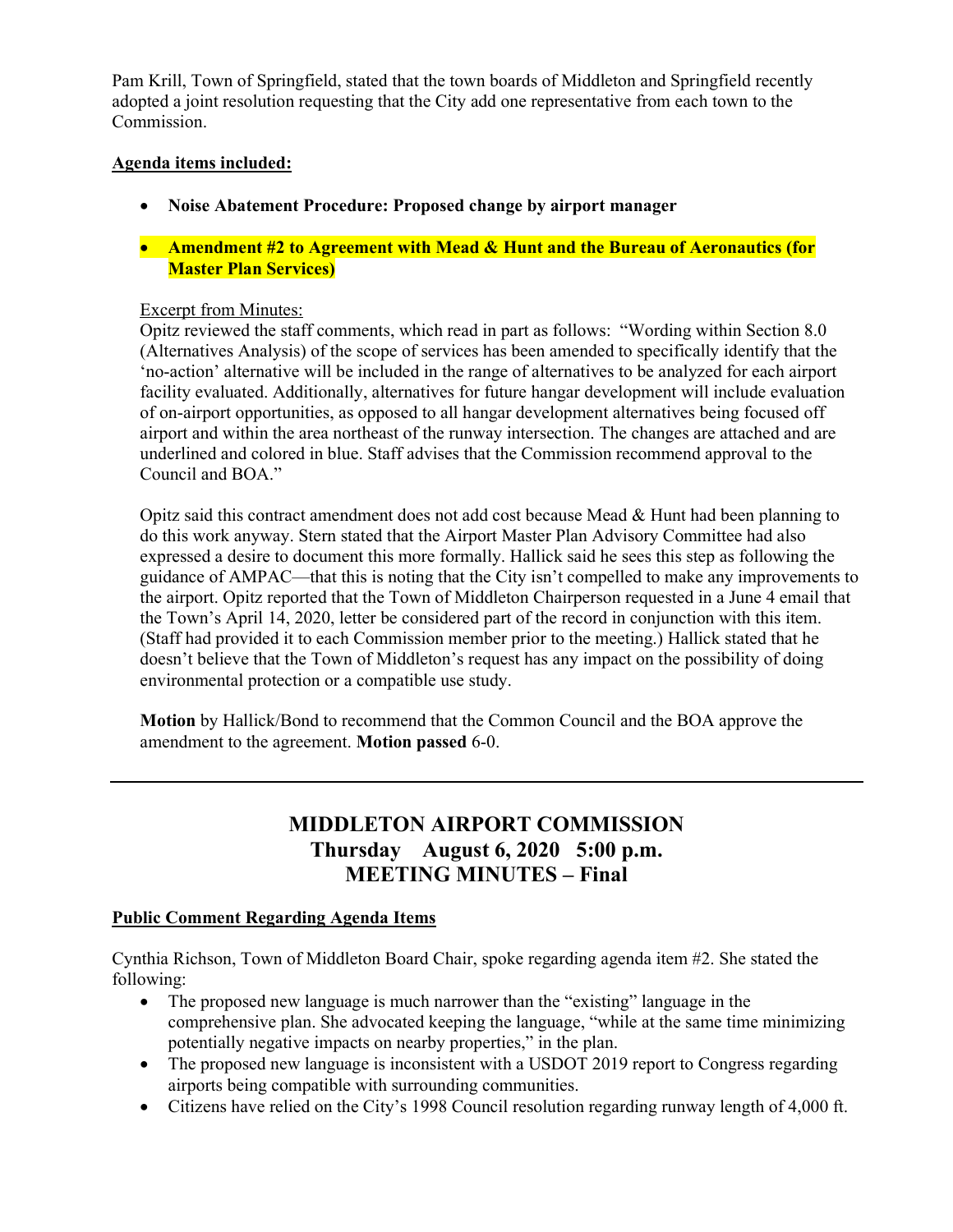- According to the Bureau of Aeronautics Guidebook on Land Use, the vast majority of offairport accidents occur with 5 miles of the runway, lower altitudes decrease the chances of a successful recovery, and communities should work cooperatively.
- Either retain the original version of the comprehensive plan language or postpone taking action until the City and the Towns of Middleton and Springfield can work on a cooperative plan for mutual benefit. A joint meeting is scheduled August 20.

Jenny Pavlovic, Town of Middleton, spoke about recent low overflights and stated she filed a report to Rich Morey. She would like to know how such flights will be addressed—either as an agenda item or as plans are being made.

David Bryce, Town of Middleton, spoke about limitations with the noise reporting system. He would like to be able to "download the patterns on the city website for airport complaints." Bryce also advocated for the comprehensive plan to retain the language as requested by Chair Richson.

Kara Randall, City of Middleton, shared memories of growing up within five miles of the airport and stated that, as someone who recently got her pilot's license, she has come to appreciate the role of general aviation in the community. She referred to C29 as a "gem." She said that she and her partner started a flying club and have a plane based in Waunakee. Randall said she currently works part-time doing grounds-work at C29.

Robbie Kjonaas, Town of Middleton, spoke about concerns regarding low flying planes and safety. He stated that a plane flew "about 10 feet" over his neighbor's roof about three years ago, and he said that some planes fly so low over his house that they have to gain elevation so that they don't hit the ATC transmission lines along Bronner Rd.

Joe Getty, Town of Middleton, expressed concerns about safety, decreasing property values, and increased tax payments. He said he doesn't understand why the Towns aren't represented on the commission given that they represent "more than two-thirds of the actual operating area of airport."

Steve Ziegler, Town of Middleton, stated that there have been acrobatic stunts flown over his residence the past couple weeks. He considers them scary, threatening, and a disgrace to the airport.

# Agenda items included:

 Item #2: Transportation Section of Draft Comprehensive Plan--Strategies and Actions related to the Airport

# MIDDLETON AIRPORT COMMISSION Thursday September 3, 2020 5:00 p.m. MEETING MINUTES – Final

#### Public Comment Regarding Agenda Items

David Bryce, Town of Middleton, spoke about airport mission and vision statements (citing the Truckee/Tahoe Airport's statements as an example), noise sensitive areas, and factors that should influence whether to expand the airport such as an analysis of compatible land use.

Jeanette Wheat, Town of Middleton, stated that she would like pilots to fly higher above ground level and she asked what happens with noise complaints. Hallick responded that the airport manager investigates each complaint but noted that Morey doesn't have enforcement ability. Morey stated that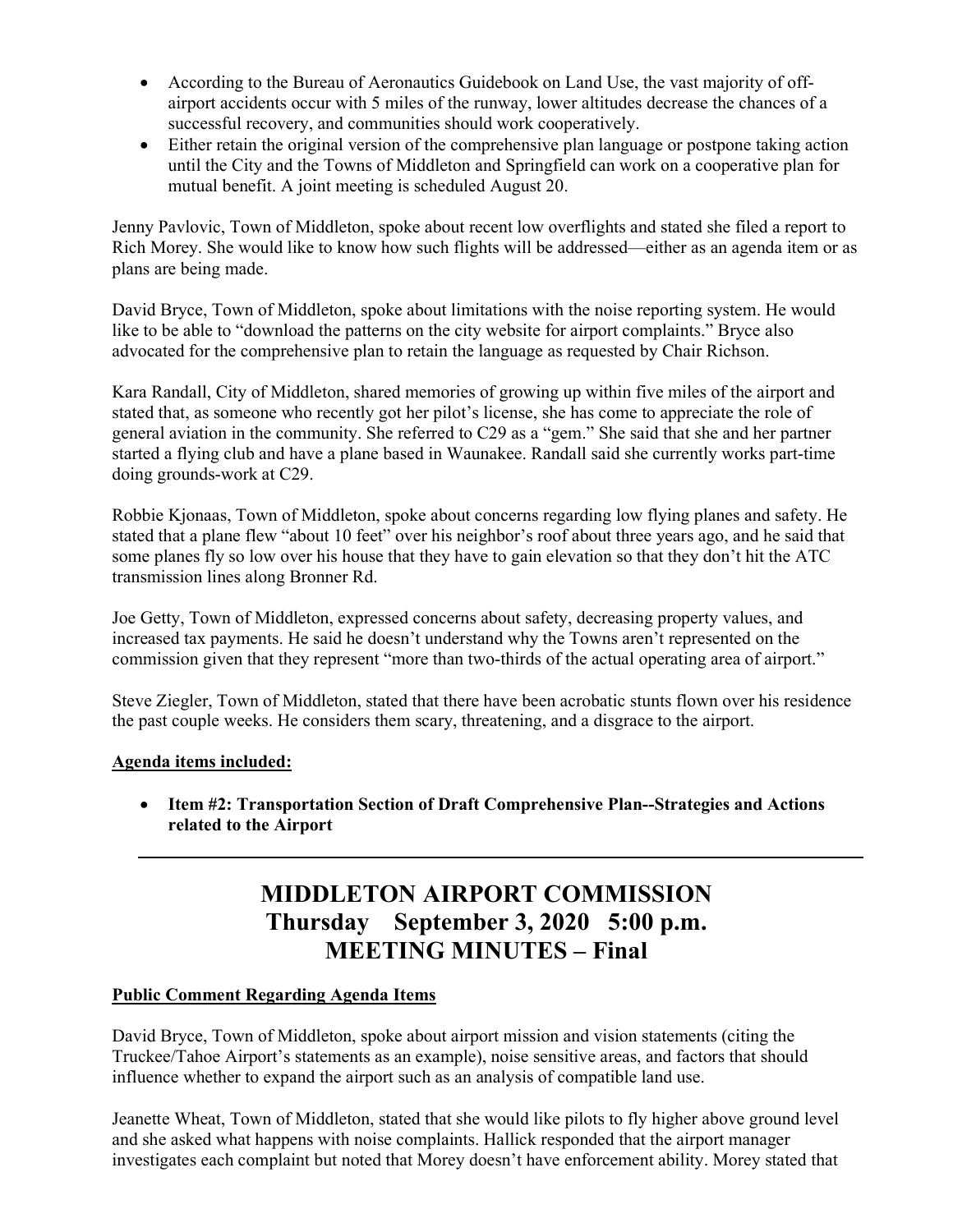his staff has recorded every complaint in a spreadsheet since 2004, and he asked that the City establish an email address for reporting noise complaints as an alternative to his personal email address. Opitz illustrated how to file a noise complaint through the City's website and noted that a phone hotline has been available for about 15 years.

Eric Engen, Town of Middleton, stated his belief that training flights are the greatest source of noise, the land use beneath the flight pattern has changed resulting in more people being negatively affected by noise, and noise complaints are filed with the person he feels is responsible for the noise. Fey noted that there are other pilots besides those affiliated with Morey Airplane Company who use the airport.

Jim Scorgie, Town of Middleton, expressed concern about property values and said that a house in his neighborhood along Airport Road has been for sale for three months.

Jenny Pavlovic, Town of Middleton, asked if there are any plans to add security cameras at the airport. She said she believes there were recently two near misses near the airport.

#### Agenda items included:

- Chairperson Report
- Airport Manager Report
- Airport Financials: Review Airport Fund Sources and Uses Report; Review and Discuss 2021 Budget

# MIDDLETON AIRPORT COMMISSION Thursday October 1, 2020 5:00 p.m. MEETING MINUTES – Final

# Public Comment Regarding Agenda Items

Opitz reported that the City received on 10/01/20 an email from Fred Klancnik, City of Middleton, expressing concern that the aviation forecast component of the airport master plan indicates a doubling in turbine aircraft over the next 20 years and requesting that Strategy #6 of the Transportation chapter of the City's comprehensive plan clearly state that the primary purpose of the airport is to serve recreational aircraft and emphasize the importance of maintaining a positive relationship with the neighbors of the airport.

Jenny Pavlovic, Town of Middleton, stated that noise complaints may have increased because people are spending more time at home this year and they have learned to identify tail numbers and use flight tracking software. She advocated for changing the reporting system so that data are grouped by time, date, and description. She believes the complaints center on a small number of pilots, perhaps a half dozen, and she appreciates that Rich has taken this seriously and has spoken with pilots.

Gary Keyes, Town of Middleton, spoke about residents willing to sign a petition against airport expansion, noise complaints being filed by representatives of area residents, the addition of neighborhoods since the airport's reconstruction, and the need for zero carbon emissions.

Kyle Larson, Town of Springfield, spoke about language changes in the comprehensive plan and said it is a "dangerous precedent" to remove language about respecting surrounding communities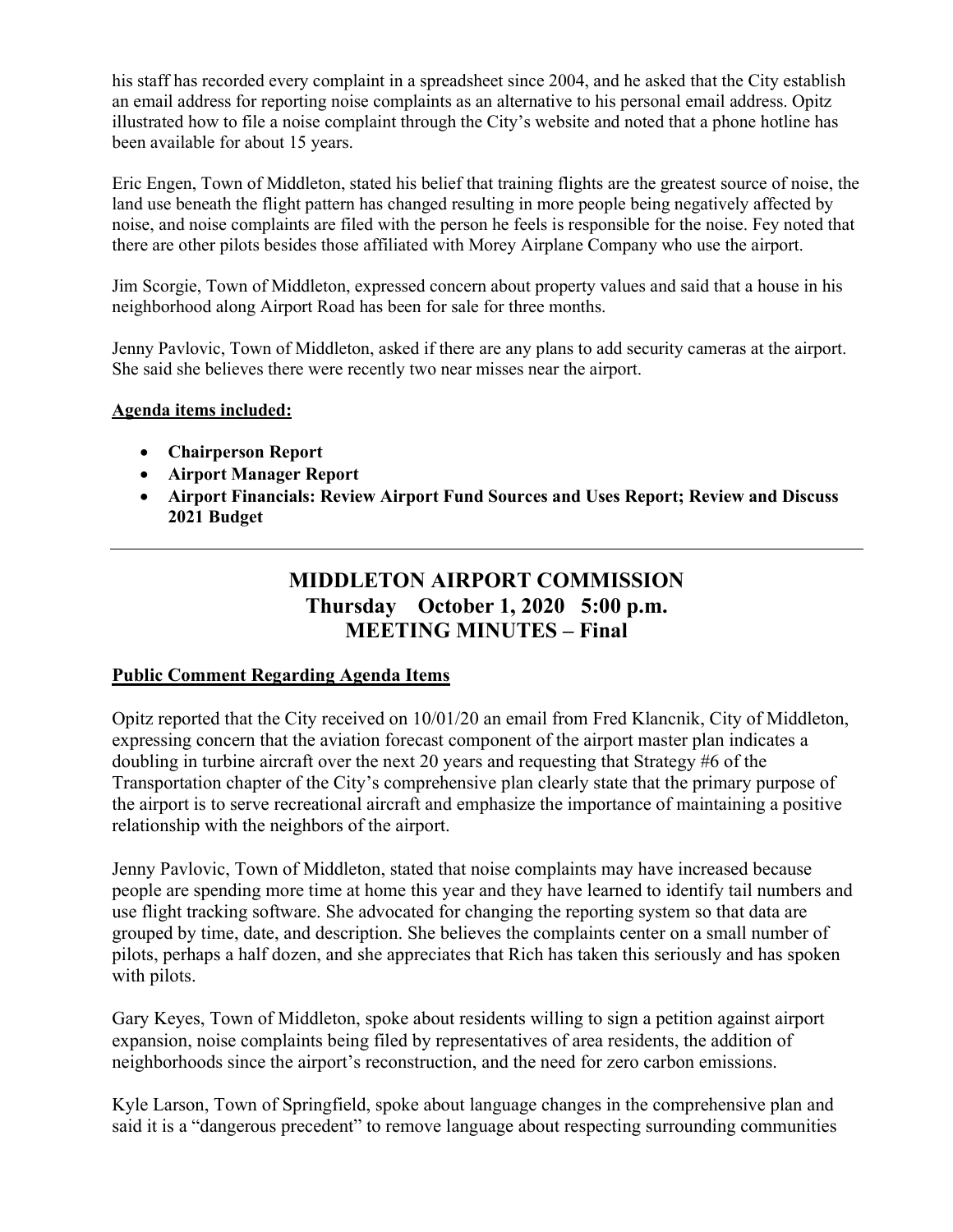and replacing it with language focusing on economic development. She said this language ignores the voice of the people and damages the City's relationship with the surrounding communities.

Cynthia Richson, Town of Middleton, listed examples of how she believes that the City's comprehensive plan isn't following a number of statutory requirements. She said that Section 6C should be expanded beyond transmission lines conflicts by identifying all existing conflicts with aircraft approaches. Richson claimed that the City failed to protect this airspace in 2016 and that a runway expansion to the west is not feasible. She stated that Mead & Hunt should halt all its work on facility study and design to preserve unused public funds.

David Bryce, Town of Middleton, stated that public officials have the obligation to protect the health, safety, and welfare of everyone and not just the safety of the airport and pilots. He spoke about FAA Grant Assurance #21 regarding compatible land use and said that the City has the responsibility to factor in the residents and schools in the vicinity of the airport. He spoke about noise emissions from Cirrus airplanes and asked why the City didn't consider increased noise impacts when it approved Capital Flight's move to the airport.

Steve Ziegler, Town of Middleton, spoke about the draft comprehensive plan, stating that it is incorrect for the language to indicate that the FAA has approved the aviation demand forecast only the methodology. He said that the plan does not adequately address the socio and cultural impacts of the airport on surrounding communities nor the prospective use of eminent domain to expand the airport.

Bob Bartholomew, City of Middleton, spoke about the following:

- airport manager handling of noise complaints
- the brush clearing project and whether there are any endangered species
- the 6-year improvement plan does not match the ACIP report,
- the airport section of the comprehensive plan doesn't address the pandemic, environmental sustainability, individual health, and human equity.
- ATC transmission towers—what was the City's response during the FAA's review comment period? Was a waiver granted by the City?

Kathy Wolf, Town of Springfield, spoke about NEPA requirements related to airport planning, the context of the airport in relation to the aquifer and wetland, and the need for better documentation of public input. She stated that comments should be reported in their entirety as part of meeting minutes.

# Agenda Items Included:

# Airport Master Plan Advisory Committee Report

Burck reviewed the report he prepared summarizing the 9/24/20 meeting.

# Draft City of Middleton Comprehensive Plan 2020

Attoun gave a short presentation about the City's efforts to overhaul its comprehensive plan and reviewed how City staff addressed input provided at the August 6 Airport Commission meeting. She stated that Planning staff are requesting feedback from pertinent city committees either by formal vote or by consensus with the understanding that no major policy changes will be made to the draft document without the Plan Commission's support.

Burck stated he felt the airport section is well drafted. Lorman offered several suggestions: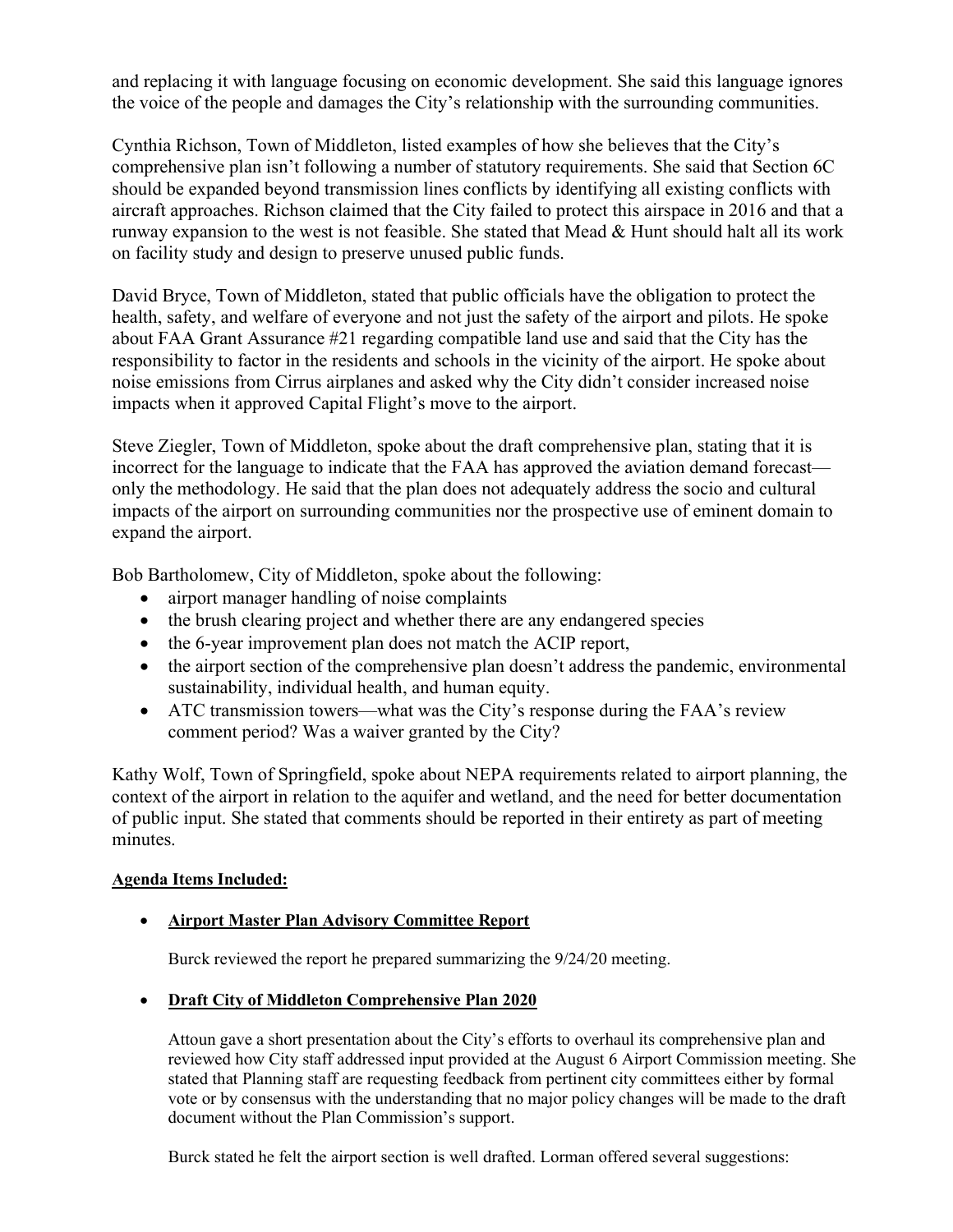- Use the airport identifier ("C29") consistently and remove gender-specific references.
- Action 6B: Move the discussion about the origins of the airport (page 41, second paragraph) earlier in the section before discussing flight school operations.
- Revise the language about noise complaints by eliminating a vague "majority" reference and indicate that they will be addressed through the standard operating procedures that exist through the complaint process.

Hallick stated that Action 6C should refer to development of a broad policy to protect airspace and all approach pathways. He referred to airspace as a perishable commodity and stated that the City should use the powers it has to limit structures that penetrate airspace around the airport. Burck agreed that this goes beyond buildings and transmission lines. Hallick noted that trees can also impact minimums and instrument approaches.

Morey suggested that Action 6C read more broadly: "Protect the airspace and the approach corridors." (Transmission lines are one example of that.) He also stated that the increase in noise complaints is not related to an increase in flight operations, which is debatable, but is more correlated with the reality that the surrounding area is now more developed. Lorman suggested referring to more structures in the approach corridors. Opitz noted that Action B indicates that 14,000 people now live within two miles of the ends of the runway. Morey said that there are still areas that could be protected. Hallick said it's a matter of having the tools to protect them.

Hallick asked whether any commission member disagrees with any comments that were made. No member raised any concerns, so he declared that these comments reflect the consensus of the Commission.

# MIDDLETON AIRPORT COMMISSION Thursday November 5, 2020 5:00 p.m. MEETING MINUTES – Final

# Public Comment Regarding Agenda Items

Jenny Pavlovic, Town of Middleton, inquired about the recent operation of an Embraer Phenom at the airport and asked whether this would happen more often. She spoke about the aircraft specifications and runway length.

David Bryce, Town of Middleton, spoke about a fatal airplane crash involving a vehicle that took place in Waunakee in 1974 and urged that the crosswind runway be closed because the runway protection zone straddles Airport Road and he is worried that a serious accident will occur. He advocated for widening a turf area parallel to the main runway, and he requested that unleaded fuel such as UL-94 be sold at the airport and discussued as a future agenda item.

Gary Keyes, Town of Middleton, stated that the few people who are speaking at meetings or take the time to file noise complaints represent many other people who are concerned about aircraft noise.

Jeanette Wheat, Town of Middleton, said she seconds what Mr. Keyes said.

#### Agenda items included:

Airport Manager's Report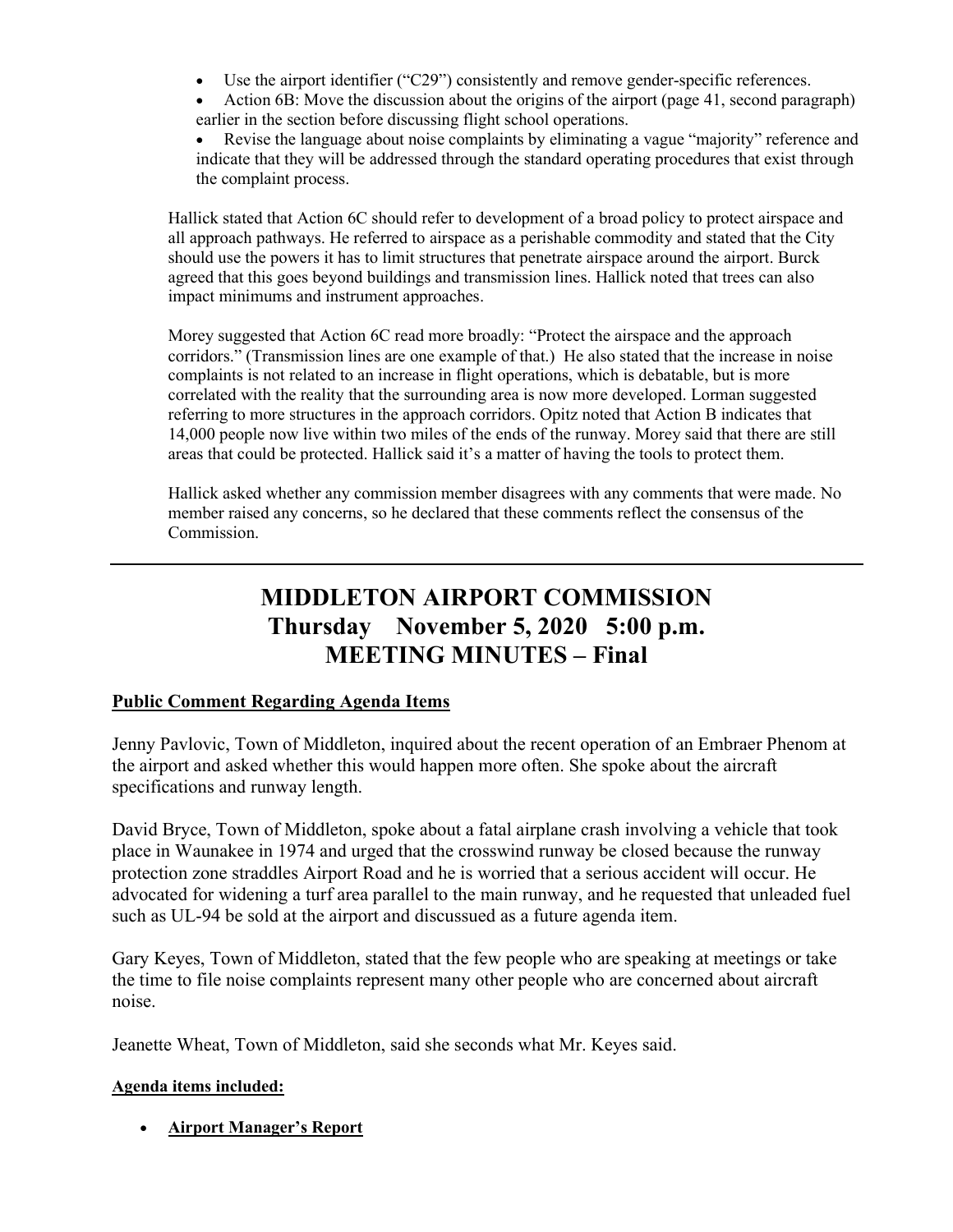Morey supplemented his Oct. 3 written report with the following information:

- Community Relations / Noise reports: Morey staff log and locate every noise complaint that they receive. He contacts every pilot he can identify and stated that most noise complaints are reporting aircraft that are flying the voluntary noise abatement procedure.
- Safety: Online format for the pilot safety seminars is drawing broader participation.
- Maintenance: Not trimming trees encroaching into runway approach surfaces could affect airport minimums on approaches.

Morey stated that the airport can easily accommodate the Phenom if it is not fully loaded and he noted that the pilot in command makes the determination whether they can operate safely at an airport. He contrasted the Waunakee airport operating environment with C29, noting that pilots at C29 do not use the grass runway at night and that there isn't a road located as close to the runway as in Waunakee. Morey also said he said he is looking into options for selling alternative fuels. He stated that around half a dozen pilots have expressed an interest, but it would not be a replacement for selling 100 octane low lead fuel. Hallick asked Morey to provide a future update.

Note: This is an example of comments made during a meeting in response to public comments regarding items not listed on the agenda.

#### **• Airport Master Plan Advisory Committee Report**

Burck reviewed the report he prepared summarizing the 10/29/20 meeting, which focused on Chapter 3 – Facility Requirements, and he reviewed the remaining tasks included in the consultant's contracted scope of services.

- Airport Manager Performance Review
- Lighting for seasonal ice rinks at Penni Klein Park  $(PRFC10-19-20)$

# MIDDLETON AIRPORT COMMISSION Thursday December 3, 2020 5:00 p.m. MEETING MINUTES – Final

#### Public Comment Regarding Agenda Items

Ald. Susan West conveyed comments she received in an email from Kassia Shaw, a Middleton Hills resident who expressed concern about low and loud planes and advocated for an improved noise complaint reporting procedure. West said that she herself has observed one airplane flying atypically low over the neighborhood this year.

Jenny Pavlovic, Town of Middleton, spoke about 32 noise complaints she had recently submitted. She said she believes the complaints cover around 170 overflights. Pavlovic stated that the Hickory Woods neighborhood seems to have more overflights since the noise abatement pattern was altered this summer and she wondered why the orange marking on the previous map has been removed.

Kathy Wolf, Town of Springfield, said she agrees with the previous speaker. She said that aircraft noise is causing a lot of stress and that there has to be more done than relying on voluntary compliance. She added that it is poor timing for the City to be working on the airport master plan during the pandemic because this process is adding to the stress.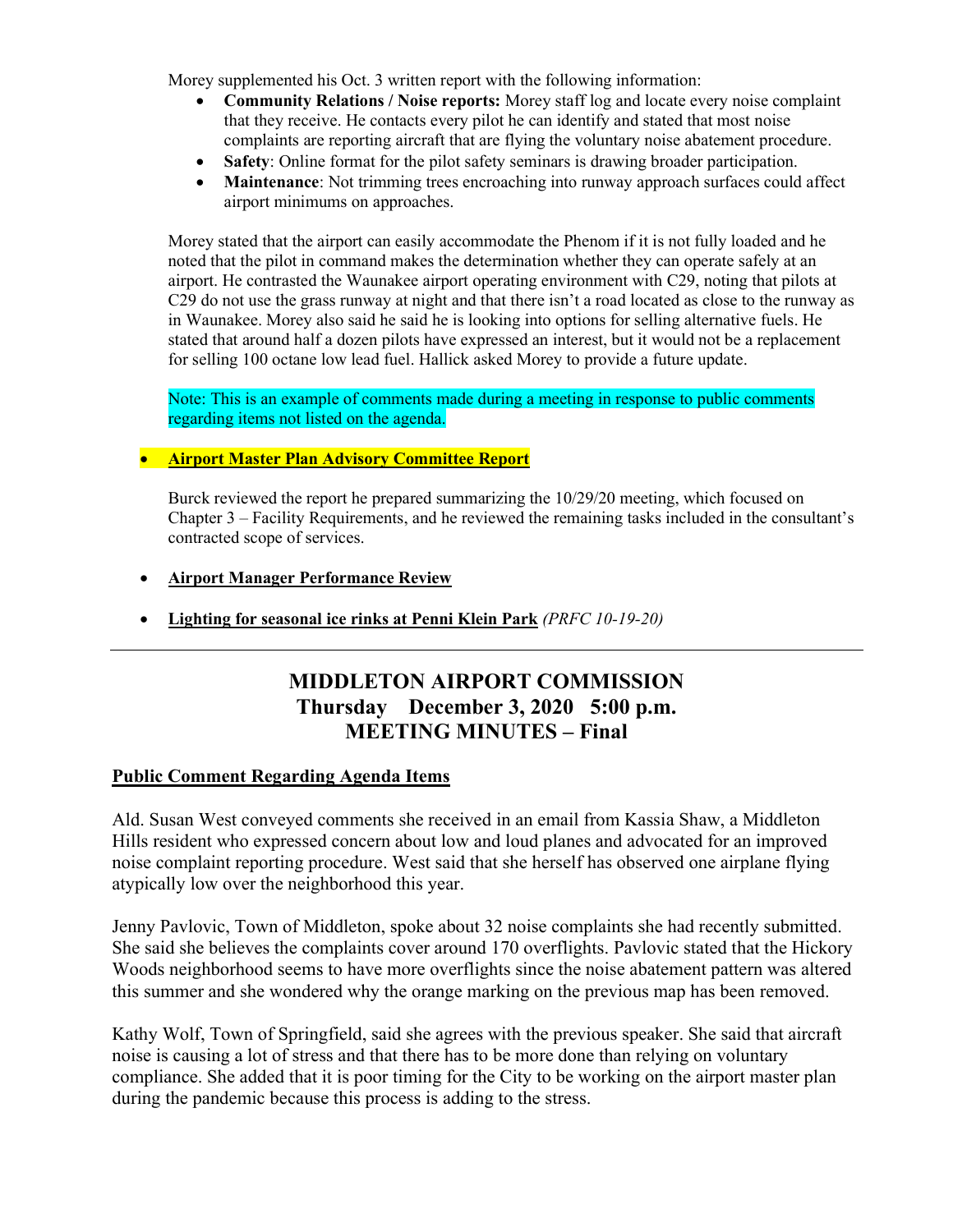Deb Neuman, Town of Springfield, states that some planes are jaw-droppingly low and are pretty intrusive. She said that there are a lot of people who are fine with the airport as it is but their concern is that there will be an increase in traffic.

An anonymous man who has spoken previously said he didn't want to identify himself because he believes his residence was buzzed after he spoke out previously. He stated that he is spending about \$10,000 to add sound proofing to his residence. He asked the City to consider the airport's impact on the finances, quality of life, and health of area residents, and he is worried that his house value will decrease by 30%.

David Bryce, Town of Middleton, asked for a reassessment of the noise abatement program because the number of flights near his home has increased. He stated that about 75% of the runway protection zone (RPZ) is south of airport property, and—citing vehicle traffic volumes along Airport Road and a recent airplane crash in California—he asked what is the purpose of the RPZ if it can't protect the runway.

# Agenda items included:

- Tree Trimming / Obstructions in Certain Runway Approaches
- Complaint Reporting Processes

# MIDDLETON AIRPORT COMMISSION Thursday January 7, 2021 5:00 p.m. MEETING MINUTES – Final

# Public Comment Regarding Agenda Items (3 minute limit)

Jenny Pavlovic, Town of Middleton, spoke about her observations regarding aircraft overflights and said that there are increased noise complaints in 2020 because people stayed home more and learned how to use apps to track / identify flights.

Robby (who declined to provide his last name) recounted a story from his childhood about a boater who chased a loon and he spoke about his recent observation of a plane near the airport flying into a flock of geese.

Andy Z., a resident of Legacy Drive (Town of Middleton), expressed concern about airport expansion and said he noticed fewer flights over his neighborhood in December. He asked that this continue.

Steve Ziegler, Town of Middleton, stated that a previous speaker should have been allowed to finish his statement.

Gary Keyes, Town of Middleton, said he hopes the airport doesn't expand and hopes there will be a dialogue with pilots to improve accountability.

Jeanette Wheat, Town of Middleton, said that aircraft noise is more of an issue for her neighborhood given its higher elevation, and said not everyone has time to file complaints.

Leslie Hayner, Town of Springfield, requested permission to give her time to another speaker. Chair Hallick replied that each person is limited to three minutes.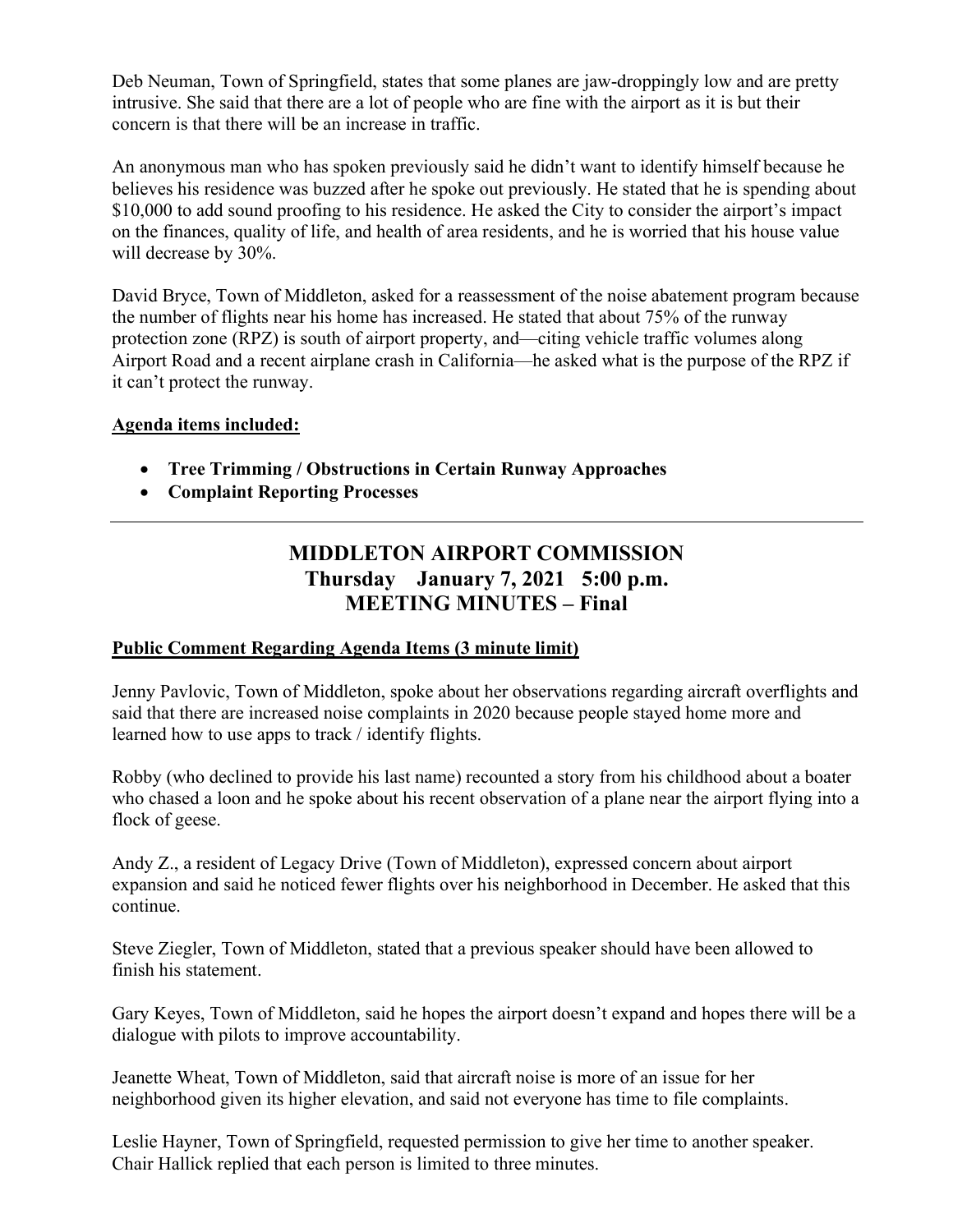# Agenda items included:

# Airport Manager Report

Morey spoke about community relations / noise reports, airport safety, and airport maintenance. He supplemented his Jan. 7 written report with the following information:

- The tractor is actually being repaired at Kalscheur Implement
- No pilot would ever intentionally fly into a flock of geese due to risk of damage to aircraft.
- Noise complaints have increased 720% from December 2019, even though his company is doing about 90% of the business.
- A jet cited earlier followed a standard VFR departure procedure, whereas the locally adopted voluntary noise abatement procedure doesn't follow standard FAA procedures. He said airport staff tries to encourage pilots to be good neighbors so as to avoid triggering a noise complaint.
- The December safety seminary focused on preflight inspection.

Note: This is another example of comments made during a meeting in response to public comments regarding items not listed on the agenda.

- Tree Trimming / Obstructions in Certain Runway Approaches
- Noise Complaints: Geographic Analysis of 2019-2020 Complaints and Modifications to Online Reporting System

# MIDDLETON AIRPORT COMMISSION Thursday February 4, 2021 5:00 p.m. MEETING MINUTES – Final

# Public Comment Regarding Agenda Items (3 minute limit)

David and Susan Arendt, 4714 Capitol View Road (City of Middleton), spoke about the mature oak tree that needs to be pruned. They expressed the concern that the tree be trimmed by a knowledgeable contractor with care so that it retains its natural appearance.

Cynthia Richson, Town of Middleton Board Chairperson, requested that the City obtain a survey to confirm that the Arendt tree is encroaching the runway approach surface and that the City work with a certified arborist. She also provided observations and suggestions regarding the aircraft noise reporting form.

Kassia Shaw (City of Middleton) stated that the level of detail on the noise complaint form places an undue burden of proof on people negatively impacted by noise disproportionate to the response they receive to their complaint. She said that the form looks like it was designed to discourage the filing of noise complaints, and she believes that providing only the address, time, and date is sufficient information to allow follow-up investigation. She also spoke about accountability and fear of retaliation.

Jenny Pavlovic (Town of Middleton) asked that the airport consider adopting a right-turn traffic pattern so that flights operate over less populated areas.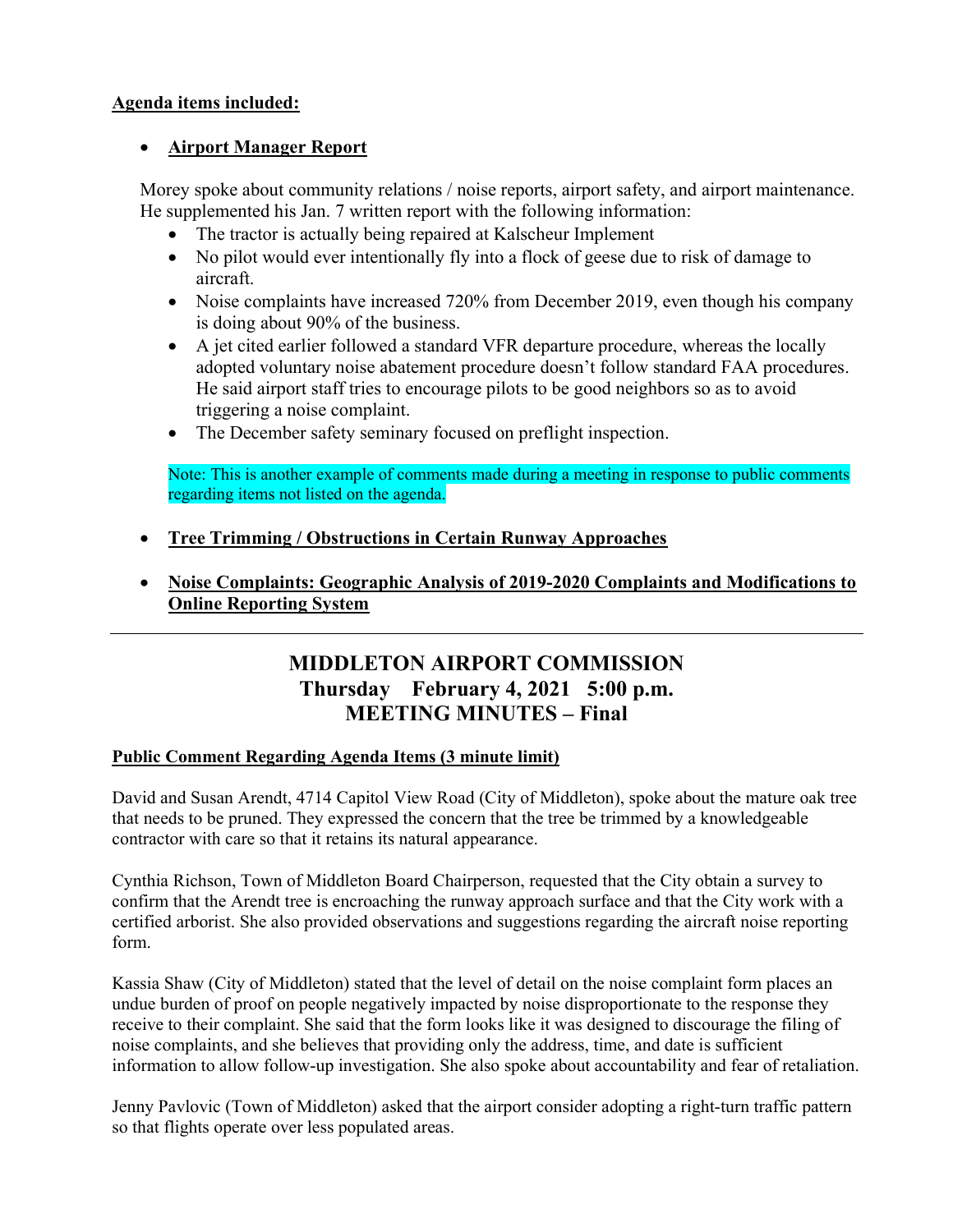Bob Bartholomew (City of Middleton) noted that the AMPAC report does not refer to the air quality / pollution discussion that took place at the meeting. He spoke about a US EPA report on lead emissions in Dane County; cited an FAA advisory circular pertaining to noise levels, water quality, and air quality; and referred to information he provided to AMPAC members at their January meeting.

Jeanette Wheat (Town of Middleton) stated that she believes a statement in the City's proposed comprehensive plan regarding environmental stewardship is in direct conflict with "plans to expand the airport." She also spoke hangar development and said that a "push to create a commercial airport" is totally inappropriate and incompatible with the interests of recreational pilots.

Steve Ziegler (Town of Middleton) stated that it is unacceptable that the Environmental Settings chapter of the master plan doesn't address air quality.

### Agenda Items Included:

# **• Airport Master Plan Advisory Committee Report**

Burck supplemented his written report by stating that Mead & Hunt is working on language to add to the Environmental Settings chapter to address the air quality discussion that occurred at the Jan. 14 committee meeting. He noted that detailed environmental analysis is done if or when the City decides to proceed with a particular project. Burck summarized AMPAC member discussion regarding the initial development alternatives.

Hallick said it would be useful to study air quality at multiple points around the airport. Burck responded that this is outside the scope of the master plan work. Opitz confirmed that AMPAC members will be asked to review a proposed addition to the Environmental Settings chapter at their next meeting.

- Mitigation of Airway and Approach Obstacles and Obstructions
- Changes to Noise Complaint Map and Online Reporting System

# MIDDLETON AIRPORT COMMISSION Thursday March 4, 2021 5:00 p.m. MEETING MINUTES – Final

#### Public Comment Regarding Agenda Items (3 minute limit)

The following people addressed the Commission regarding the listed topics:

- Jenny Pavlovic (Town of Middleton): gauging hangar demand; airport event approval process; unleaded fuel storage at the Sauk Prairie airport
- Cynthia Richson (Town of Middleton): airport event approval process; mobile lead emissions
- Robert (last name unknown; City of Middleton resident): reducing carbon and lead footprint of aviation; use of short-range battery powered aircraft for training
- Joe Getty (Town of Middleton): aircraft noise; inclusion of air quality information in airport master plan; lead emissions; Rock the Ramp event
- Eric Engen (Town of Middleton): noise abatement procedures; consider right-turn pattern to address noise concerns; lead emissions
- Jade Hofeldt (Capital Flight): FAA doesn't fund private hangar development; many airplanes aren't certified to use unleaded fuel; Capital Flight is not planning monthly concert series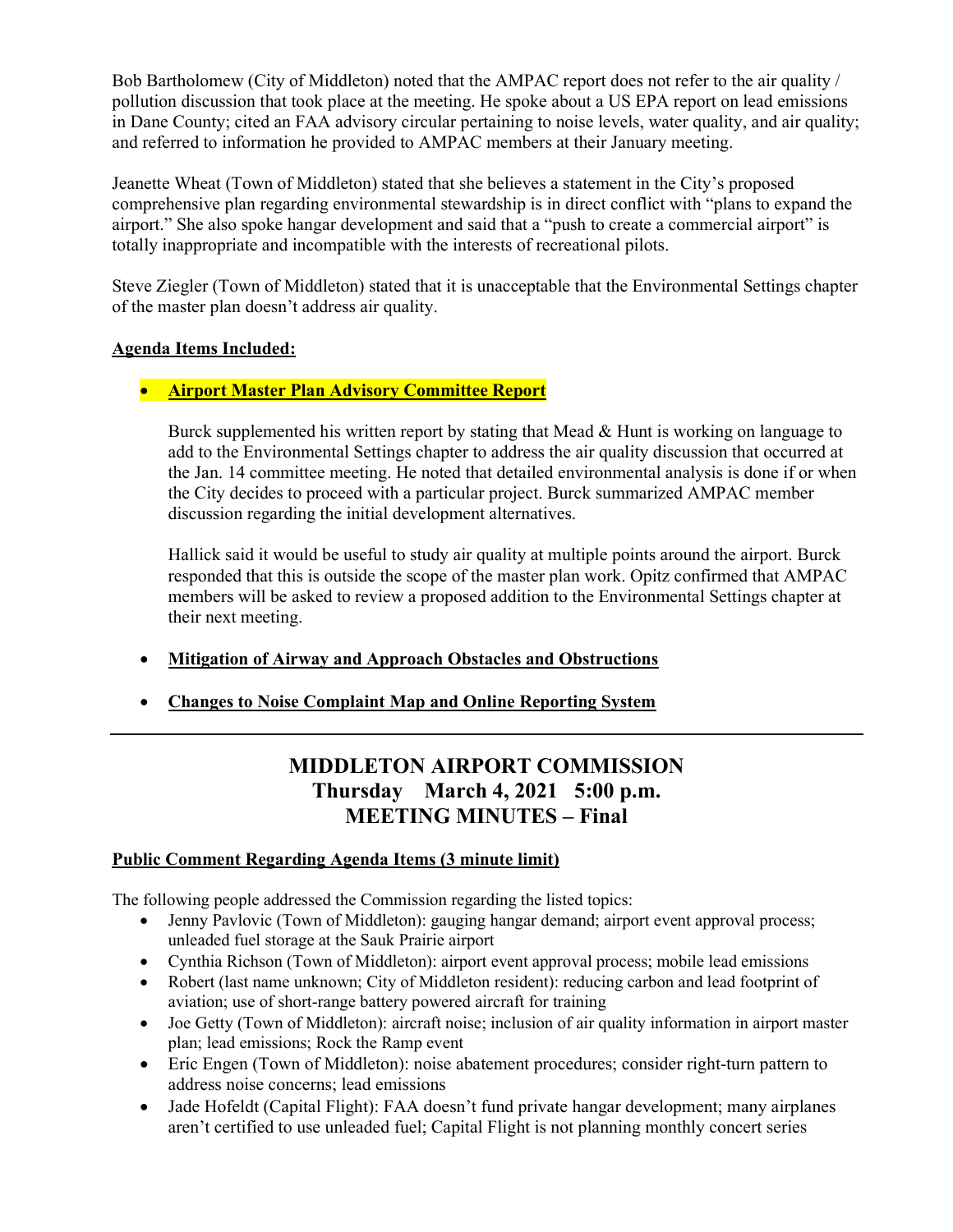- Kathy Wolf (Town of Middleton): noise abatement plan not being followed; noise and lead emissions; shouldn't abbreviate event approval process when liquor is involved
- Bob Bartholomew (City of Middleton): airport event approval and notification process; event safety; airport safety issues raised by Hallick in 2019
- Steve Ziegler (Town of Middleton): speaker time limit should be more flexible
- David Bryce (Town of Middleton): lead discussion at recent Town of Middleton Board meeting; airport event approval and notification procedure; respect for differing opinions

# Agenda Items Included:

# **• Airport Master Plan Advisory Committee Report**

Burck reviewed the report he provided in the packet. Fey and Lorman shared their observations from the meeting regarding options for Runway 1/19, and Hallick stated the following:

- The airport layout plan will need to show any project the city intends to pursue, whether in the short- or long-term.
- Paving and lengthening the north-south runway could reduce the use of Runway 10/28 and therefore noise west of the airport.
- Discussions about switching to a right-turn traffic pattern should include an agreement to protect land from development northwest of the airport as well as testing of noise levels.
- Mitigation of Airway and Approach Obstacles and Obstructions
- Survey of Based Hangar Owners and Aircraft Owners
- Potential Abbreviated Airport Event Approval Process

# MIDDLETON AIRPORT COMMISSION Thursday April 1, 2021 5:00 p.m. MEETING MINUTES – Final

# Public Comment Regarding Agenda Items (3 minute limit)

Hallick spoke about the importance of limiting comments to items that are on the posted meeting agenda.

The following people addressed the Commission regarding the indicated topics:

- Jenny Pavlovic (Town of Middleton): FAA guidance regarding fly-ins, aircraft missing from flighttracking software, adding items to commission meeting agendas
- Kathy Wolf (Town of Middleton): tracking of noise complaints; more than a few people are filing complaints; area residents feel powerless, unsafe, fearful, stressed.
- Cynthia Richson (Town of Middleton): meeting minutes are incomplete; she requested that a complete copy of her March 4 statement be included in the minutes

#### Agenda items included:

Mitigation of Airway and Approach Obstacles and Obstructions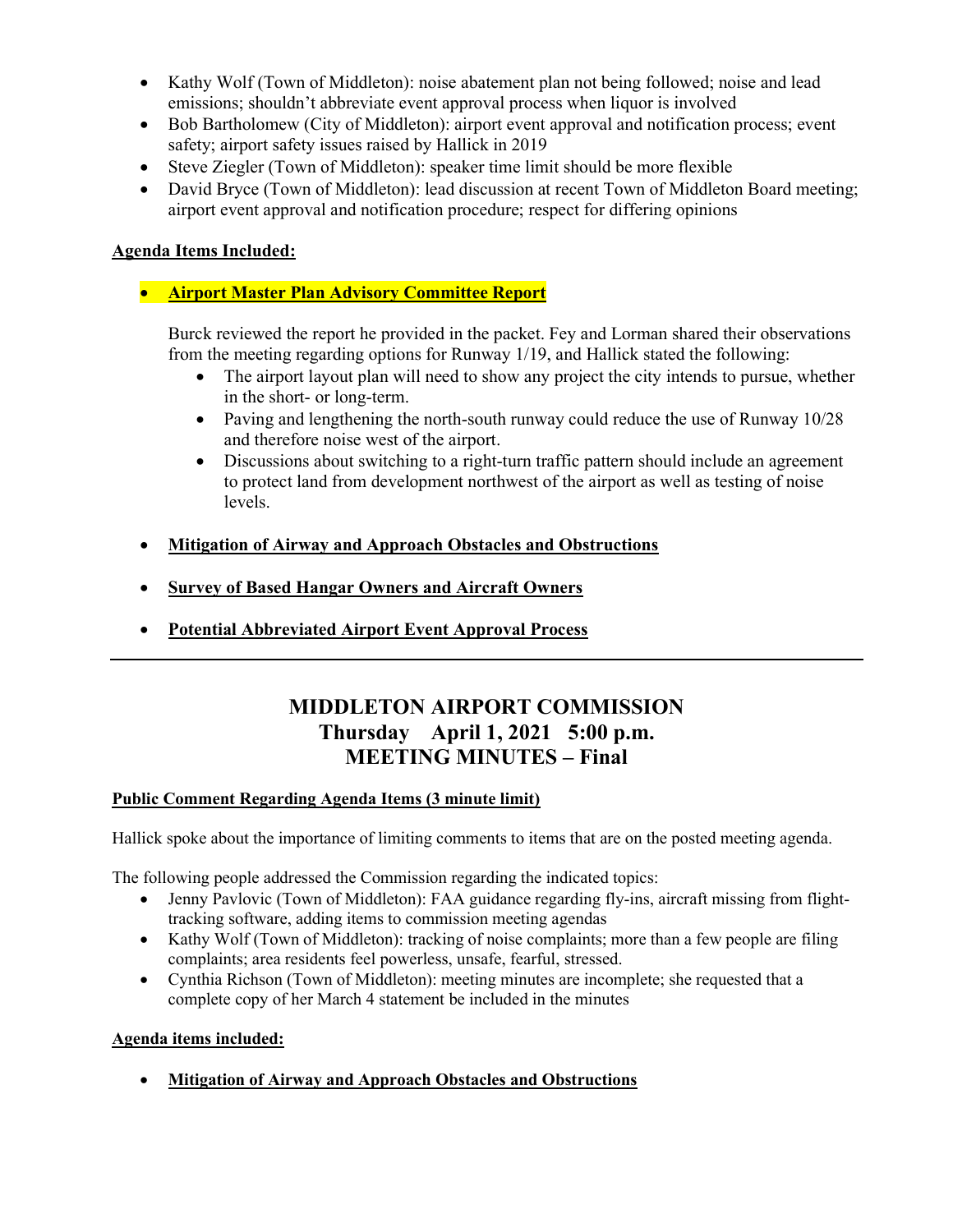# MIDDLETON AIRPORT COMMISSION Thursday May 6, 2021 5:00 p.m. MEETING MINUTES – Final

# Comment Regarding Public Comment

Hallick stated that the Public Comment period would no longer appear on future agendas based on guidance he has received from the city administrator. He reported that this guidance is being provided to all city committees, but the public remains welcome to comment via email to City staff and to speak under Public Comment at the beginning of Common Council meetings.

# Agenda Items Included:

# Airport Master Plan Advisory Committee Chair Report

Ald. Burck spoke briefly about the April 10 open house, noting the public was invited to review draft master plan documents, view summary videos, and provide questions and comments in advance of the open house. He announced that the May 20 AMPAC meeting will likely be the final meeting of the advisory committee.

Munson asked that a product be provided to the Airport Commission. Burck responded that the plan is to provide each member with the opportunity to indicate their preferred alternative for the runways and hangar development, and to indicate whether they support changing to a right-turn traffic pattern. Opitz stated that Mead & Hunt has developed a scoring worksheet to assist with this process. Hallick said that he would also be interested in people's second choices. He added that he sees AMPAC's role as conveying stakeholder perspectives and the Airport Commission's role as providing the aviation perspective. He and Burck noted that ultimately it will be up to the Council to set the policy direction to inform the completion of the master plan. Burck added that public comment would not be accepted at the last AMPAC meeting but there will be future opportunity for public input before the master plan is adopted.

- Status of Mitigation of Airway and Approach Obstacles and Obstructions
- **Airport Users Survey Results**

# MIDDLETON AIRPORT COMMISSION Thursday June 3, 2021 5:00 p.m. MEETING MINUTES – Final

# No public comments accepted per Chair Hallick's statement at May meeting.

# Agenda items included:

# Airport Master Plan

Commission members discussed the various options described in John Hallick's memo and in the minutes of the May 20 Airport Master Plan Advisory Committee meeting.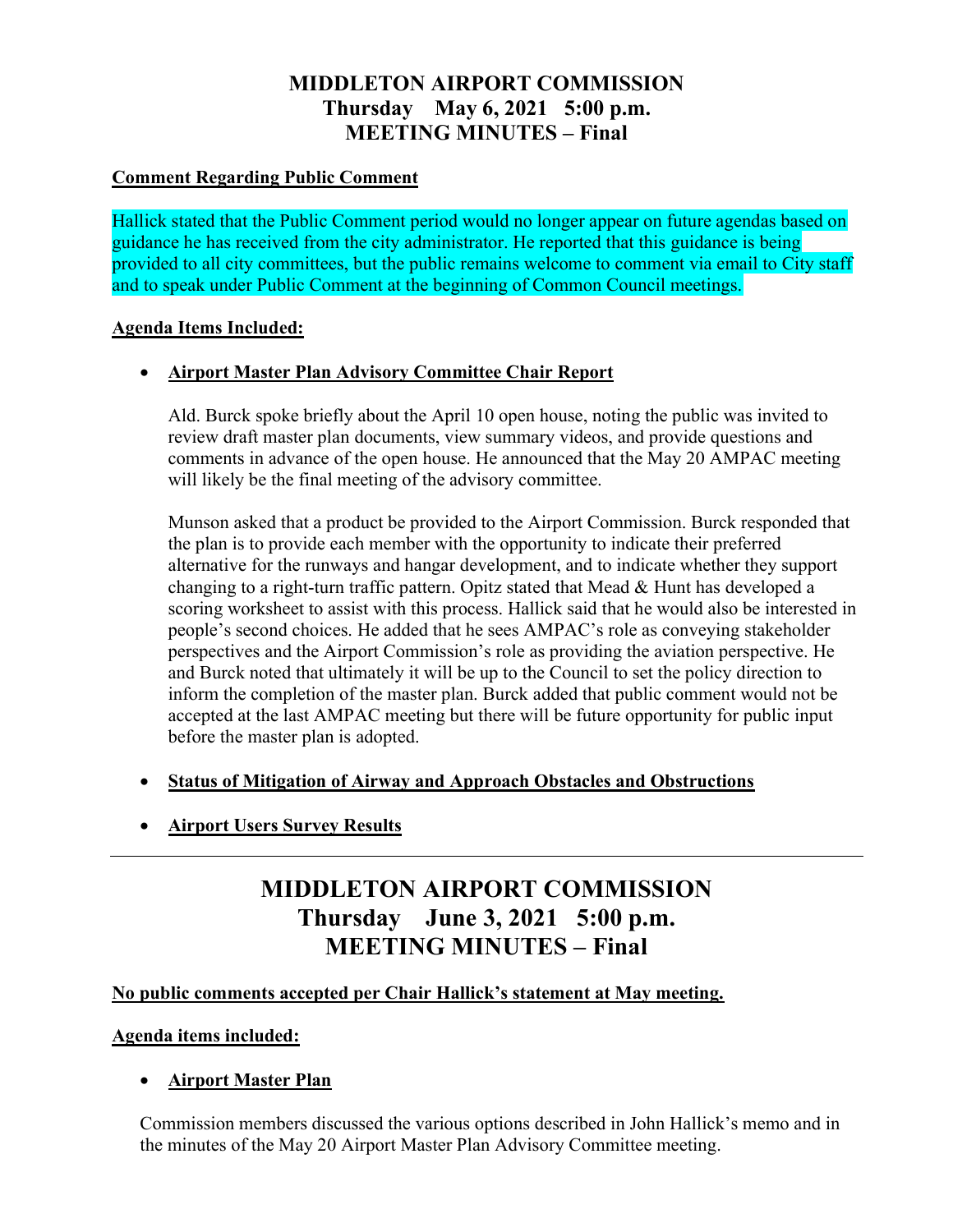# Runway 10/28 Alternatives

(6:25 of recording)

Commissioners each shared their views:

- Bond: At first favored Alt. 1 (4,200' extension) but now supports Alt. 2 (4,440' extension).
- Brar: No-Build. We have one of the safest airports; there's no need to add to it. Need to make decisions that are in the interest of the whole region. User survey indicated 93% satisfied with existing runway length. Pilots have option to land at MSN. No direct benefit to taxpayers. We don't want bigger airplanes. Only small percent of people who live and work in Middleton use the airport.
- Burck: No-Build.
- Fuszard: Supports No-Build in a vacuum; difficult to justify additional 440 feet.
- Munson: Alt. 2, because it's better to have the safety margin. Favors longer runway as long as it doesn't facilitate larger aircraft to use the airport. Airports such as Middleton's are key reliever airports without which the national aviation infrastructure would fail.
- Lorman: Alt. 2. Used to think runway length was fine, but one can never have enough runway in terms of safety. Doesn't believe it will increase traffic or change mix of planes given trends in aviation. Need to look forward into the future and recognize Middleton is growing. If funding is available, why not take it? Otherwise may limit our ability to get funding in the future.
- Hallick: Adding length adds safety and won't change things much. Runway length is just one component of safety. Runway protection zone remains on existing airport property. Approach would not be lowered because it's defined by obstacles to the west, but will have a higher minima. He bristles at the rationale that keeping runway shorter is a way to discourage pilots from using the airport. The safety of surrounding community is linked to safety of the pilots.

Motion by Brar/Burck to recommend the No-Build alternative. Roll call vote: Brar, Burck, Fuszard voted in favor; Hallick, Lorman, Munson voted no; Bond abstained. Motion failed 3-3.

# Runway 01/19 Alternatives

(29:50 of recording)

Commissioners each shared their views:

- Hallick: This is the most pivotal issue facing the airport. Prevailing winds favor 01/19. A paved runway would help consolidate two traffic patterns into one. Over 50% of planes that fly over the Town of Middleton will be diverted to the north. About 90% of existing aircraft could use a north-south runway 3,200 feet in length. It would provide a backup runway for when the other is closed for maintenance. A shortened 01/19 runway would not be a functional equivalent to a 4,000 ft. runway. Only a few planes could use Alts. 2 and 3, whereas Alts. 6 and 7 make it open to most current aircraft. Would prefer Alt. 8, but Alt. 6 or 7 is the best we can do.
- Bond: No-build.
- Brar: No-build or Alt. 1 if it is acceptable to existing runway users. Don't want to disadvantage pilots who currently use the turf runway. Can see how Alt. 6 or 7 would be helpful by removing some traffic from Runway 10/28, but concerned about price tag and impact on Schneider Road.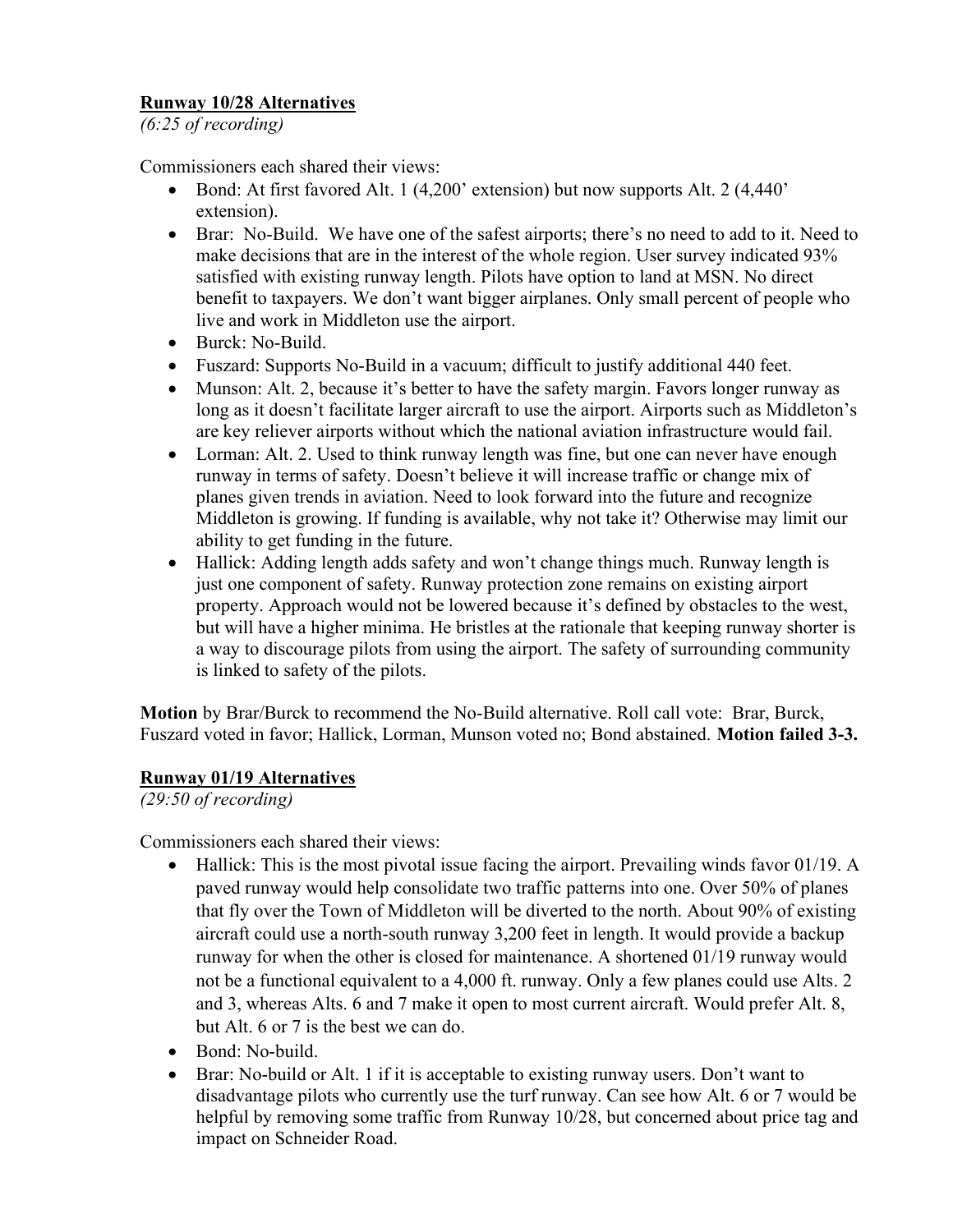- Burck: Strongly favors Alt. 6 or 7 because they 1) address the RPZ issue, 2) provide a 3,280 ft. runway that is usable by about 90% of current aircraft without severing Schneider Rd., and 3) help address noise concerns from residents west and east of the airport. While allowing RPZ to continue to extend south of airport limits is permissible, it's beneficial to shift it onto airport property.
- Fuszard: Favors Alts. 2 or 3. Concerned about not negatively affecting tailwheel pilots.
- Lorman: Favors Alts. 6 or 7, but maintaining a turf runway is very important because pilots need to learn to operate on a variety of surfaces. Airport is a training facility; pilots receive their endorsements here. Does not favor shortening existing runway.
- Munson: Favors Alts. 6 or 7 to enhance safety (landing in a crosswind is very difficult) and to move up to 60% of traffic away from the west end of the airport. Development of alternatives is a way to document alternative viewpoints at the time that the master plan is being drafted. Times change, demand changes, infrastructure has to respond to community growth. Has heard two main themes from the public: preservation of land and aircraft noise over residential areas, especially west of the airport. Communities should work together to develop compatible land uses. Building an airport is the best way to preserve land. A paved runway will facilitate more hangar development, which will help generate income. He estimates this would increase traffic 1 to 5%.

During this discussion, Opitz noted that Bob Blettner, the owner of the two corner lots south of Airport Road, has requested that the City shift the RPZ off his property. Morey stated that neighborhoods that now experience overflights were not established when runway patterns were put in place. He noted that tailwheel aircraft continue to operate between the taxiway and runway and that there is no specific guidance whether they can or cannot. He said that the reality is that tailwheel pilots could operate in this fashion unless FAA says otherwise. Hallick expressed disappointment that these operations are occurring. Morey spoke about not having the ability to enforce turf operations. He added that not all crosswind landings are dangerous.

Motion by Hallick/Munson to recommend Alternative 6 or 7. Roll call vote: Bond, Burck, Hallick, Lorman, Munson voted in favor; Brar, Fuszard voted no. Motion passed 5-2.

# Hangar Alternatives

# (1:07:40 of recording)

Opitz reviewed the alternatives developed by Mead & Hunt. Commissioners each shared their views:

- Munson: Favors Alt. 2. He doesn't think adding hangars will significantly increase traffic but it will bring in more revenue.
- Lorman: Favors Alt. 2
- Hallick: Alt. 2. He believes there is room to put in a separate turf runway north of the solar array (see below).
- Fuszard: No-build.
- Burck: Alt. 2
- $\bullet$  Bond. Alt. 2.
- Brar: Alt. 1 as long as there are no creek channel or floodplain impacts. Favors construction of smaller hangars, not 100'x100' hangars. There's a need to validate the demand for hangar space.

Motion by Hallick/Burck to recommend Alternative 2, recognizing that some adjustments may be necessary. Roll call vote: Bond, Burck, Hallick, Lorman, Munson voted in favor; Brar, Fuszard voted no. Motion passed 5-2.